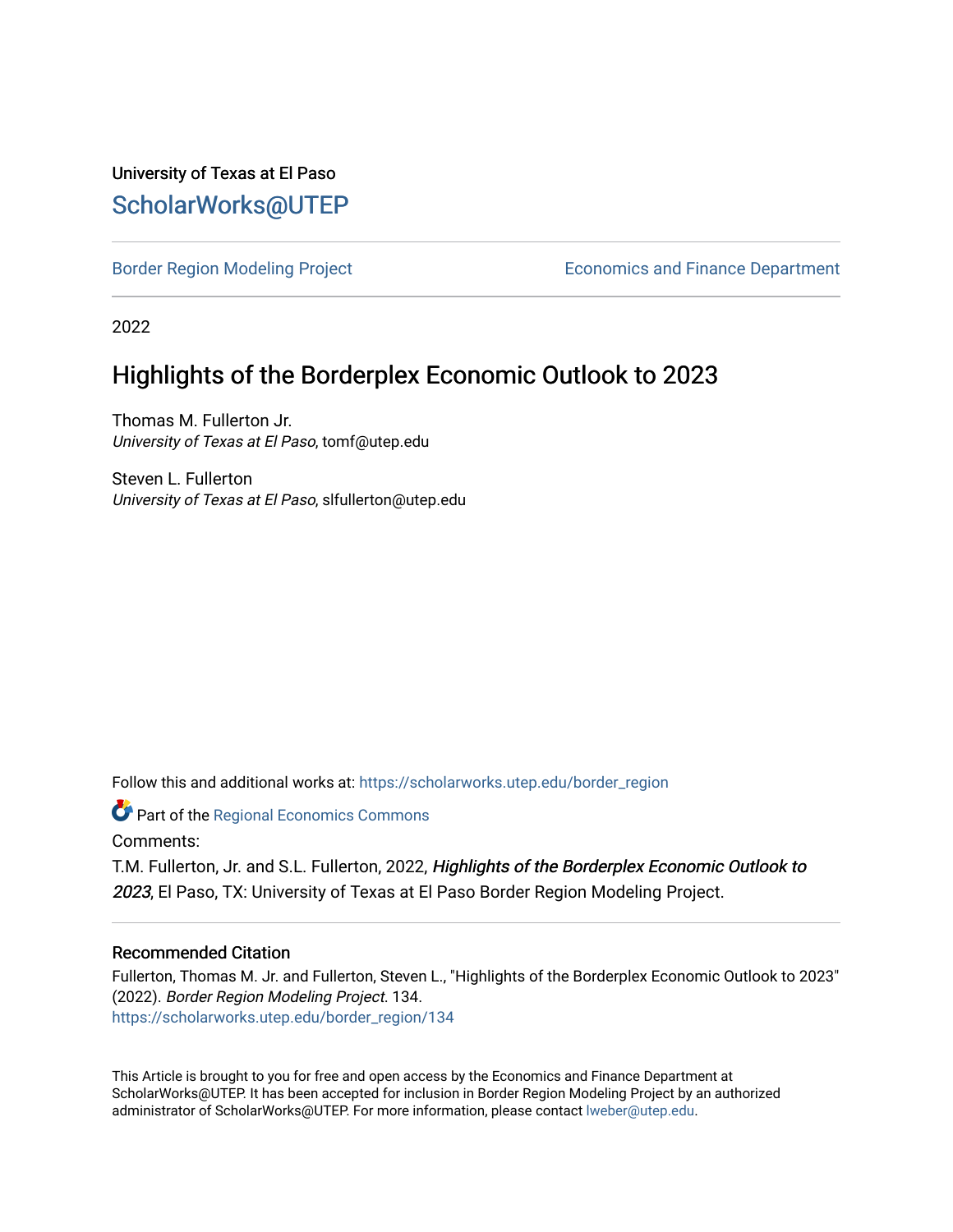

Border Region Modeling Project

Department of Economics & Finance

University of Texas at El Paso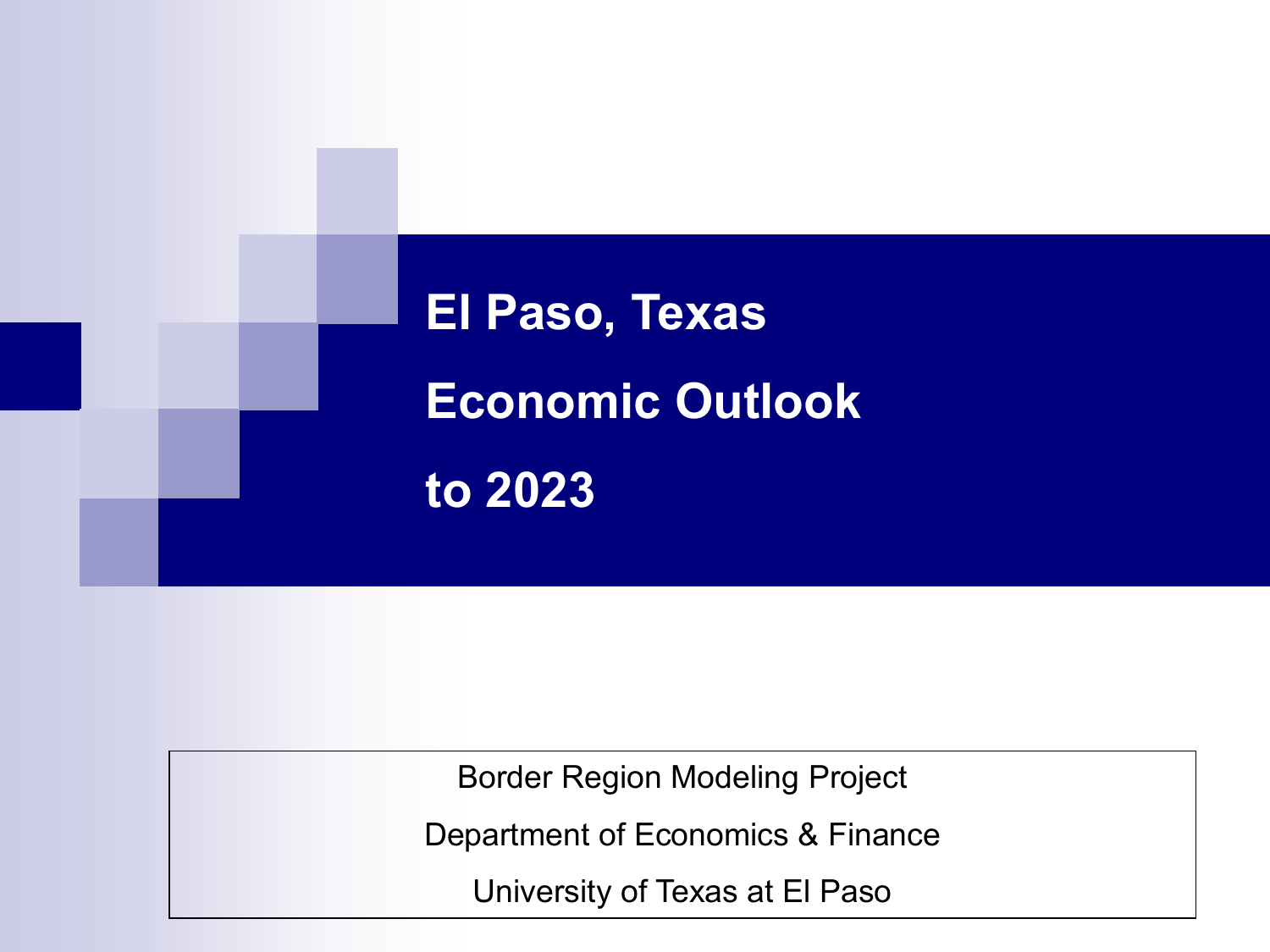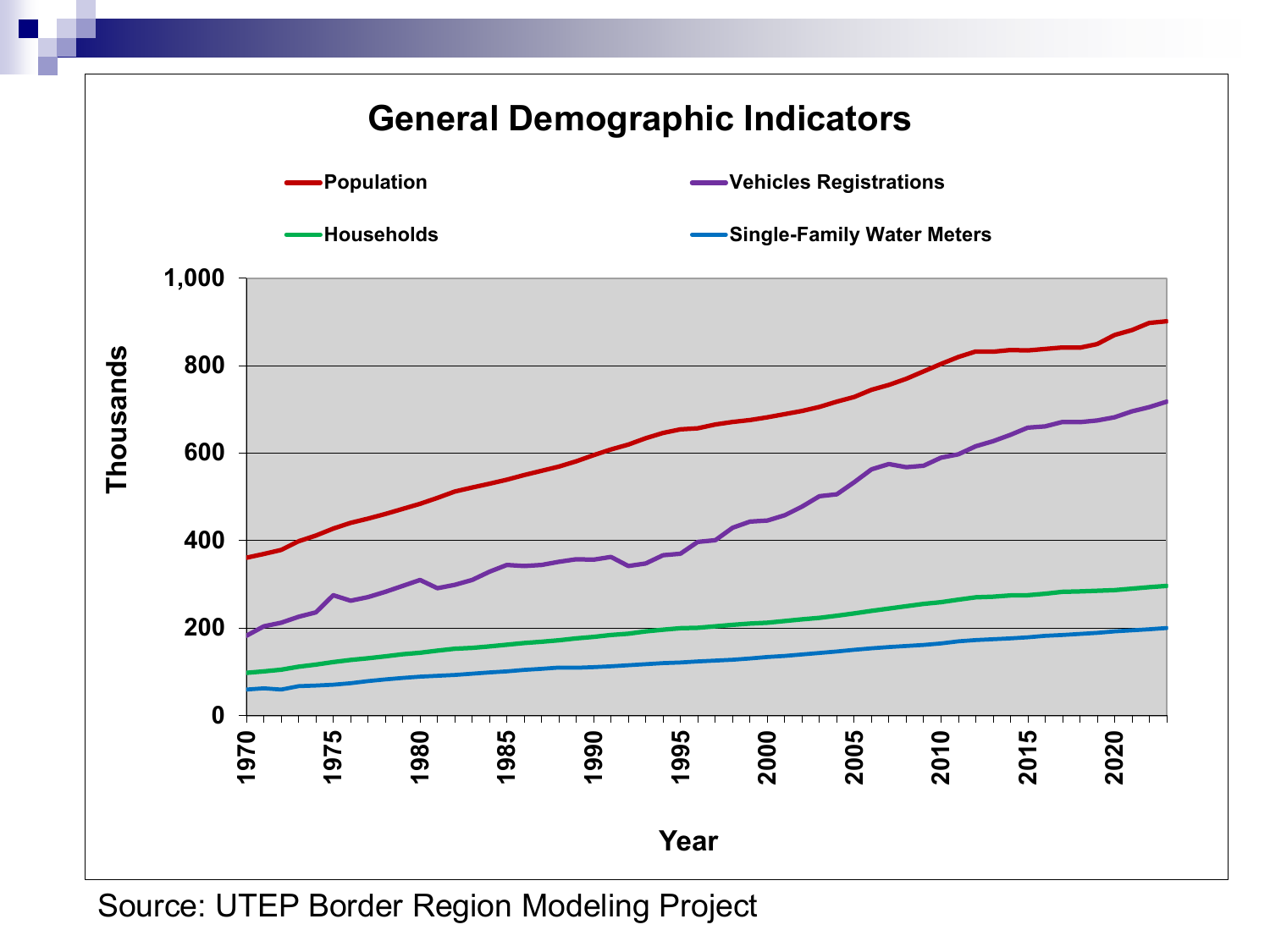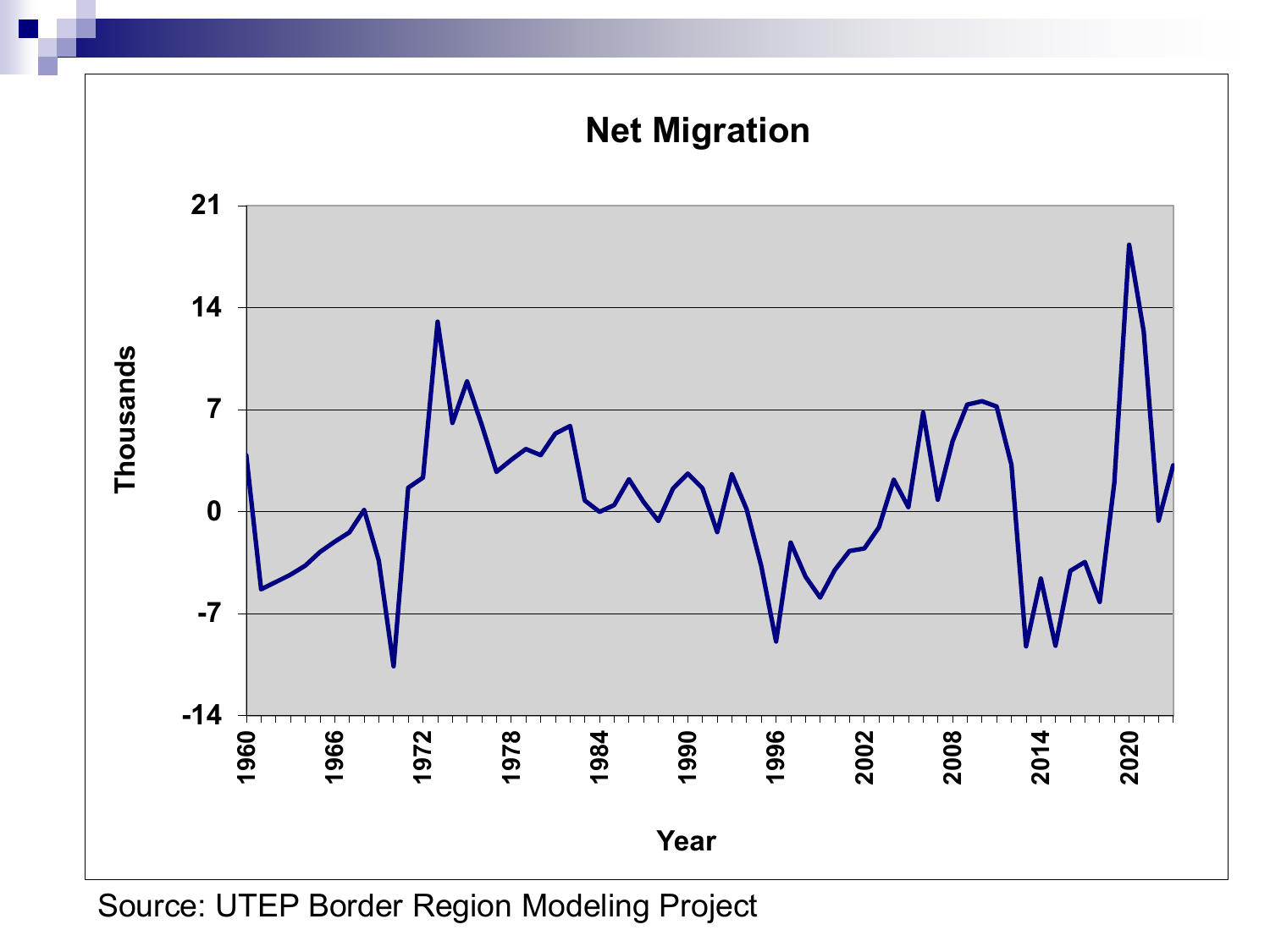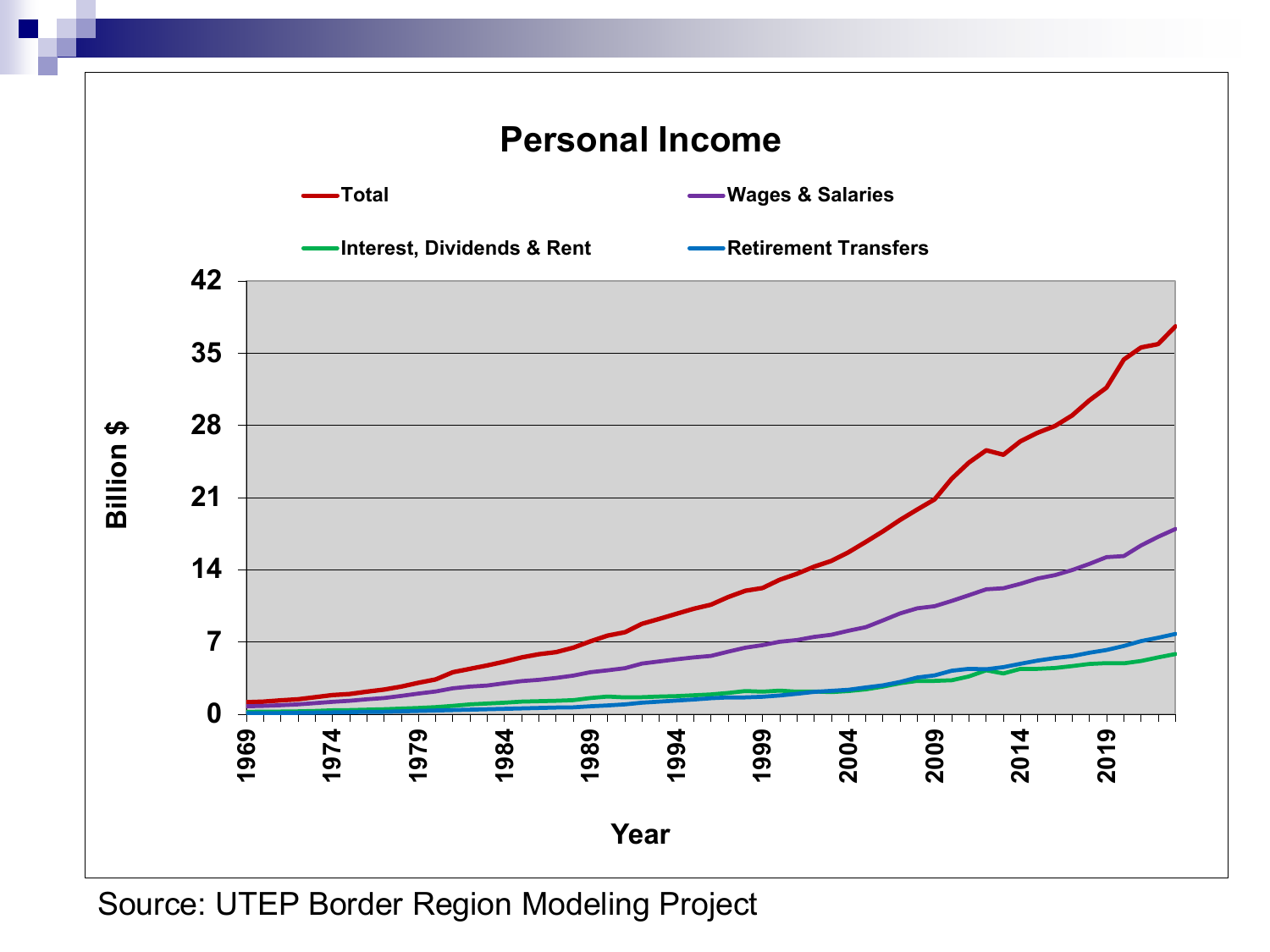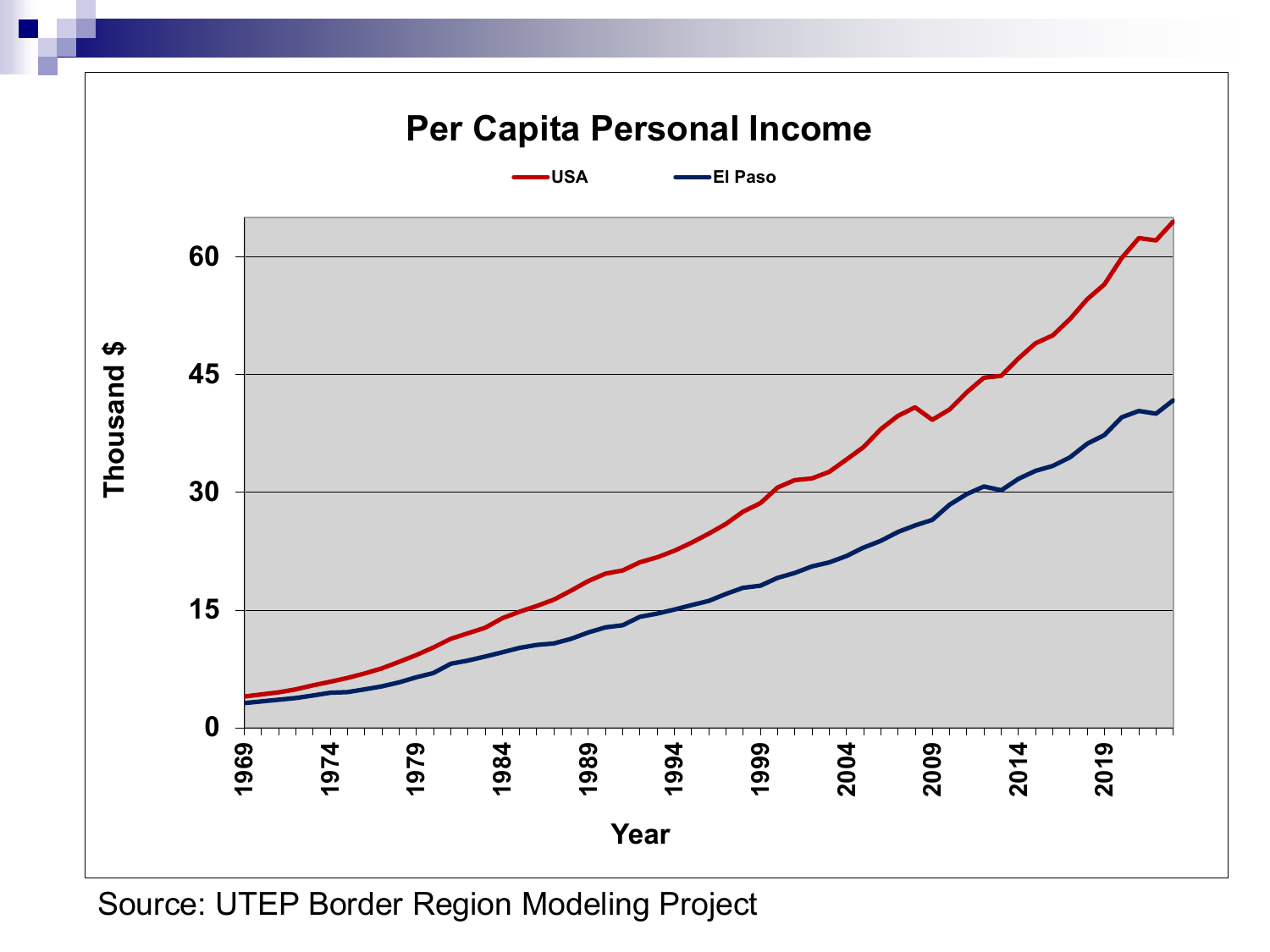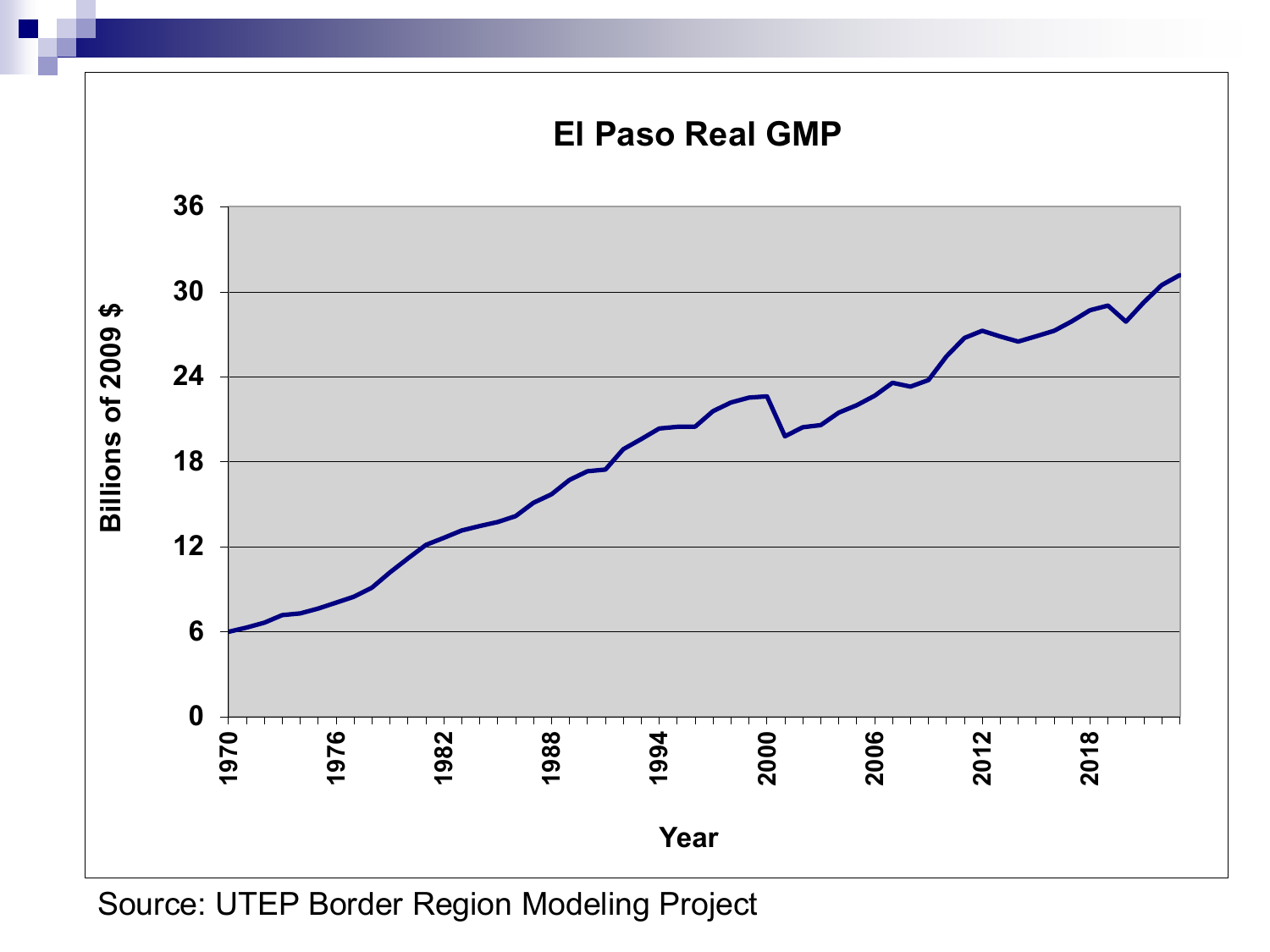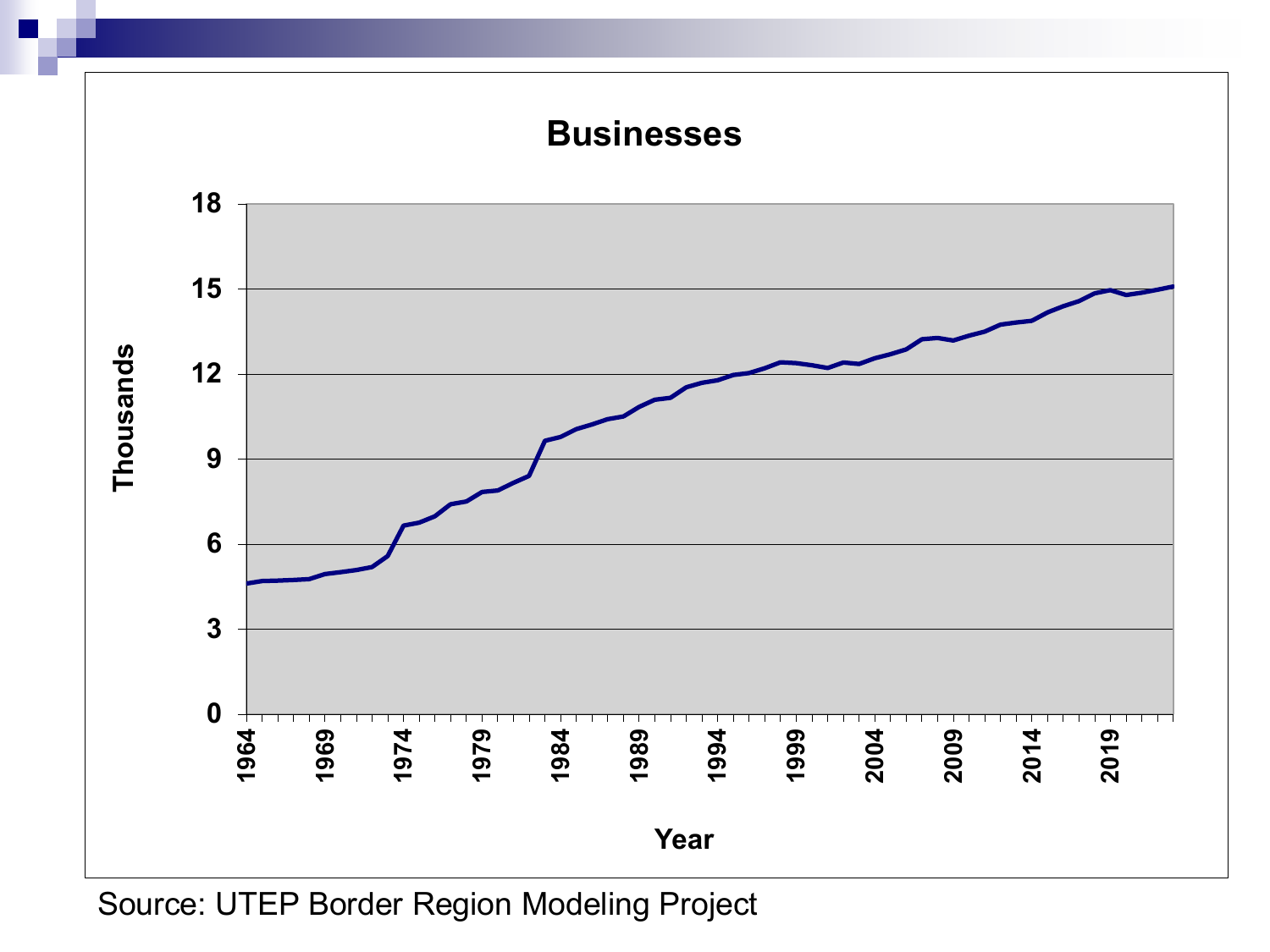

Source: UTEP Border Region Modeling Project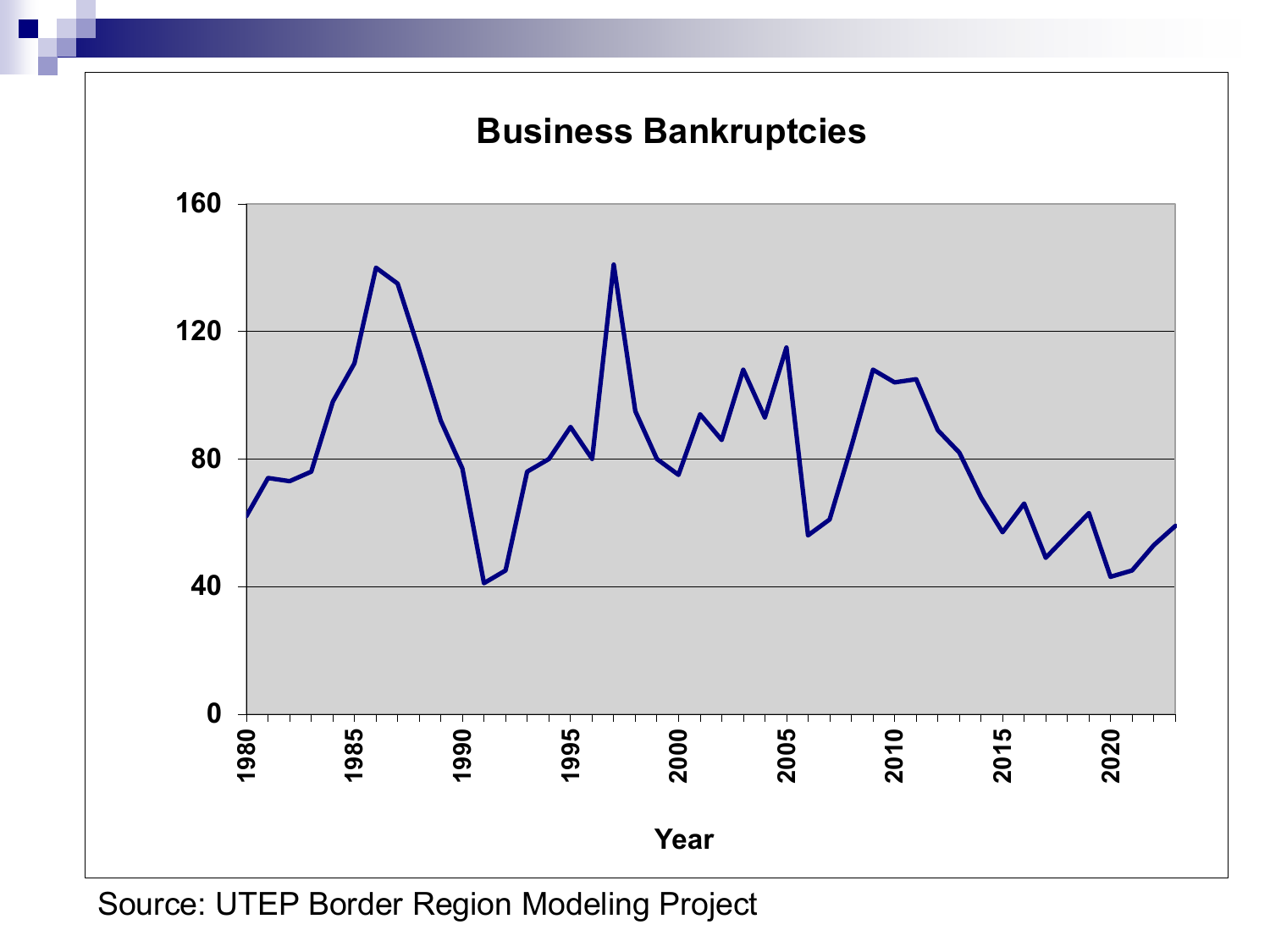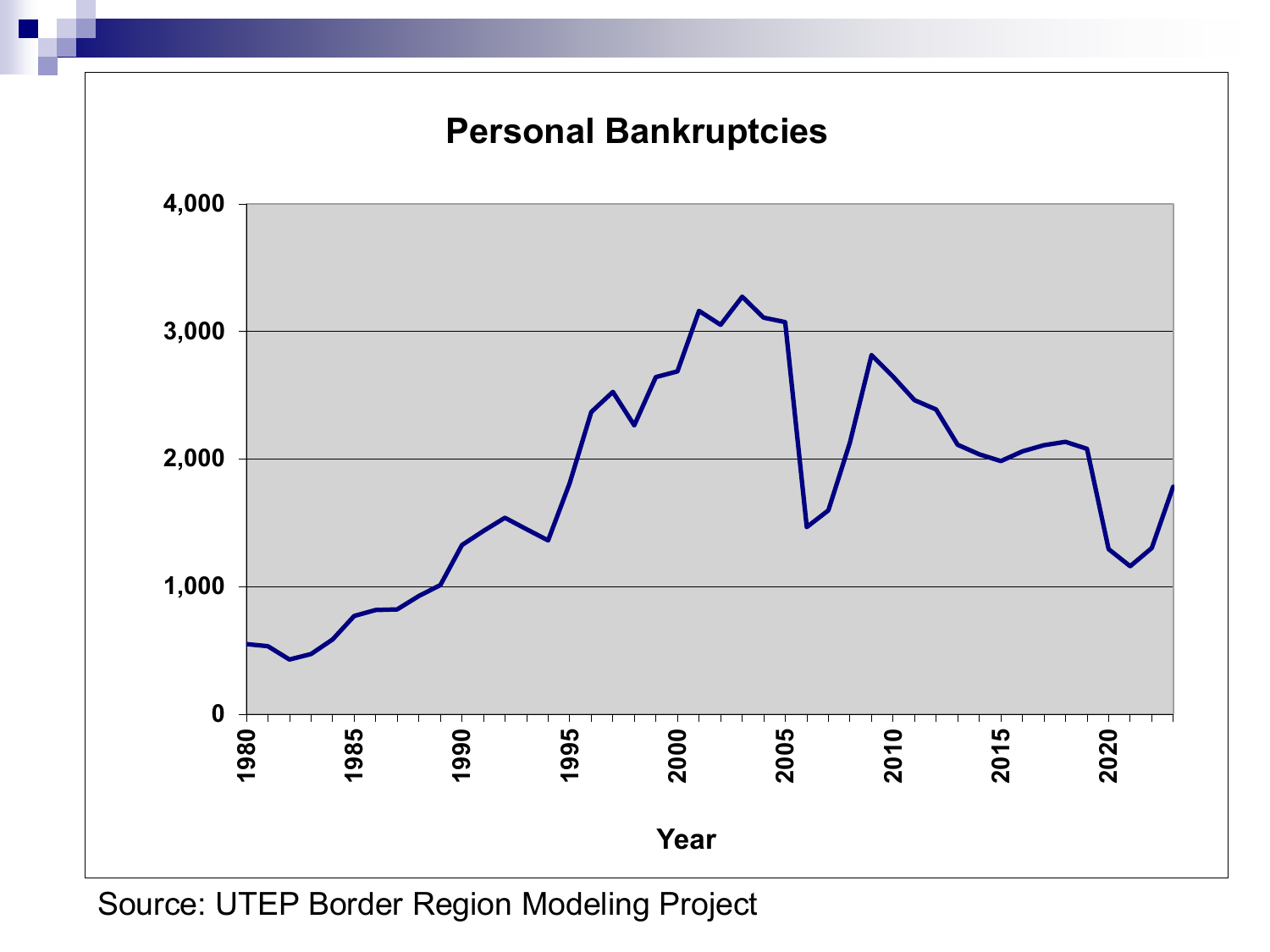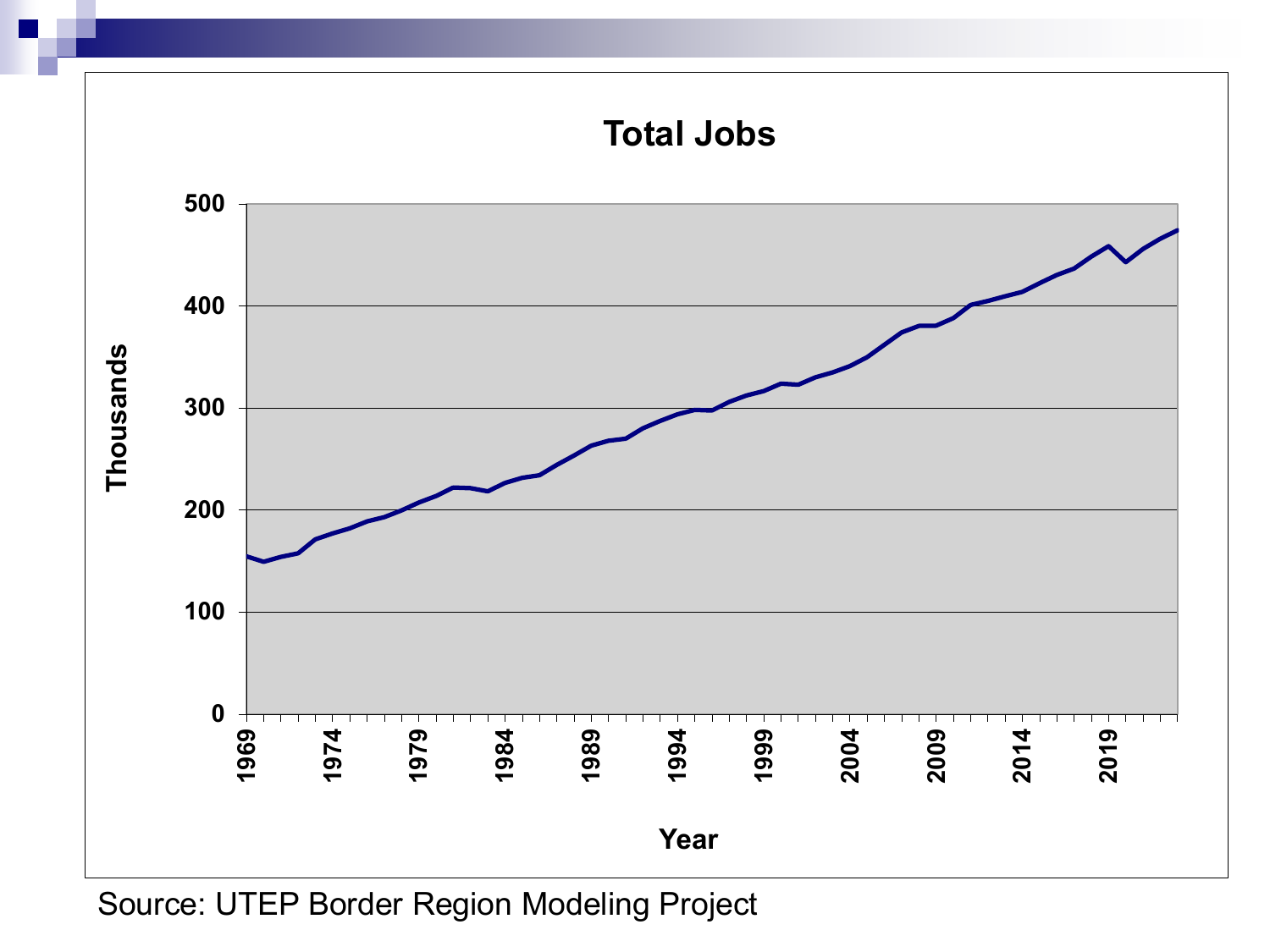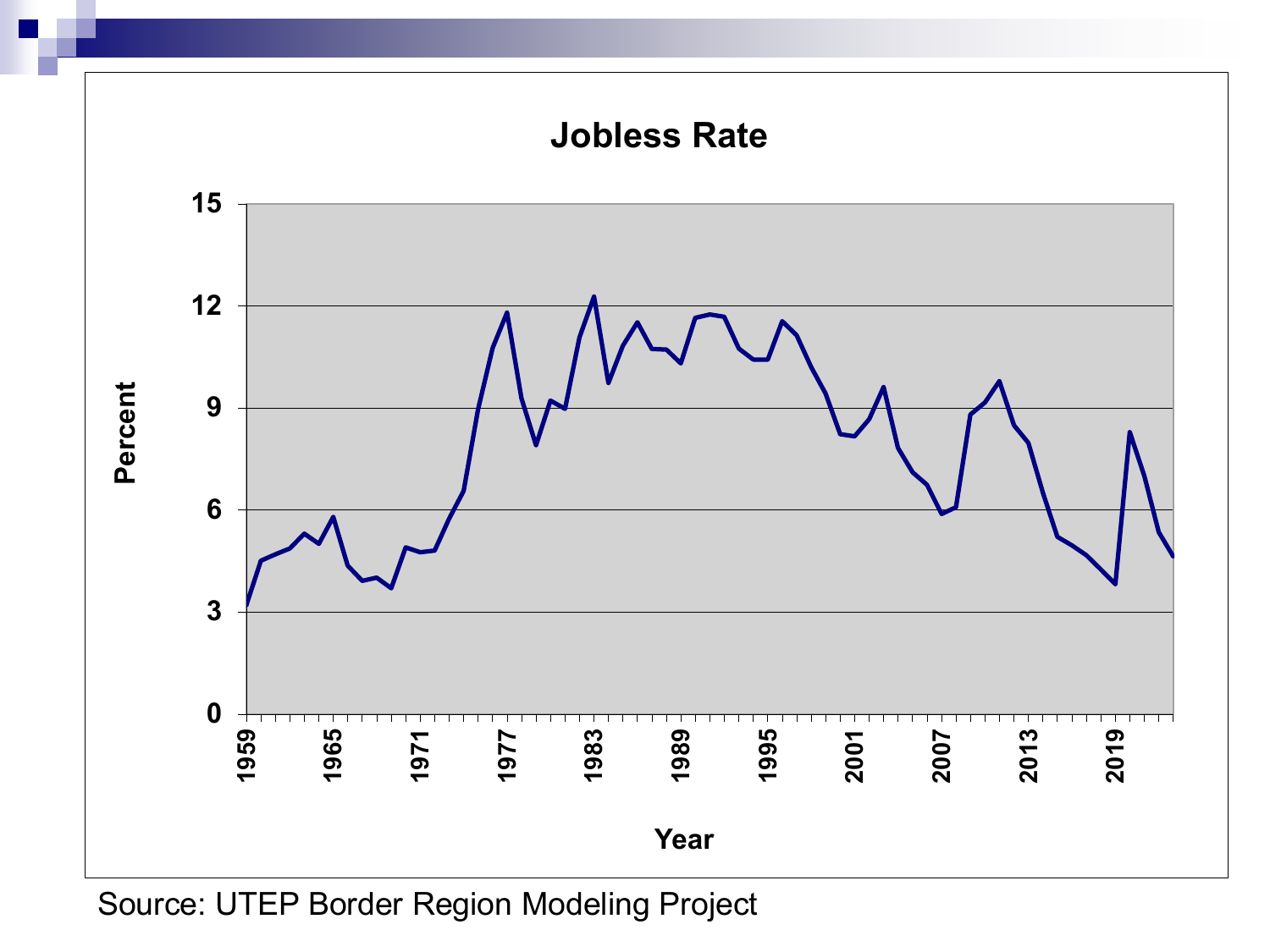

Source: UTEP Border Region Modeling Project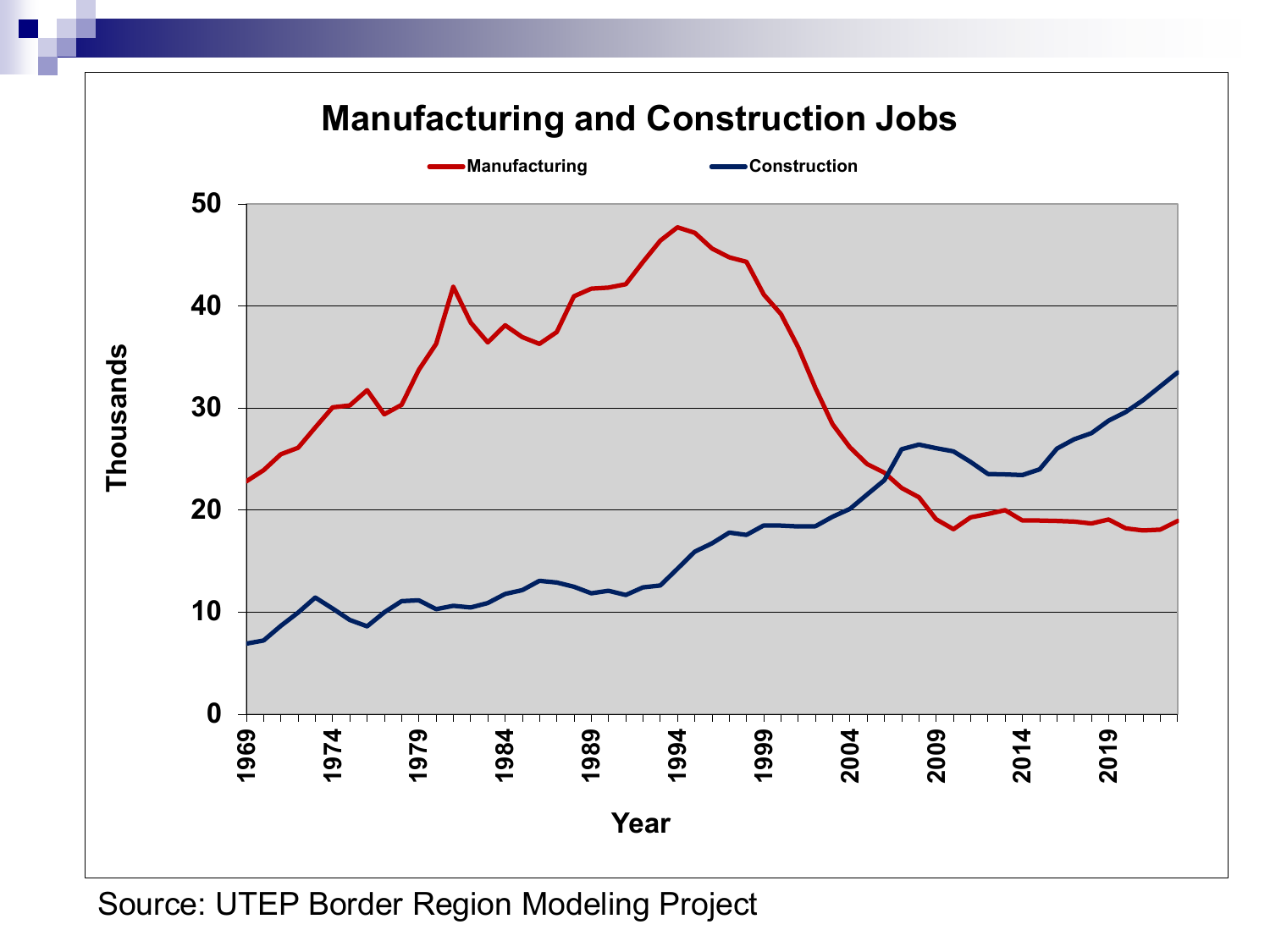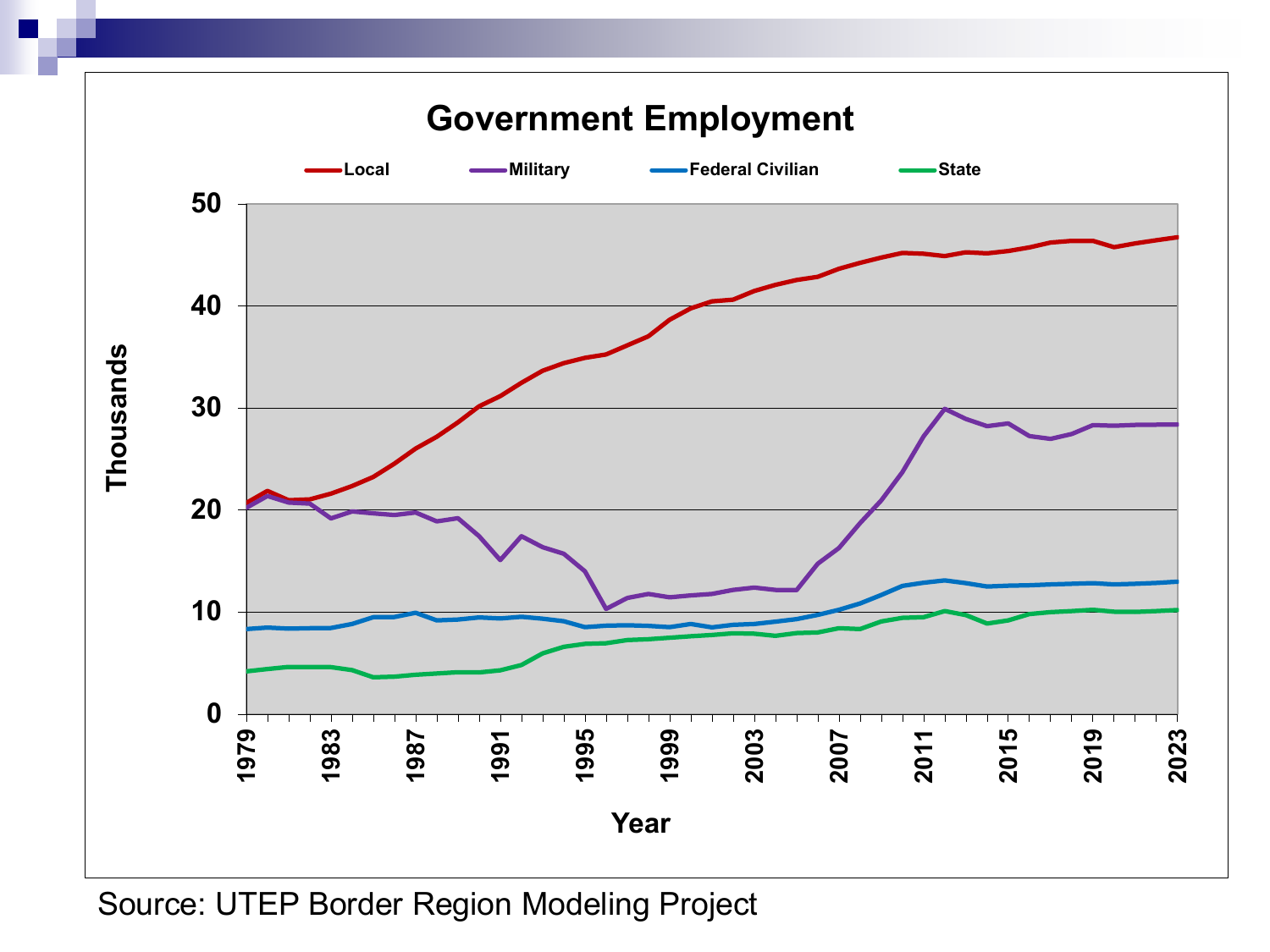

Source: UTEP Border Region Modeling Project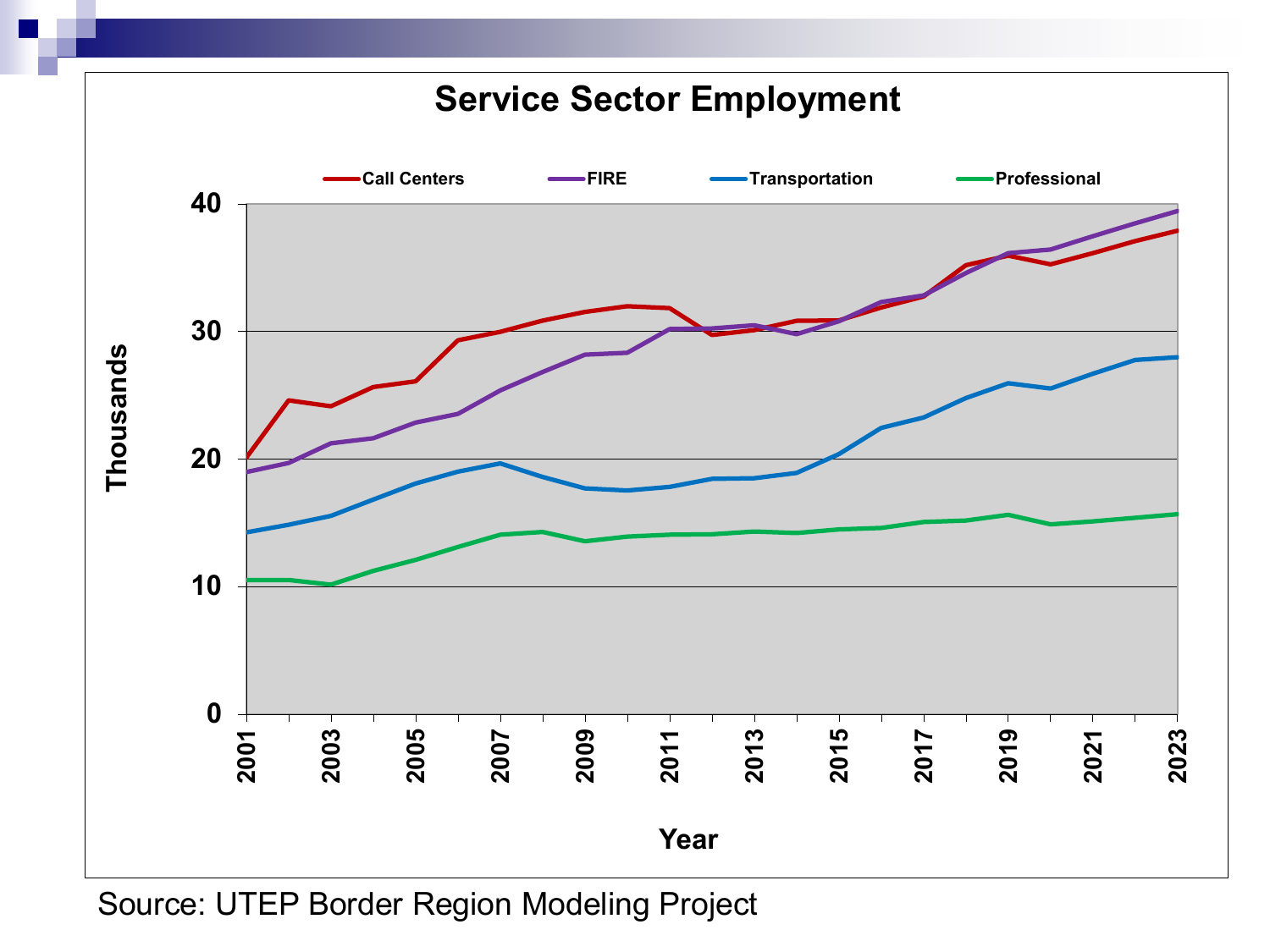

Source: UTEP Border Region Modeling Project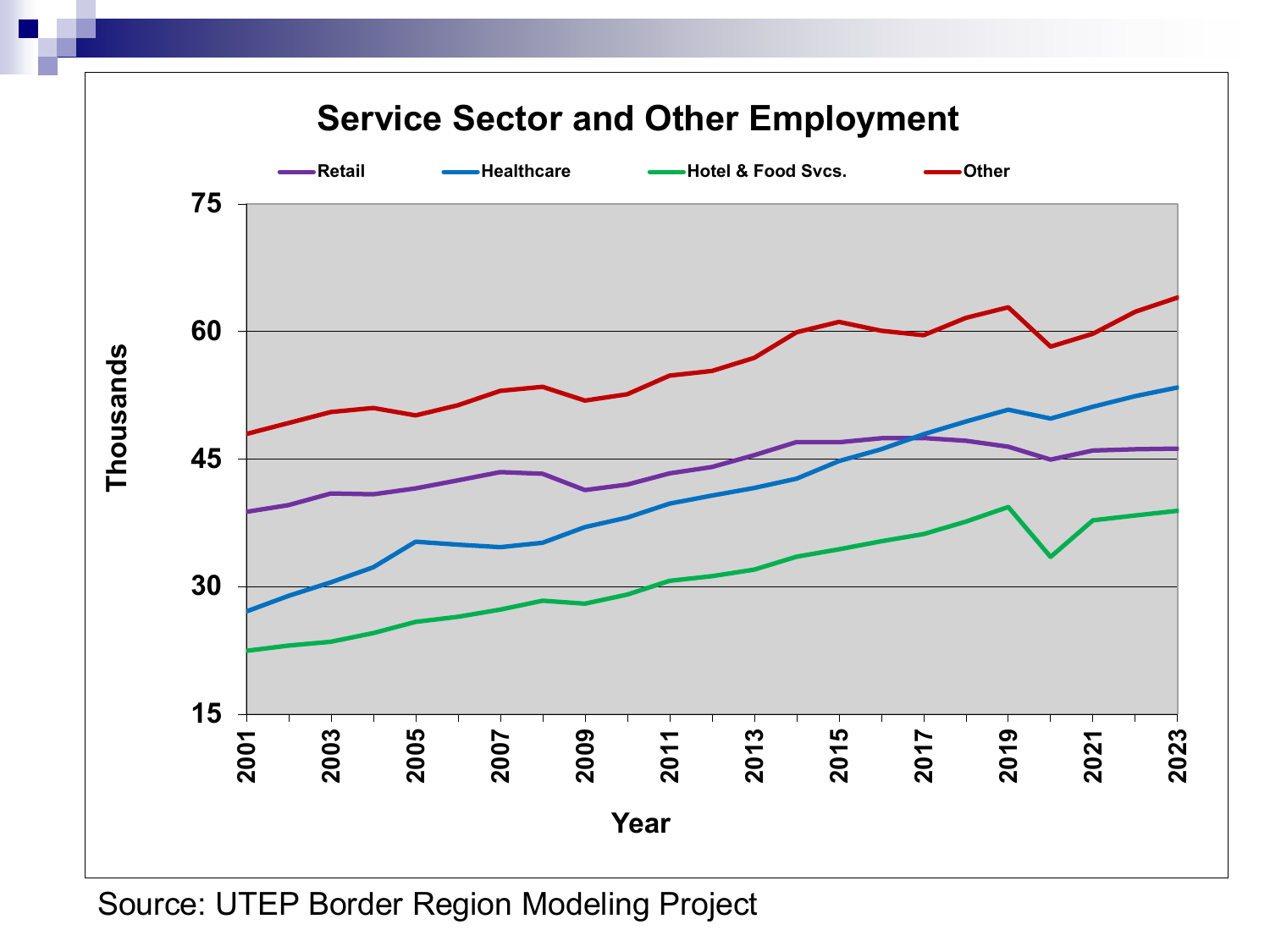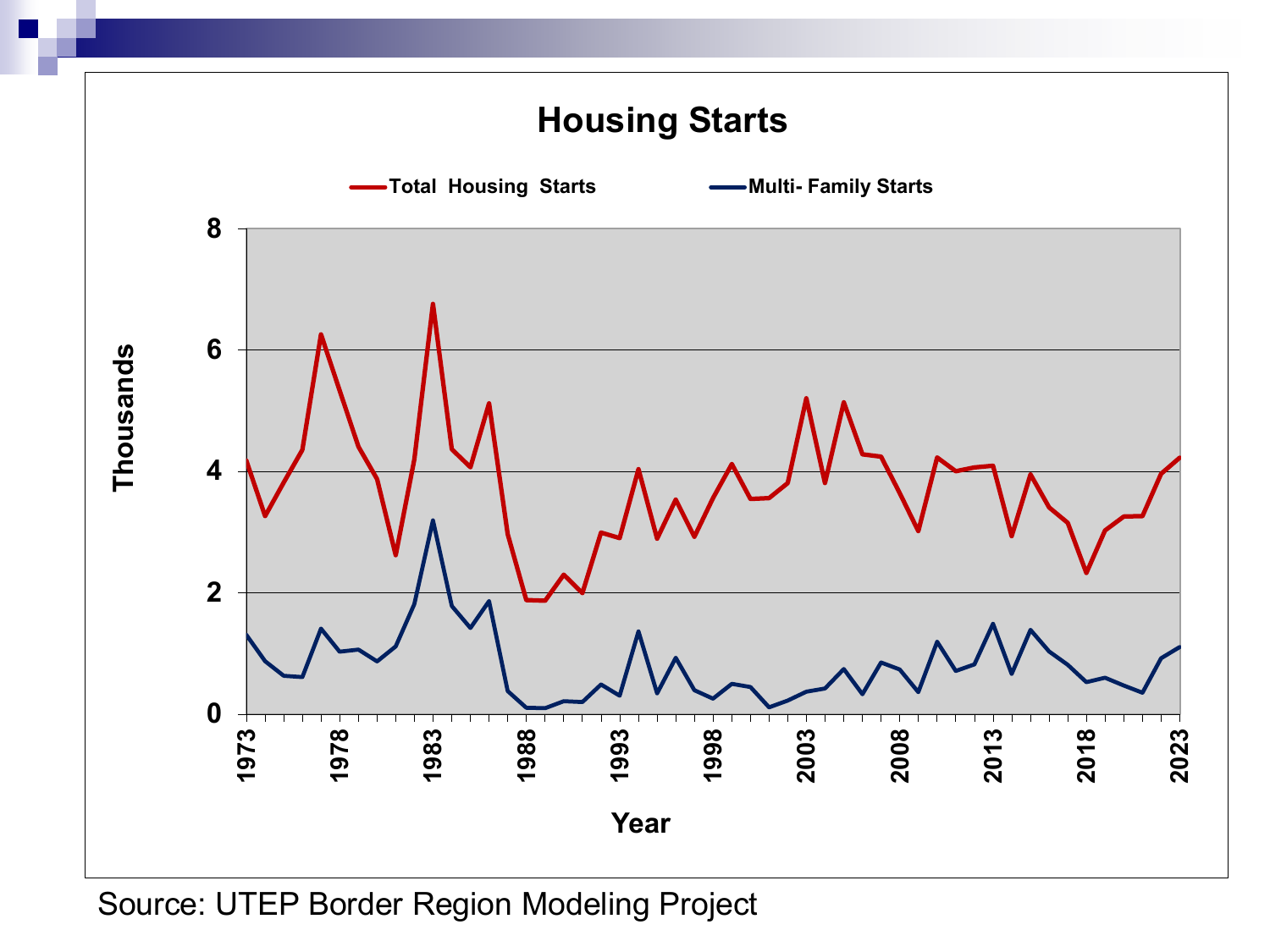

Source: UTEP Border Region Modeling Project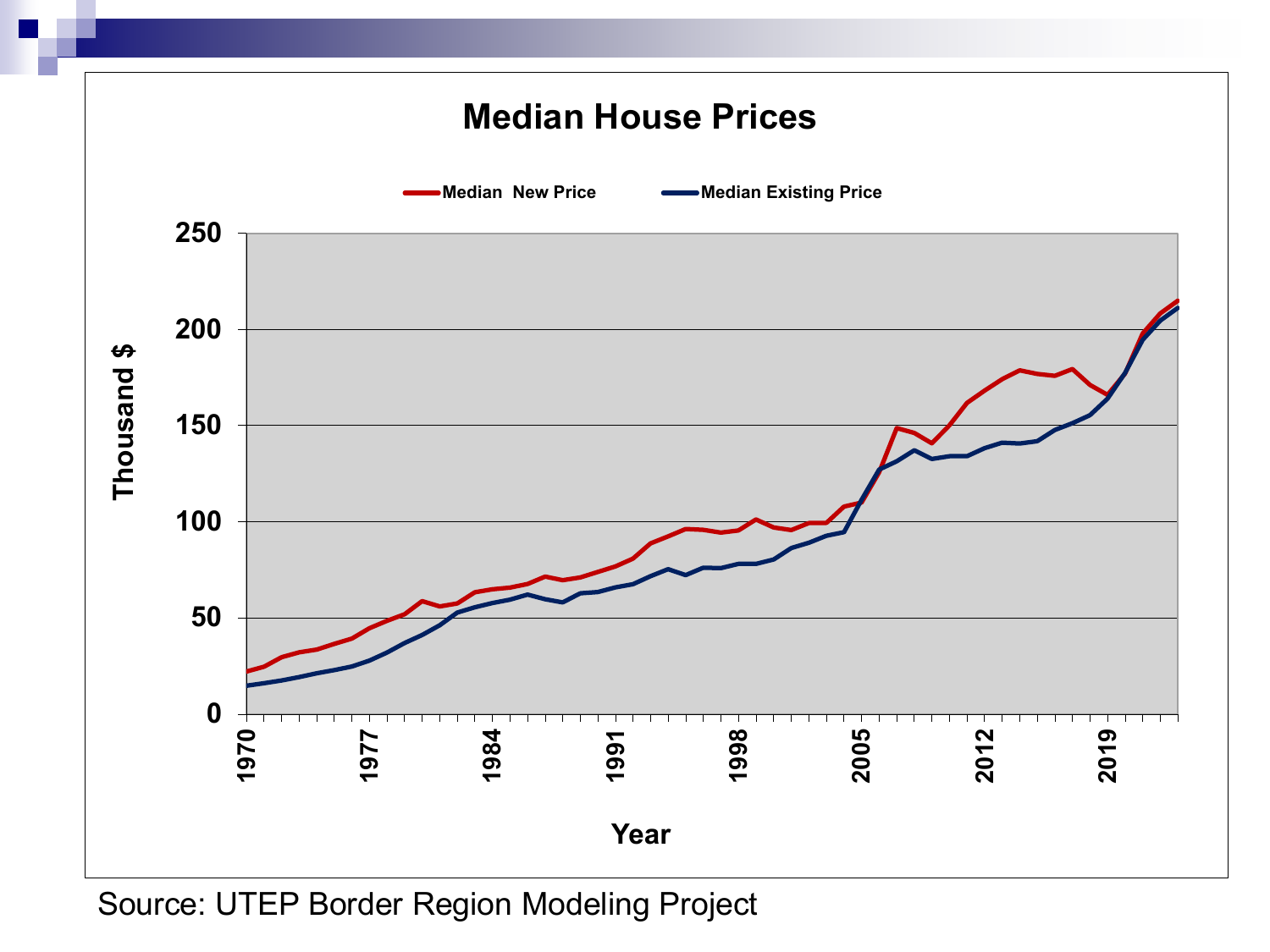

Source: UTEP Border Region Modeling Project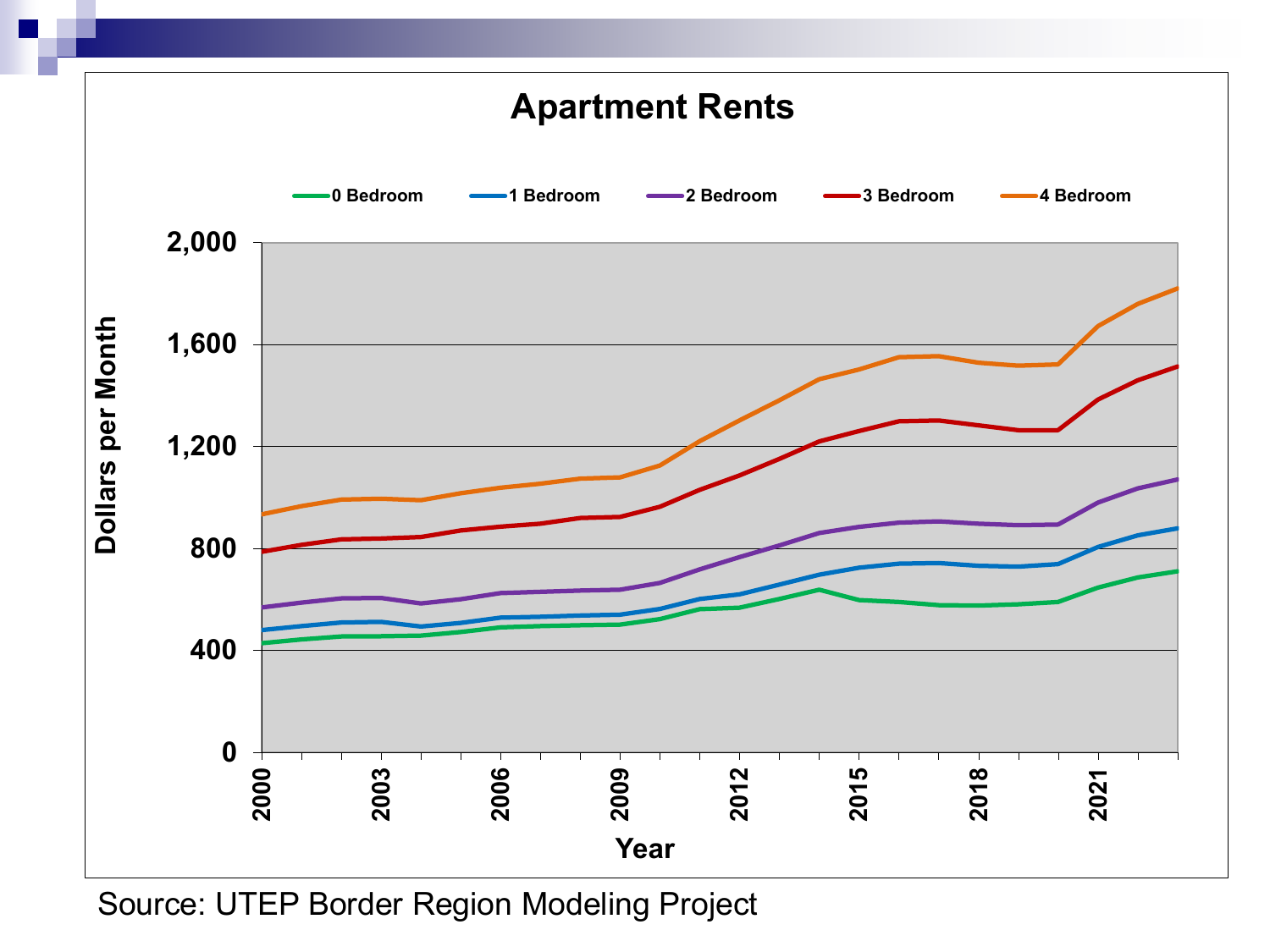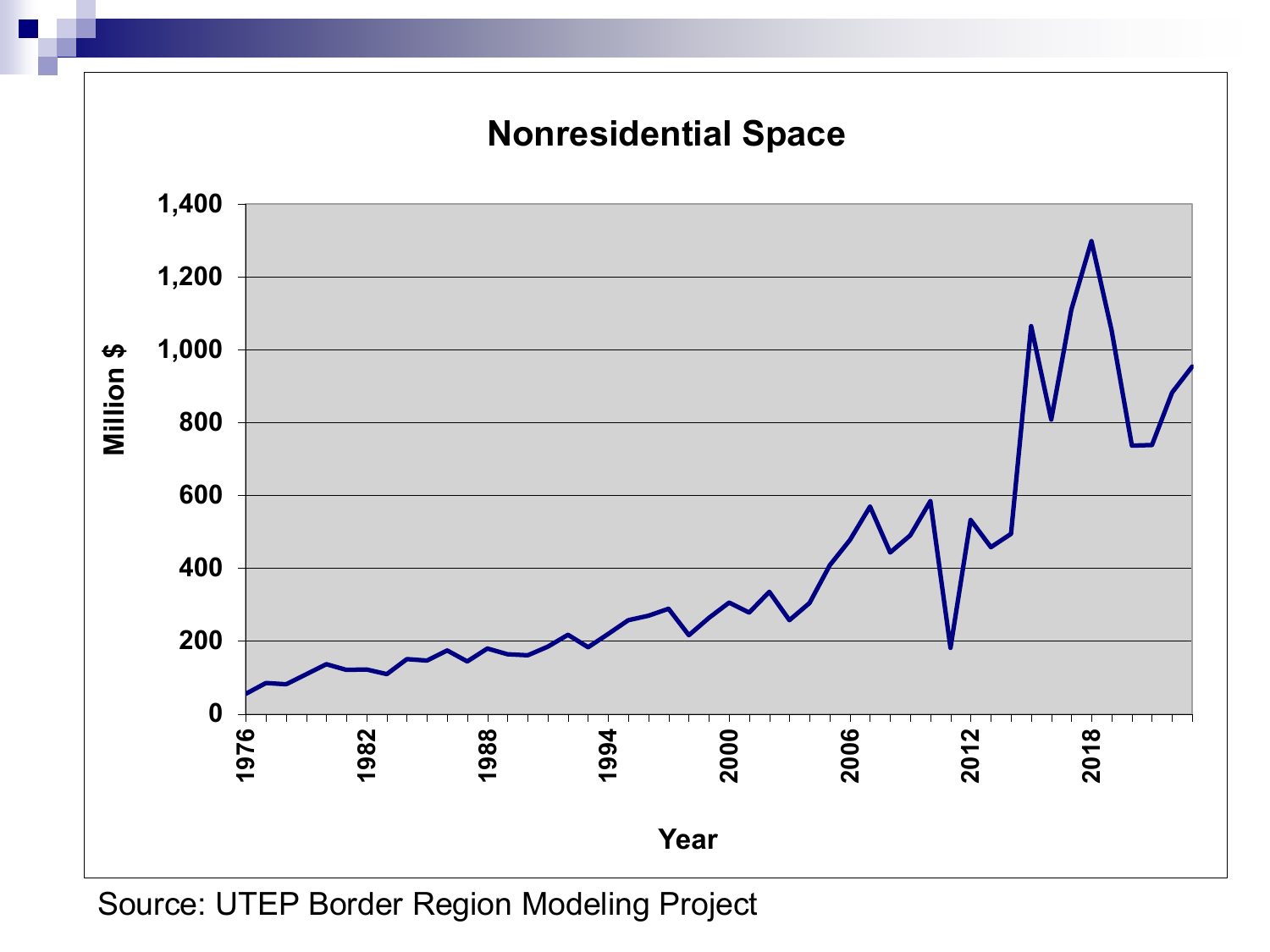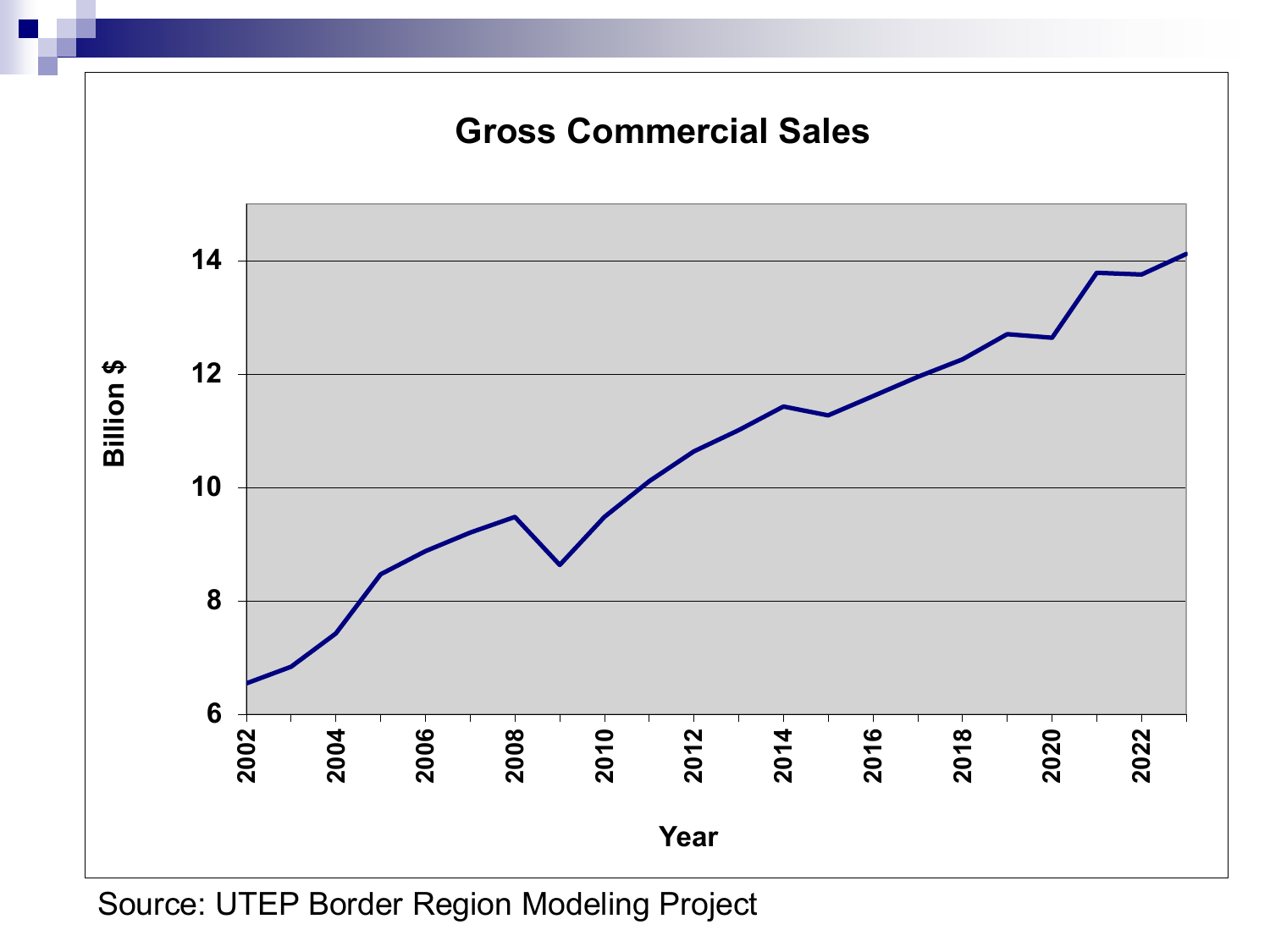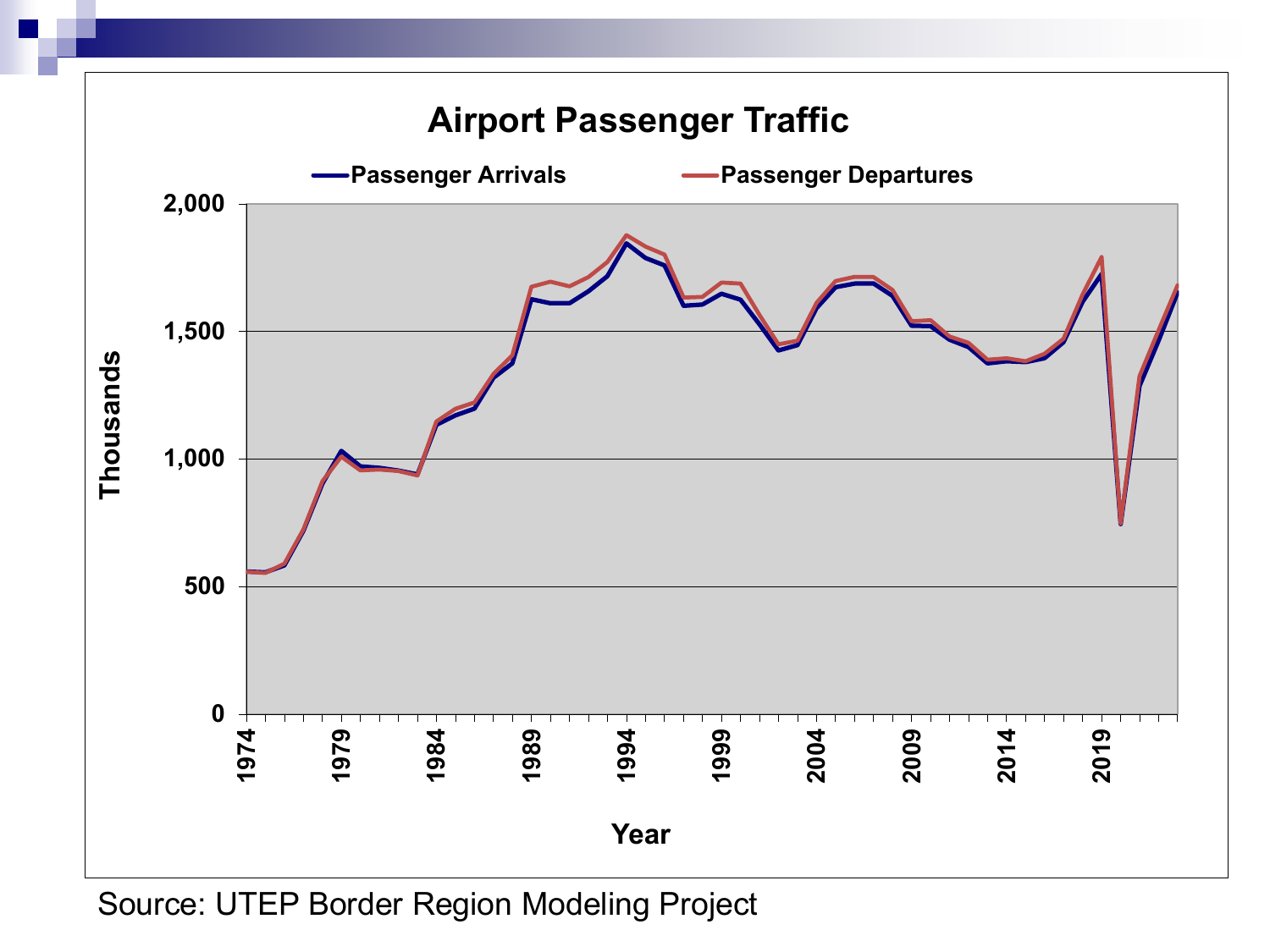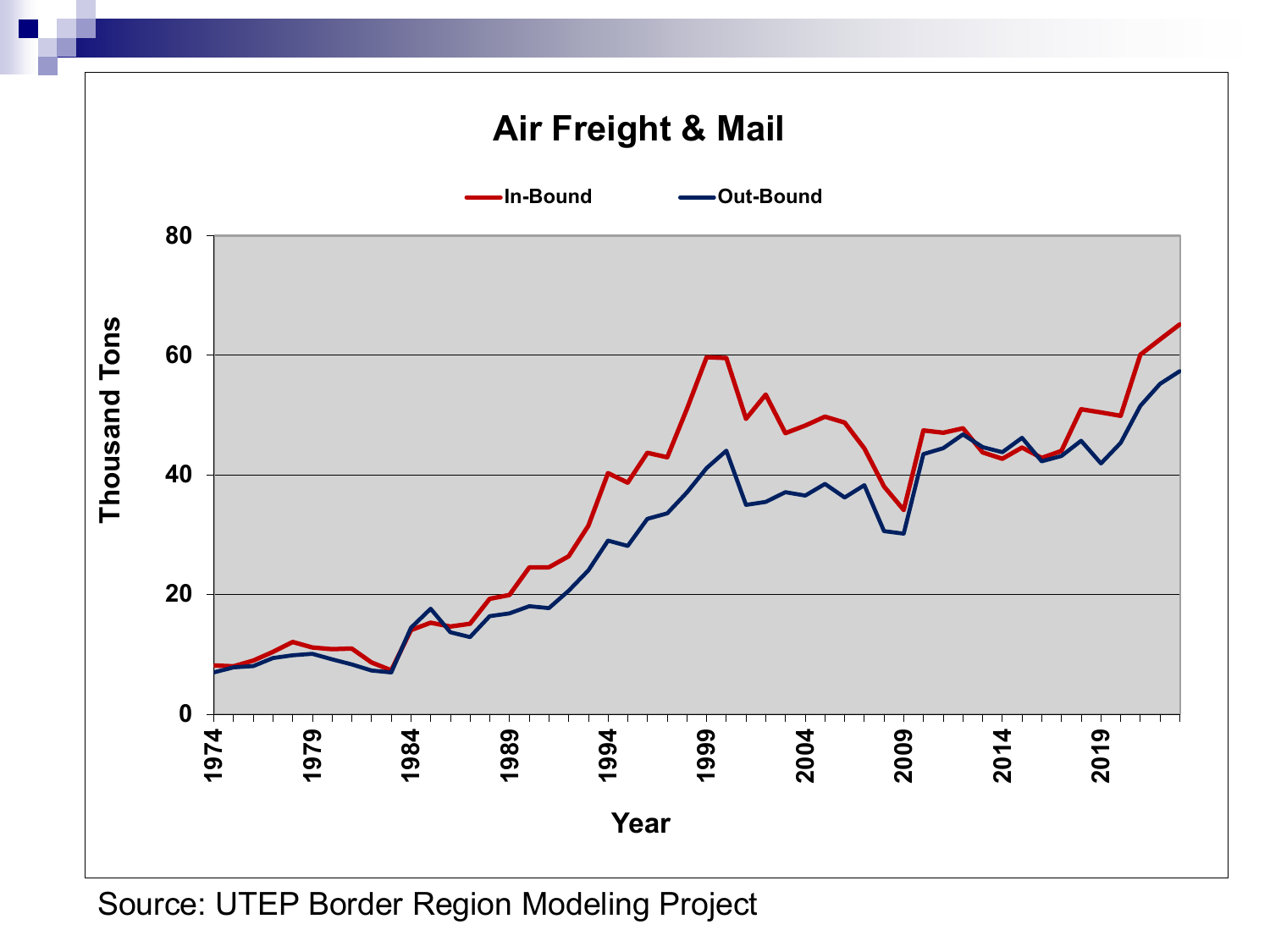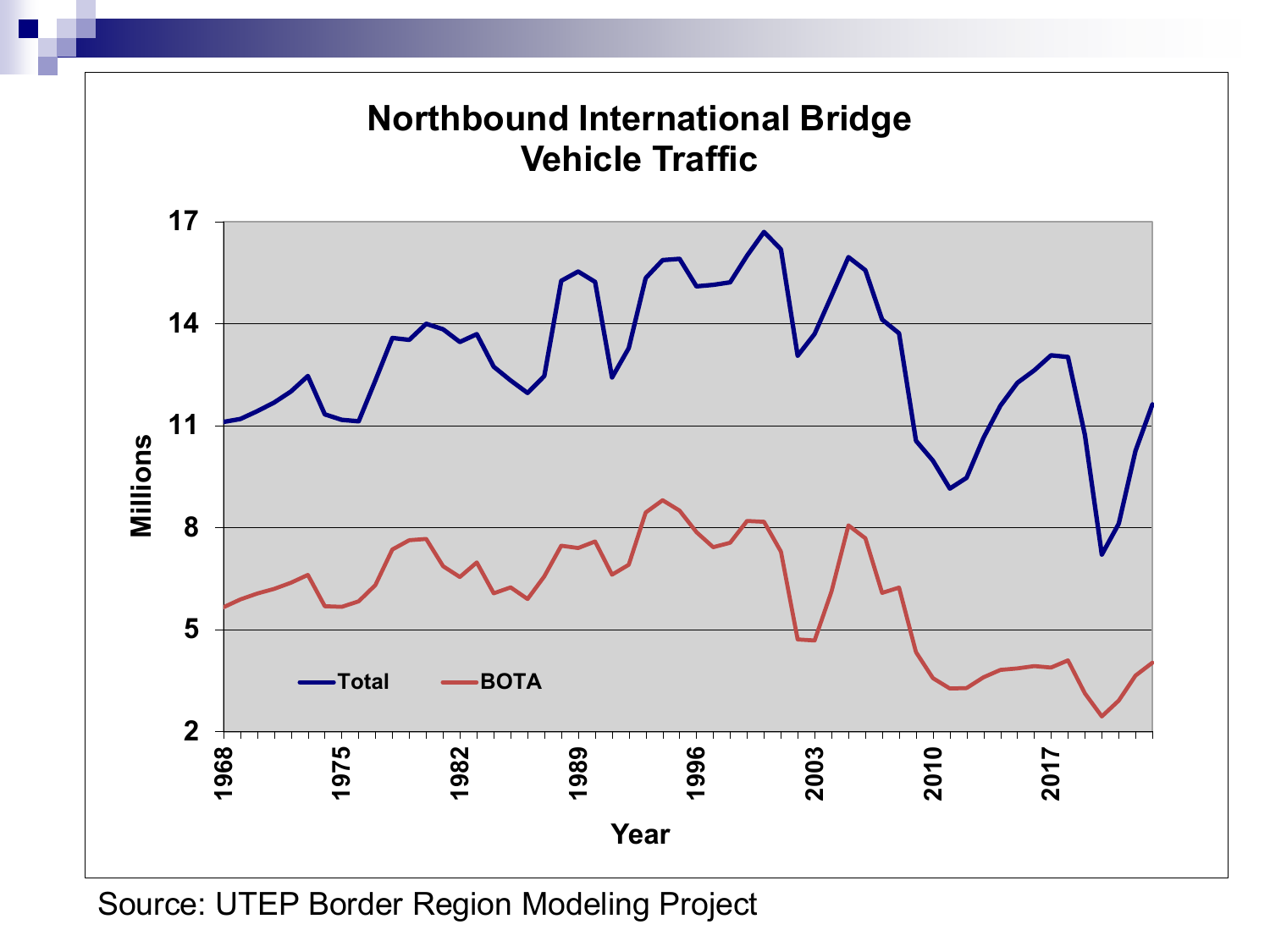# **Northbound International Bridge Pedestrian Traffic**

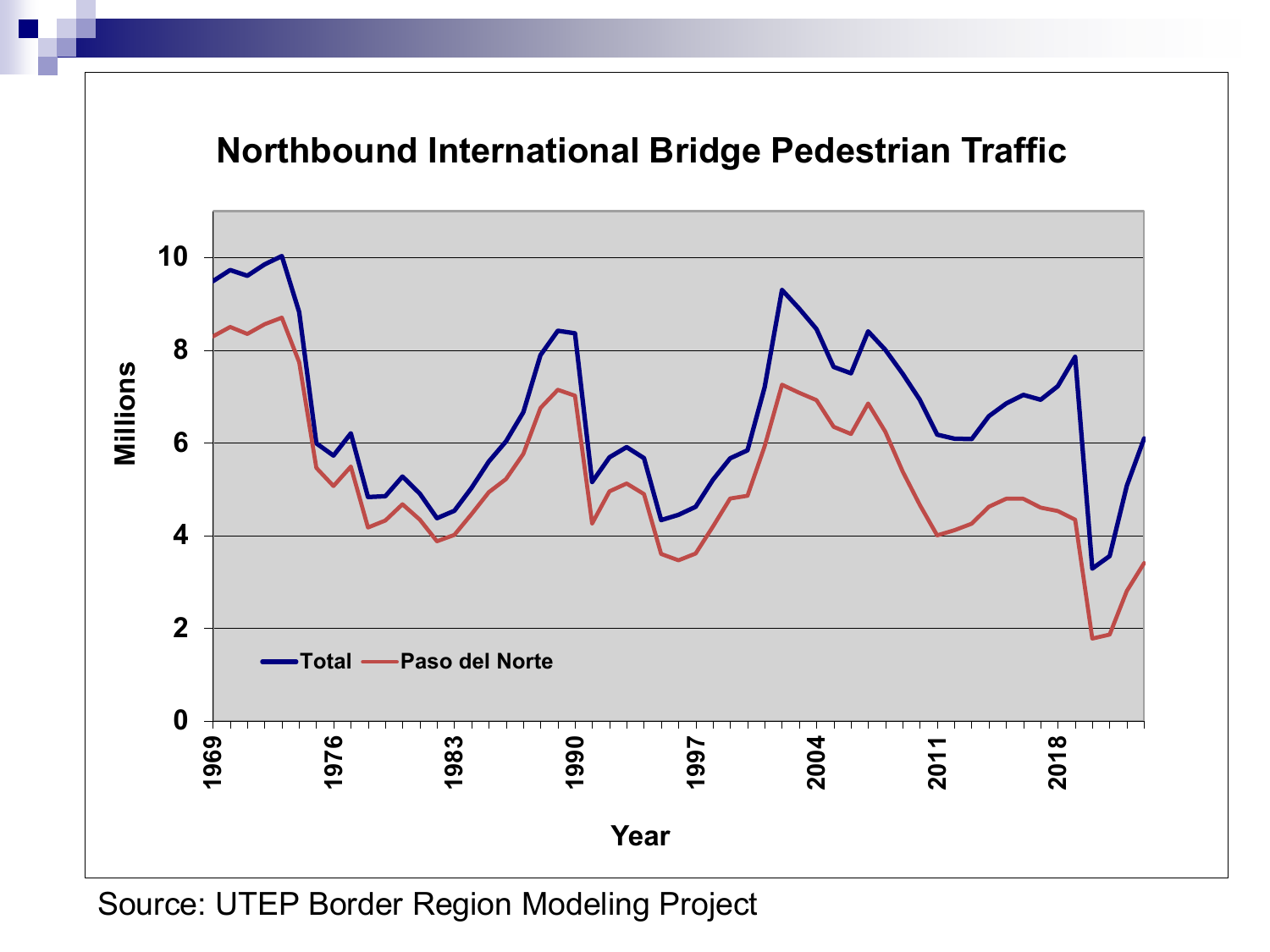

Source: UTEP Border Region Modeling Project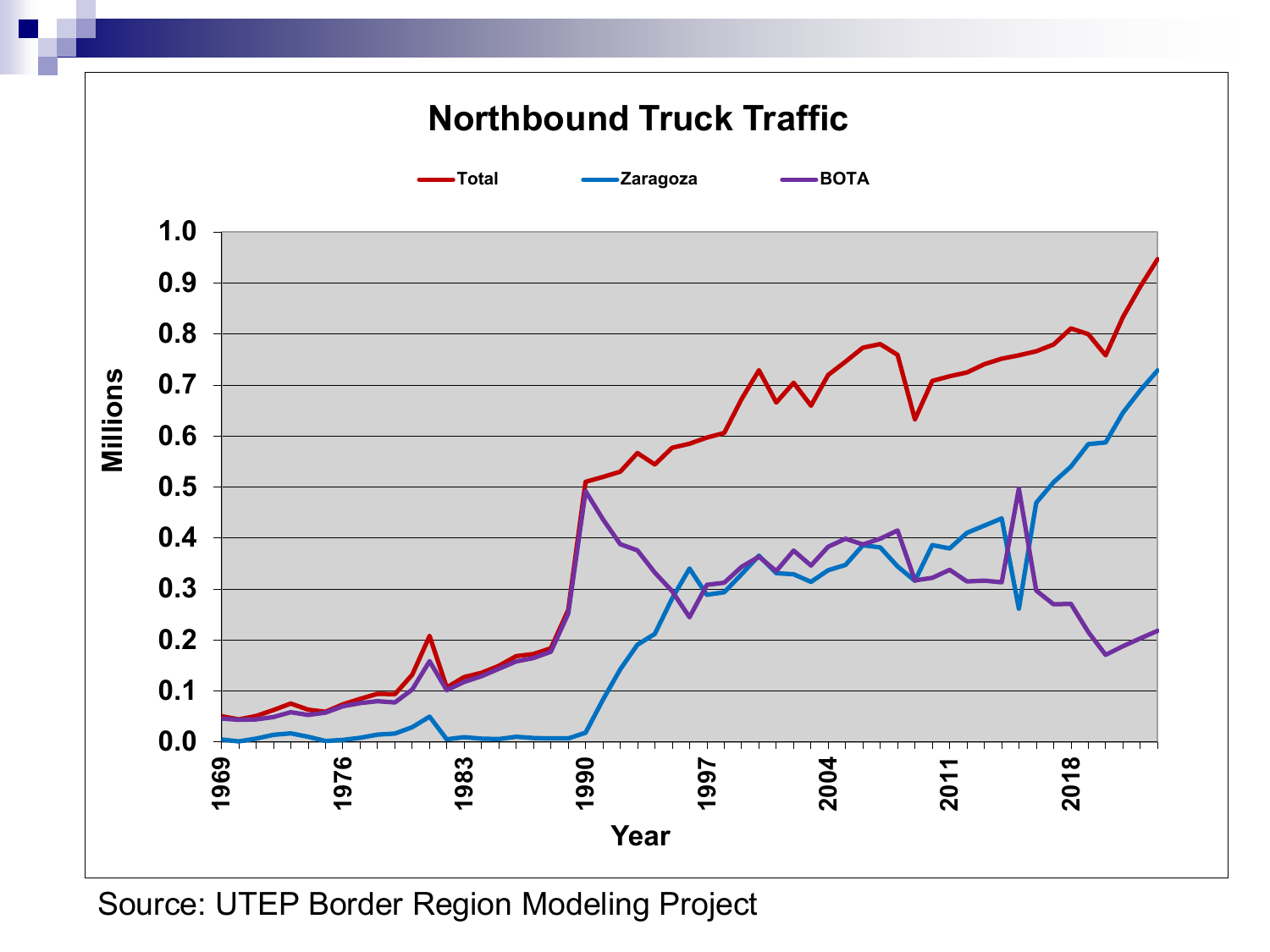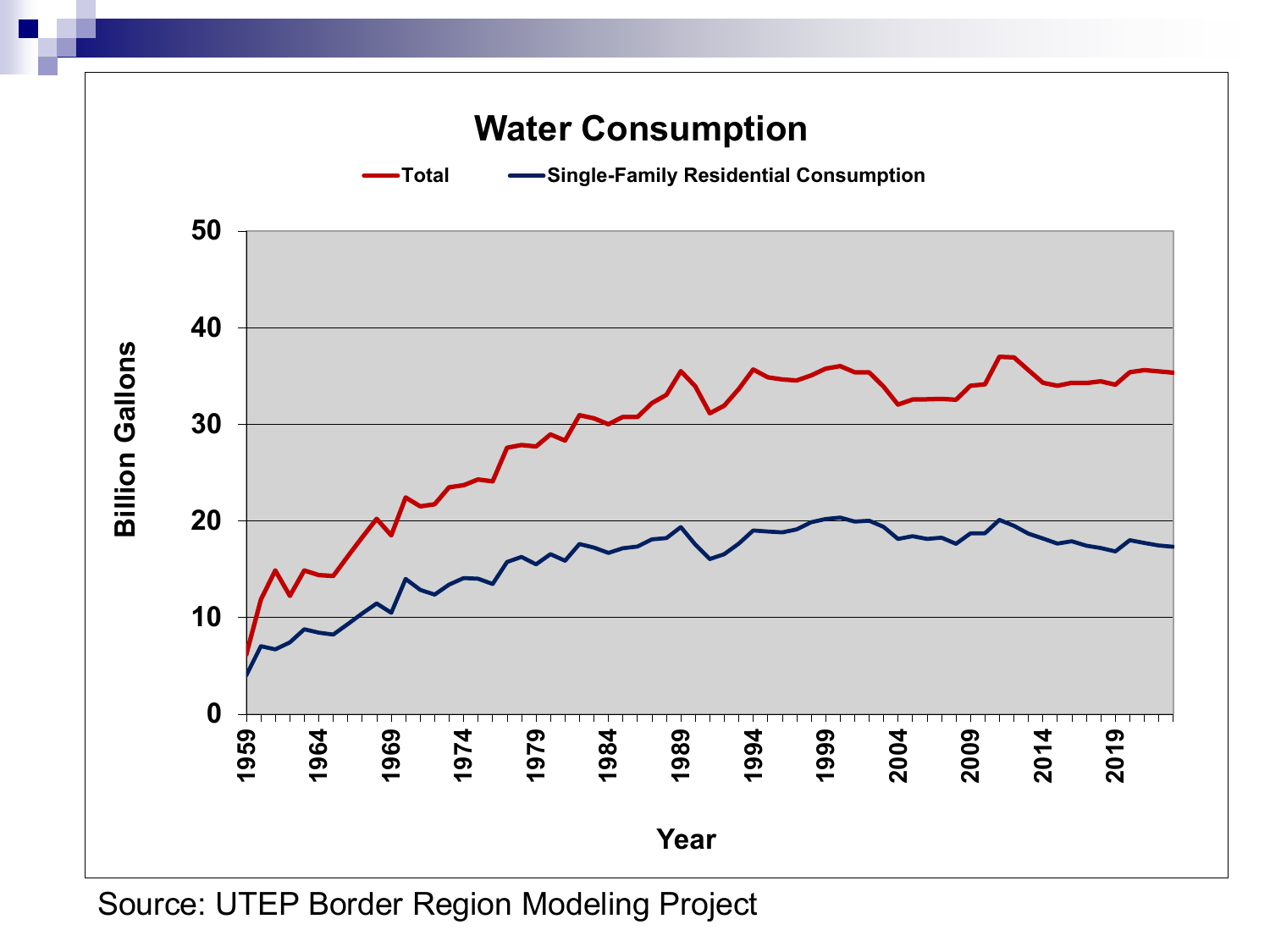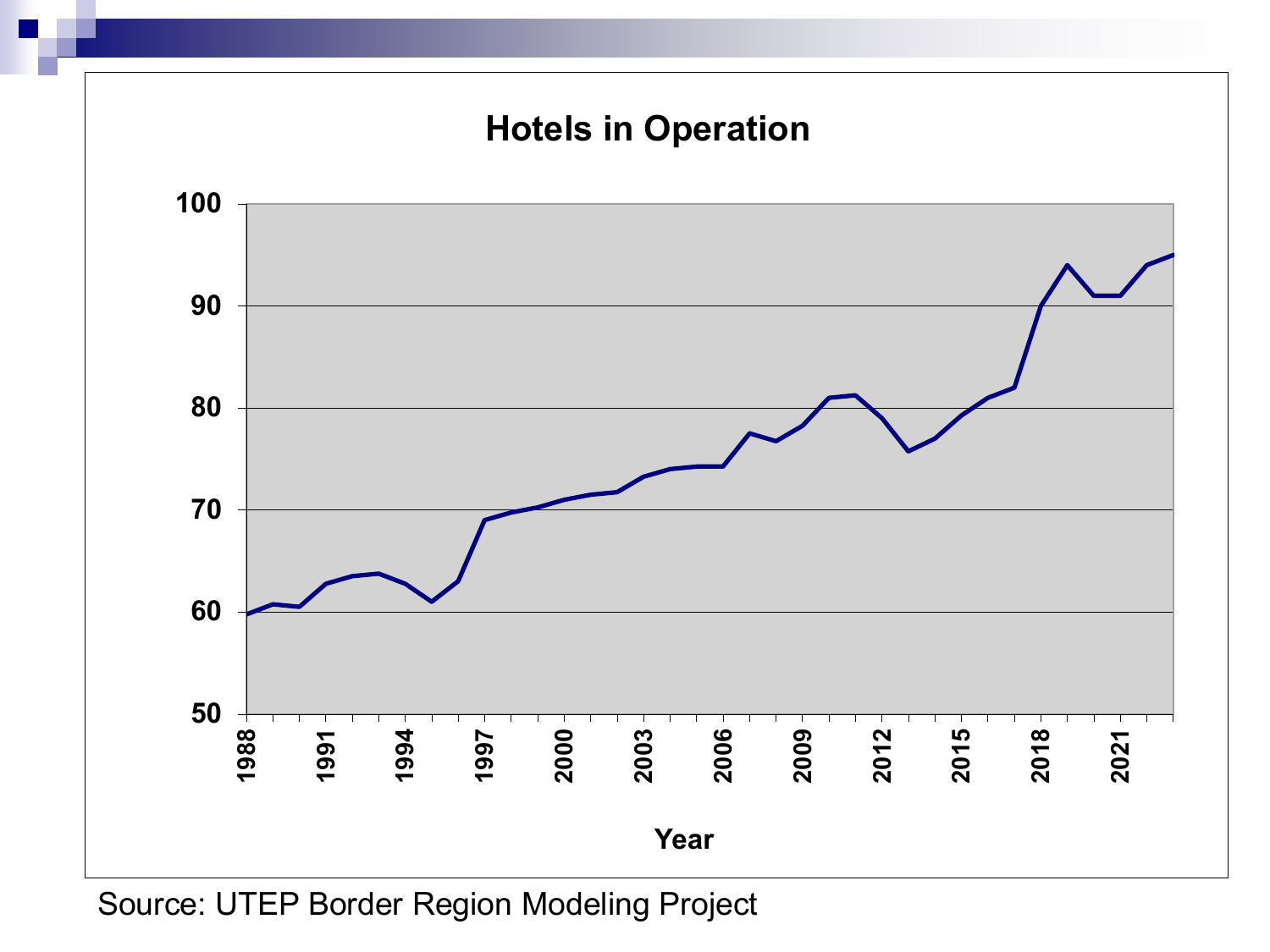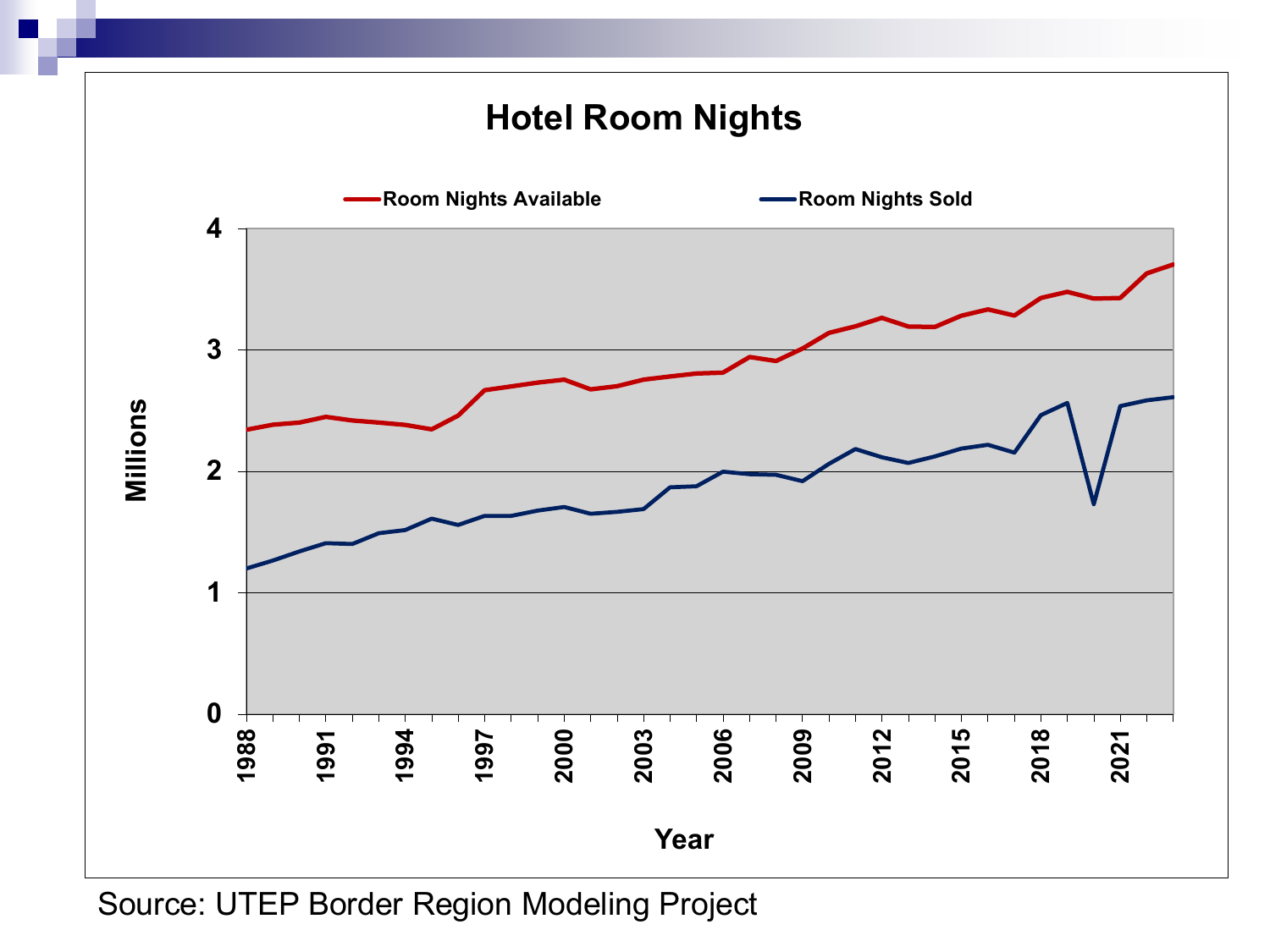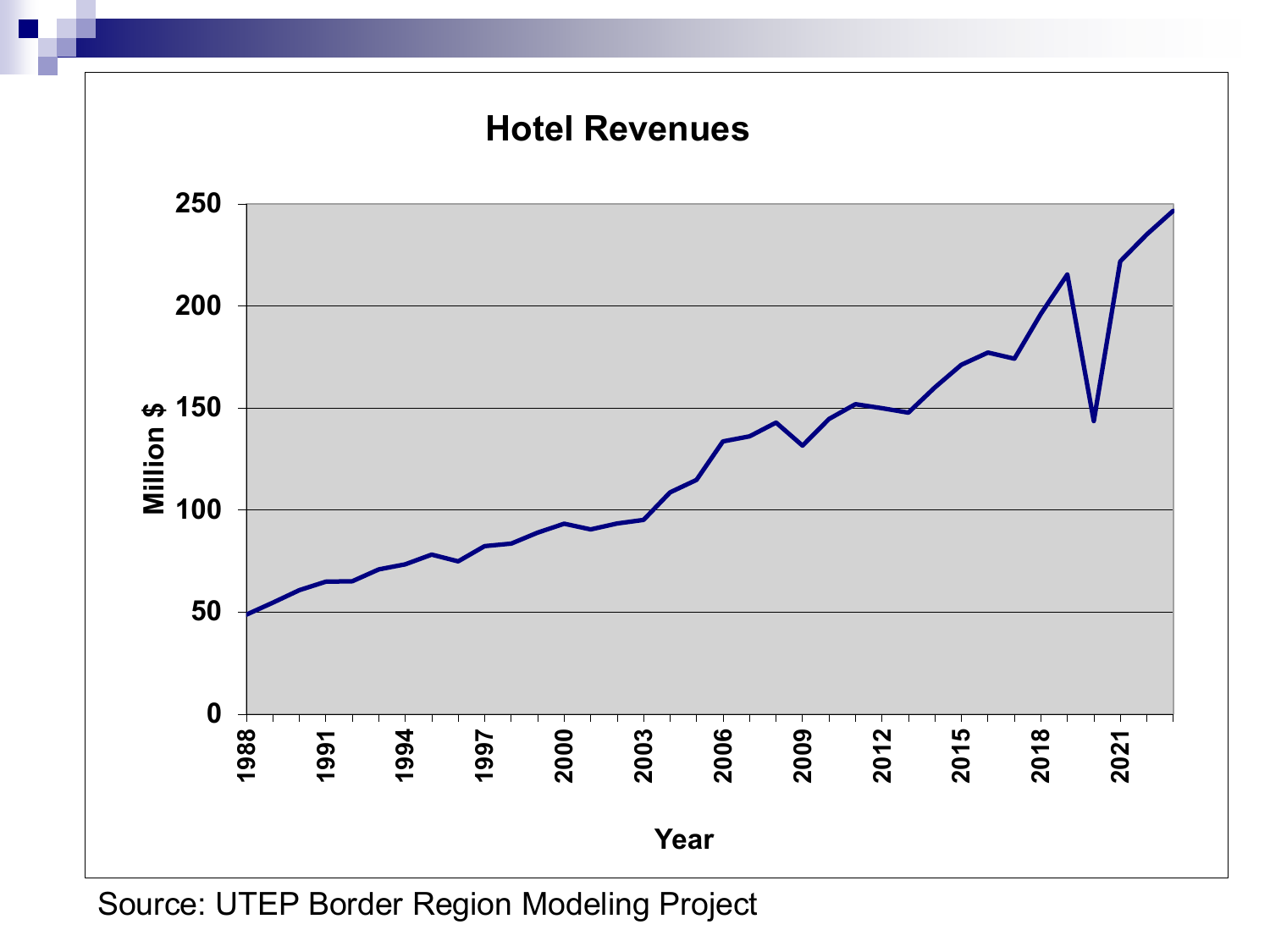

Source: UTEP Border Region Modeling Project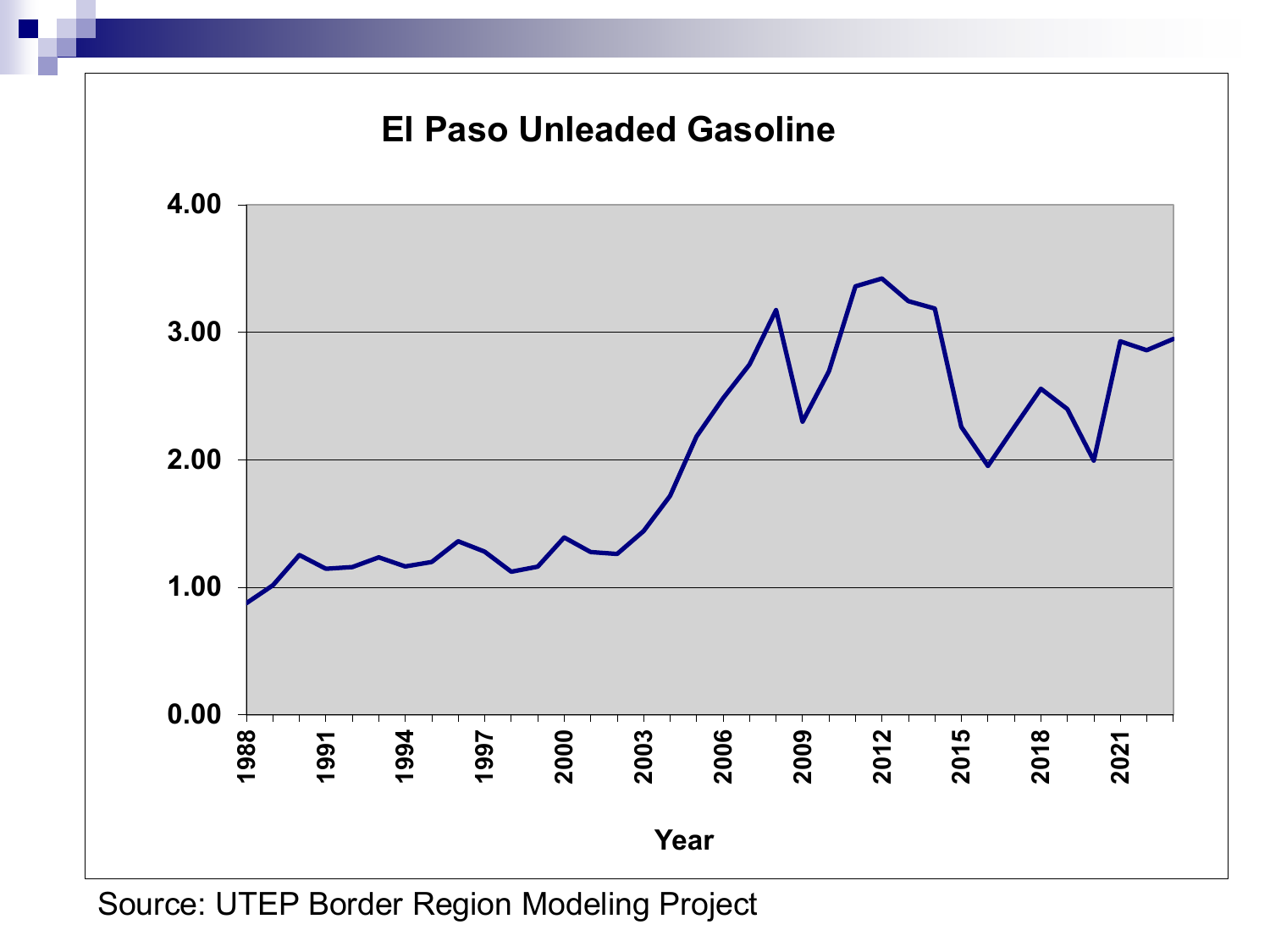**Ciudad Juárez, Chihuahua Economic Outlook to 2023**

Border Region Modeling Project

Department of Economics & Finance

University of Texas at El Paso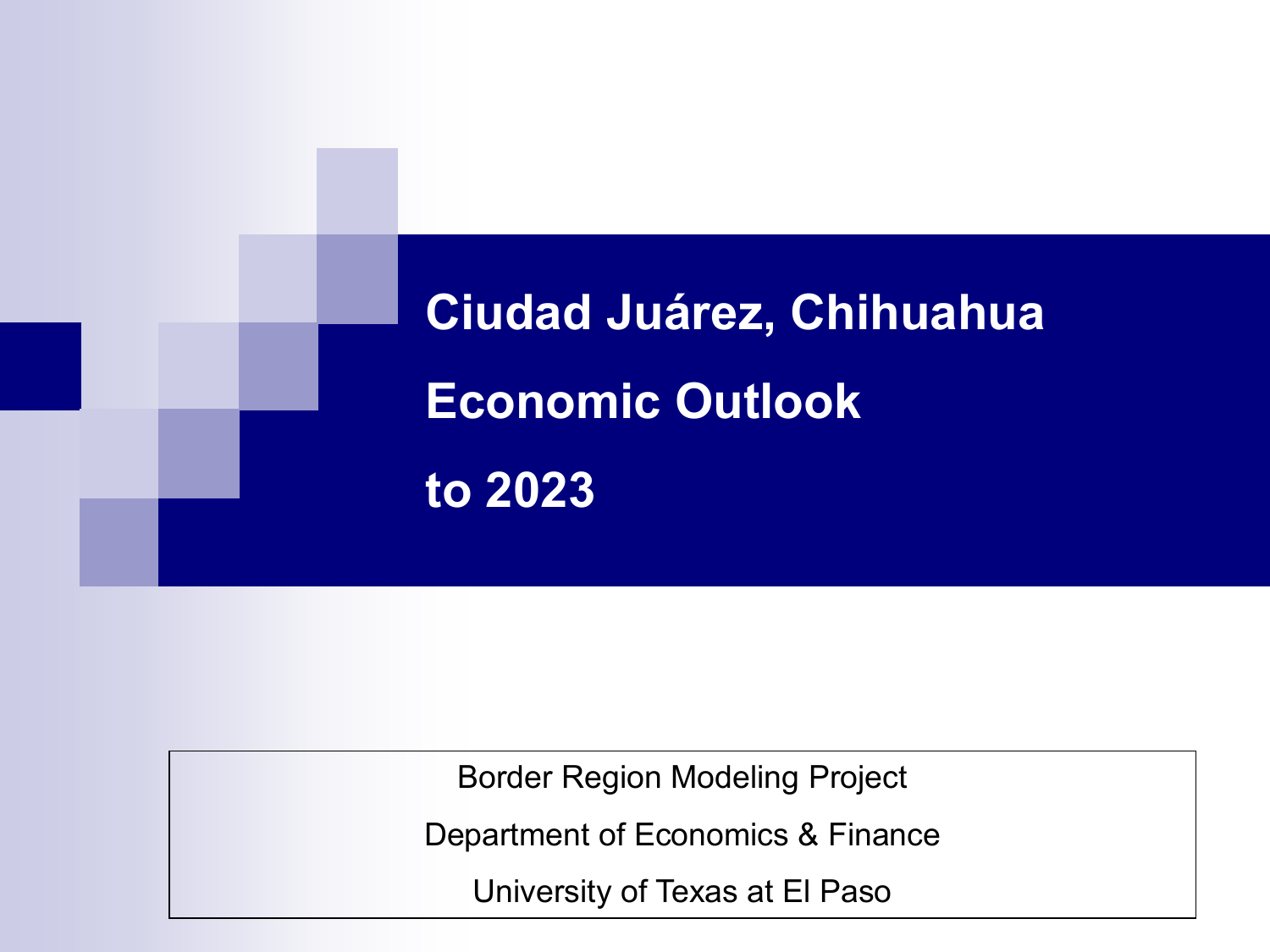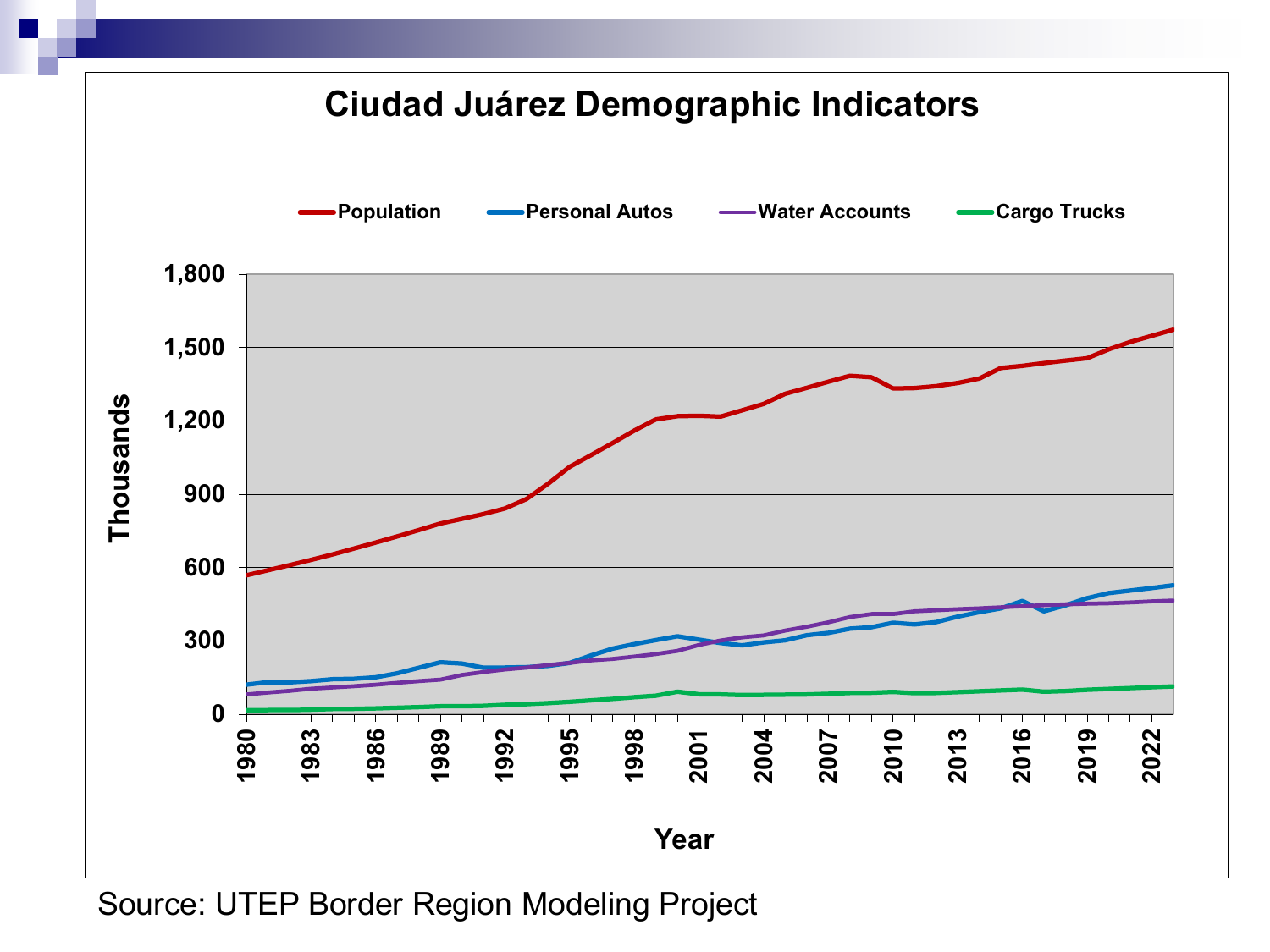

Source: UTEP Border Region Modeling Project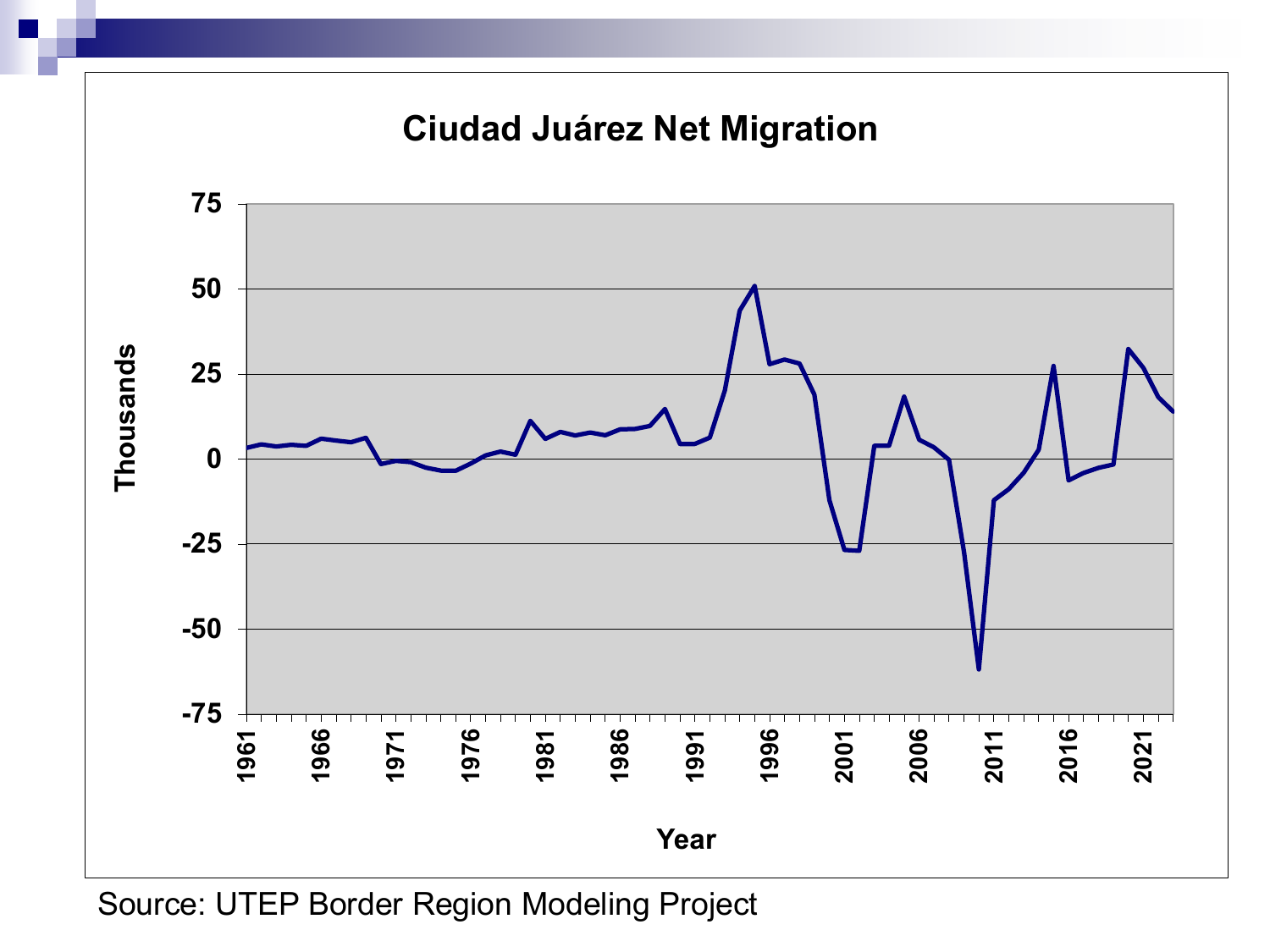

Source: UTEP Border Region Modeling Project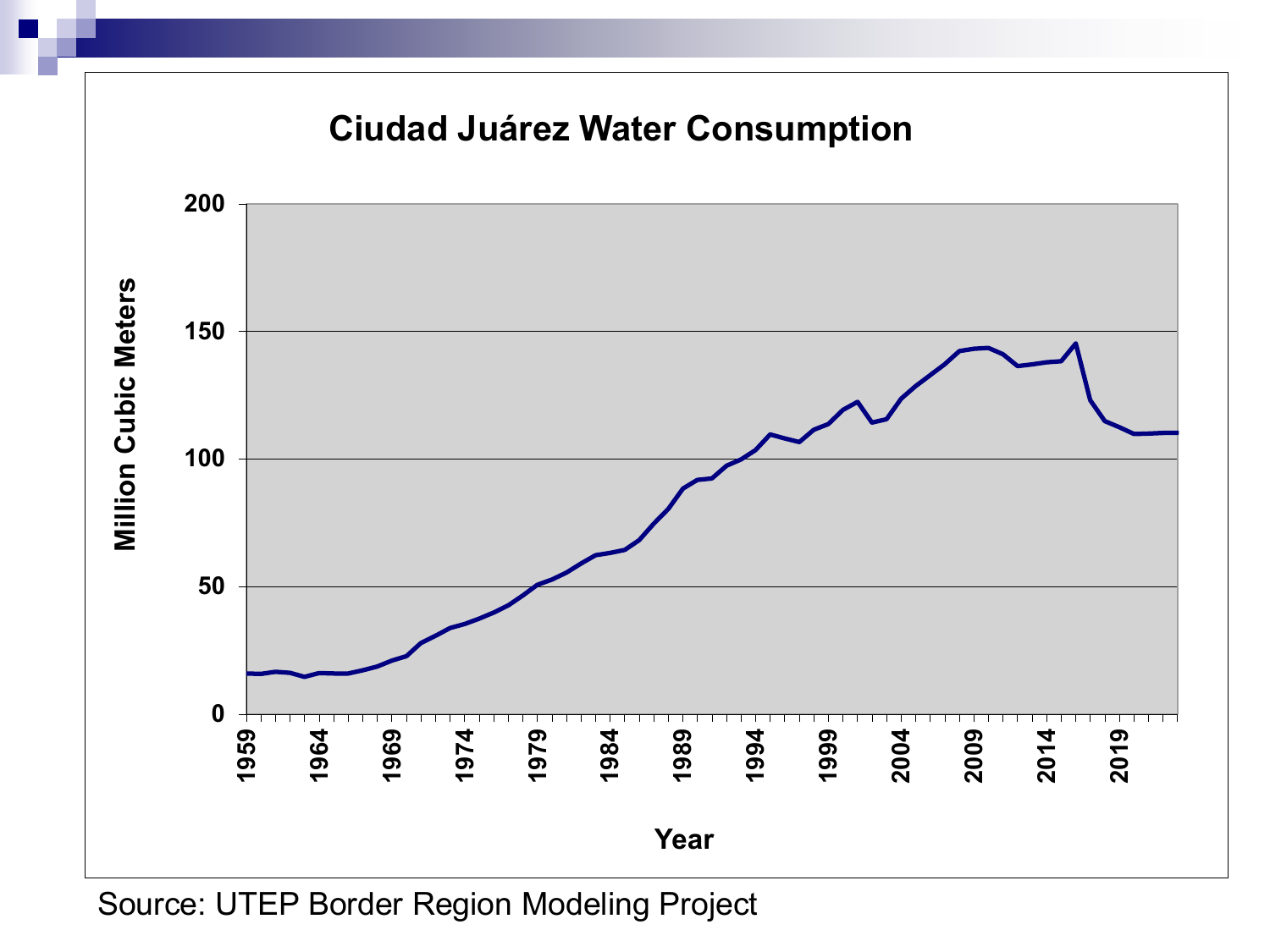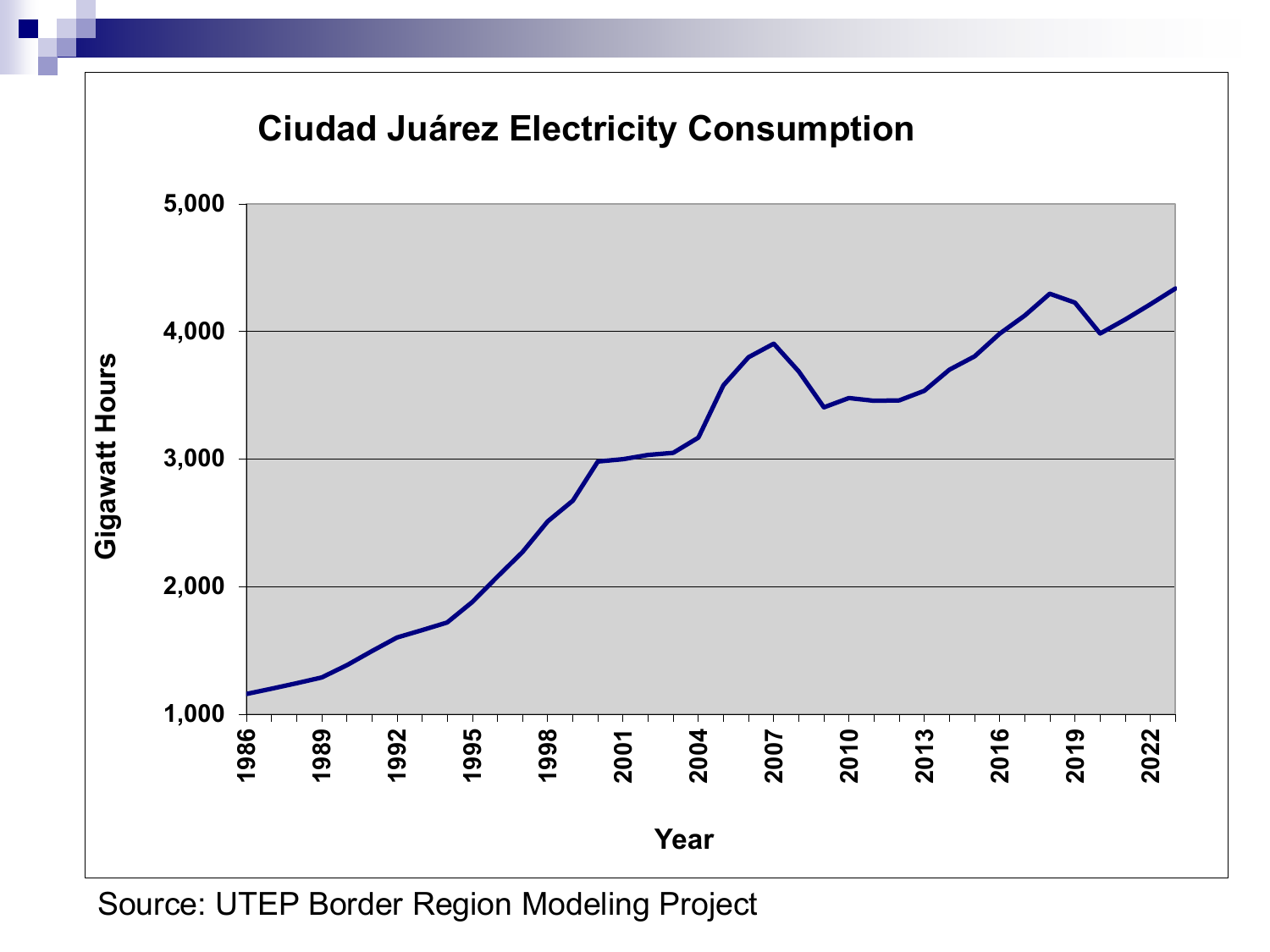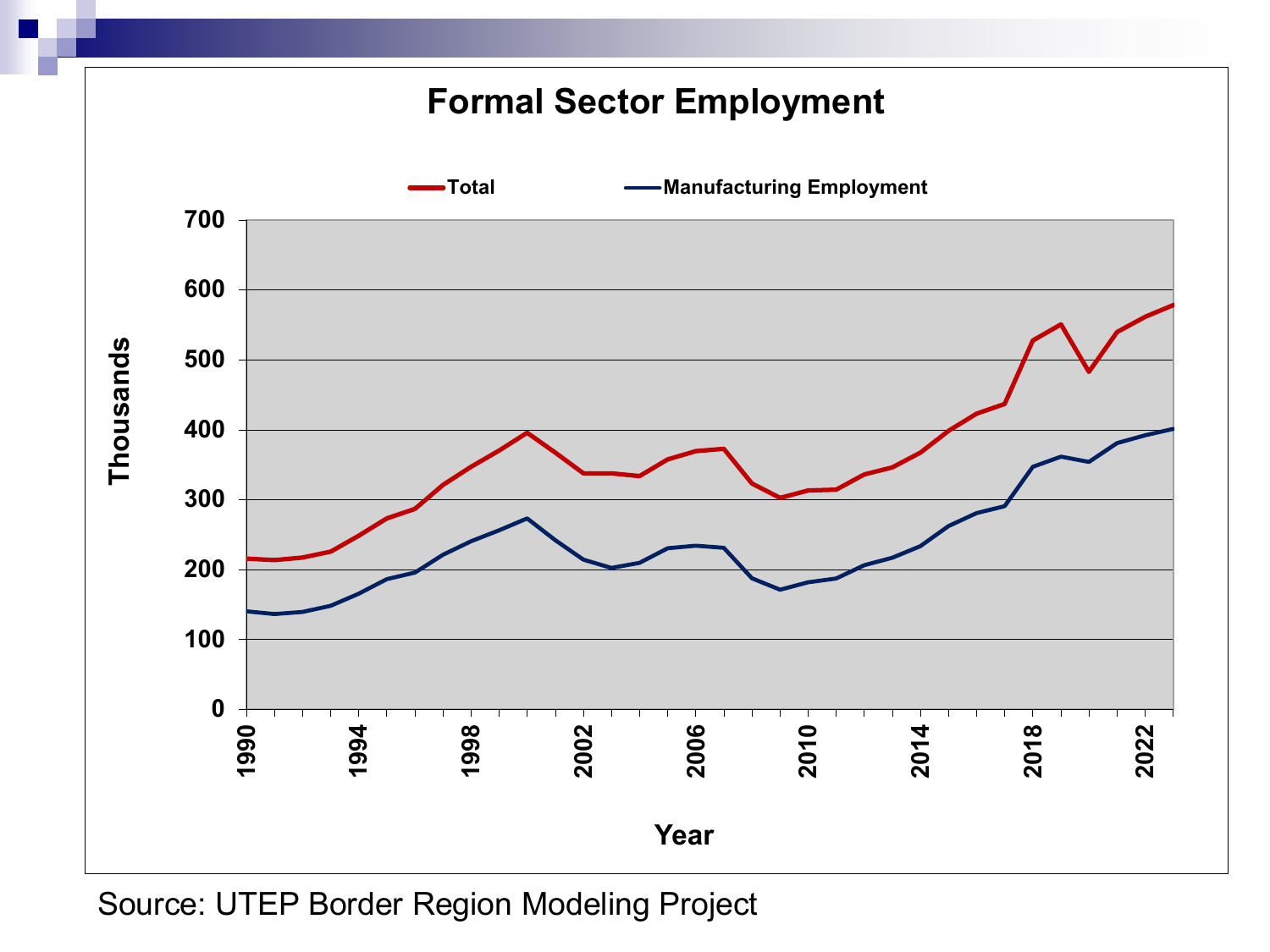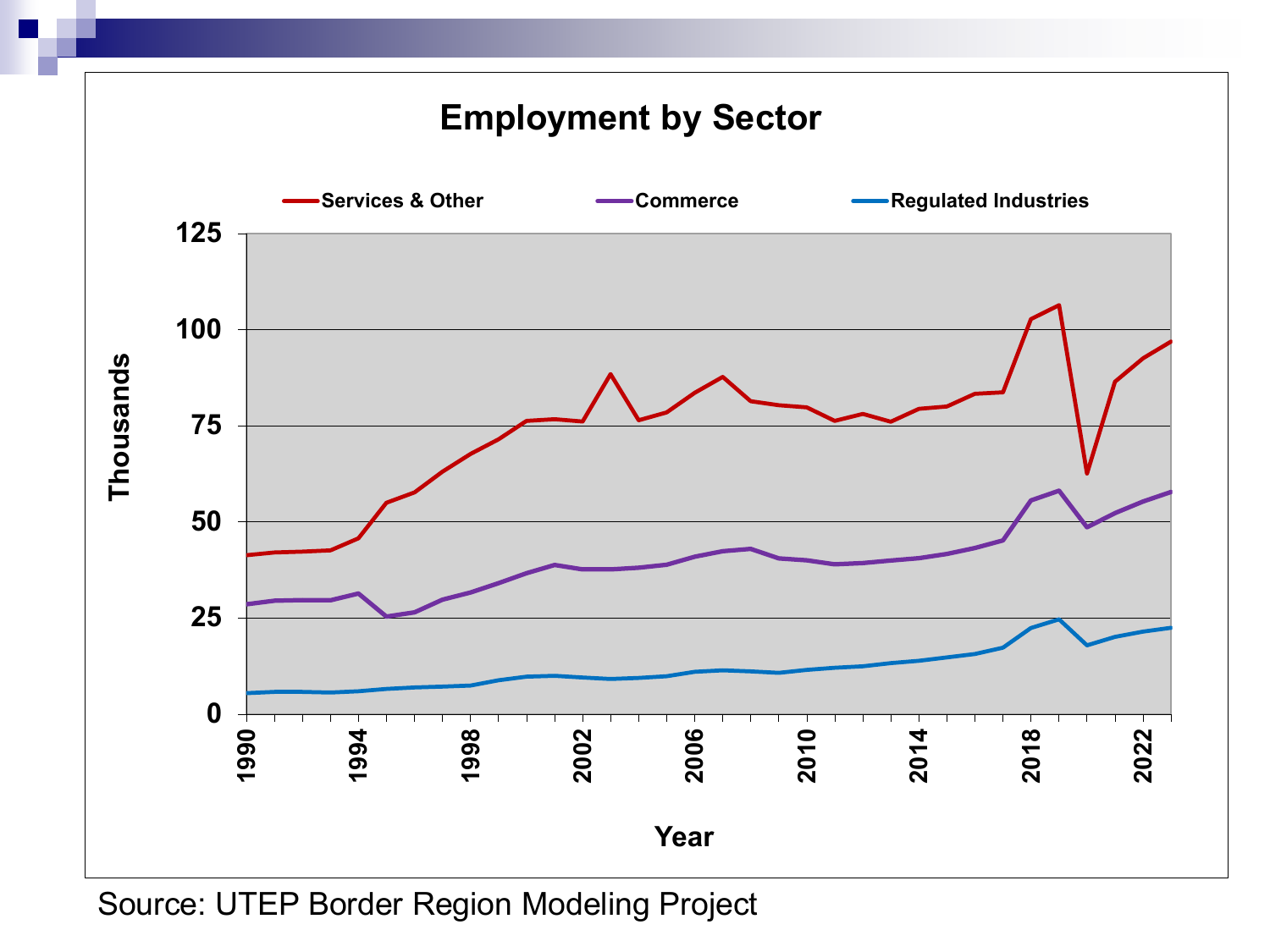

Source: UTEP Border Region Modeling Project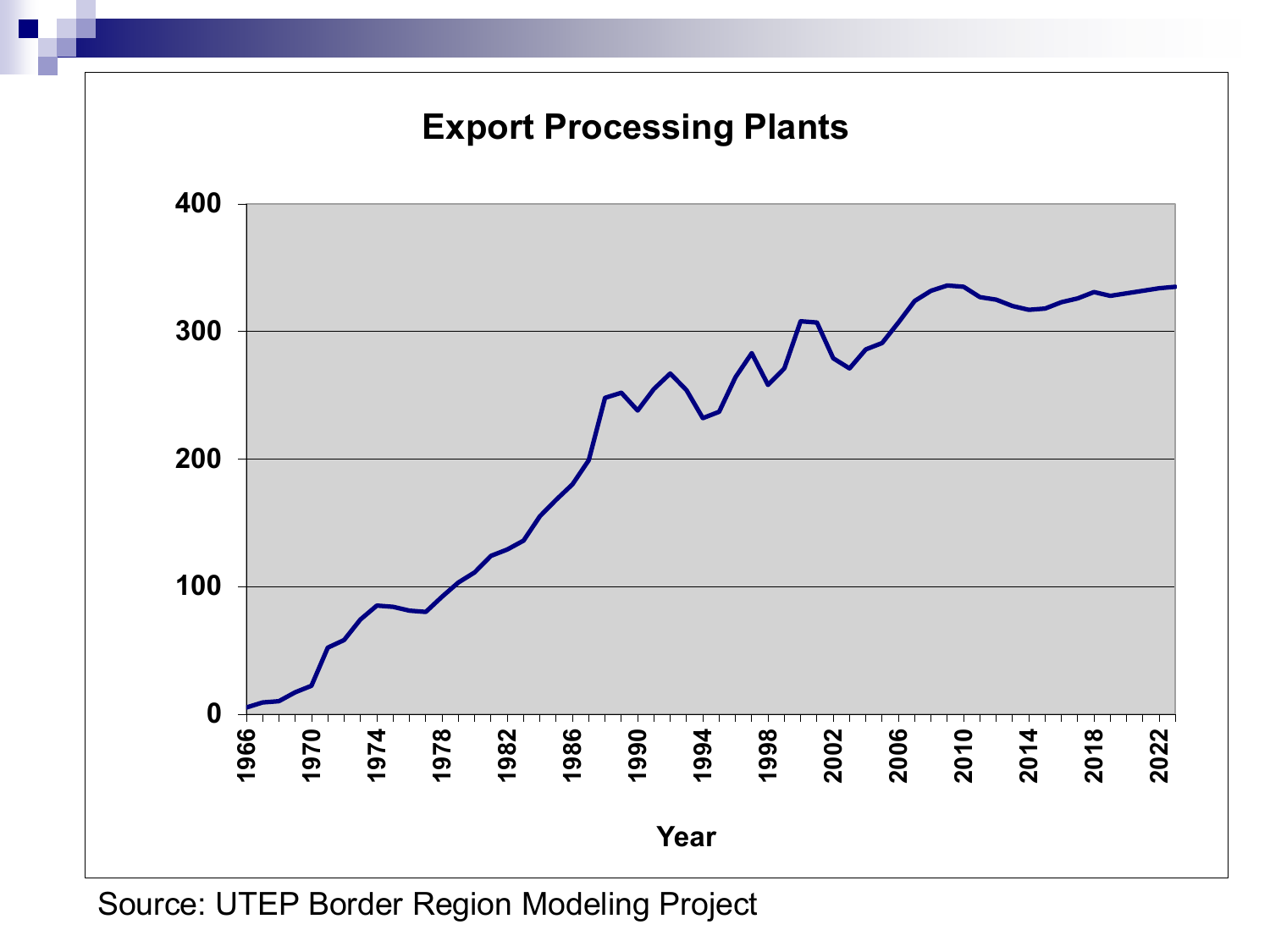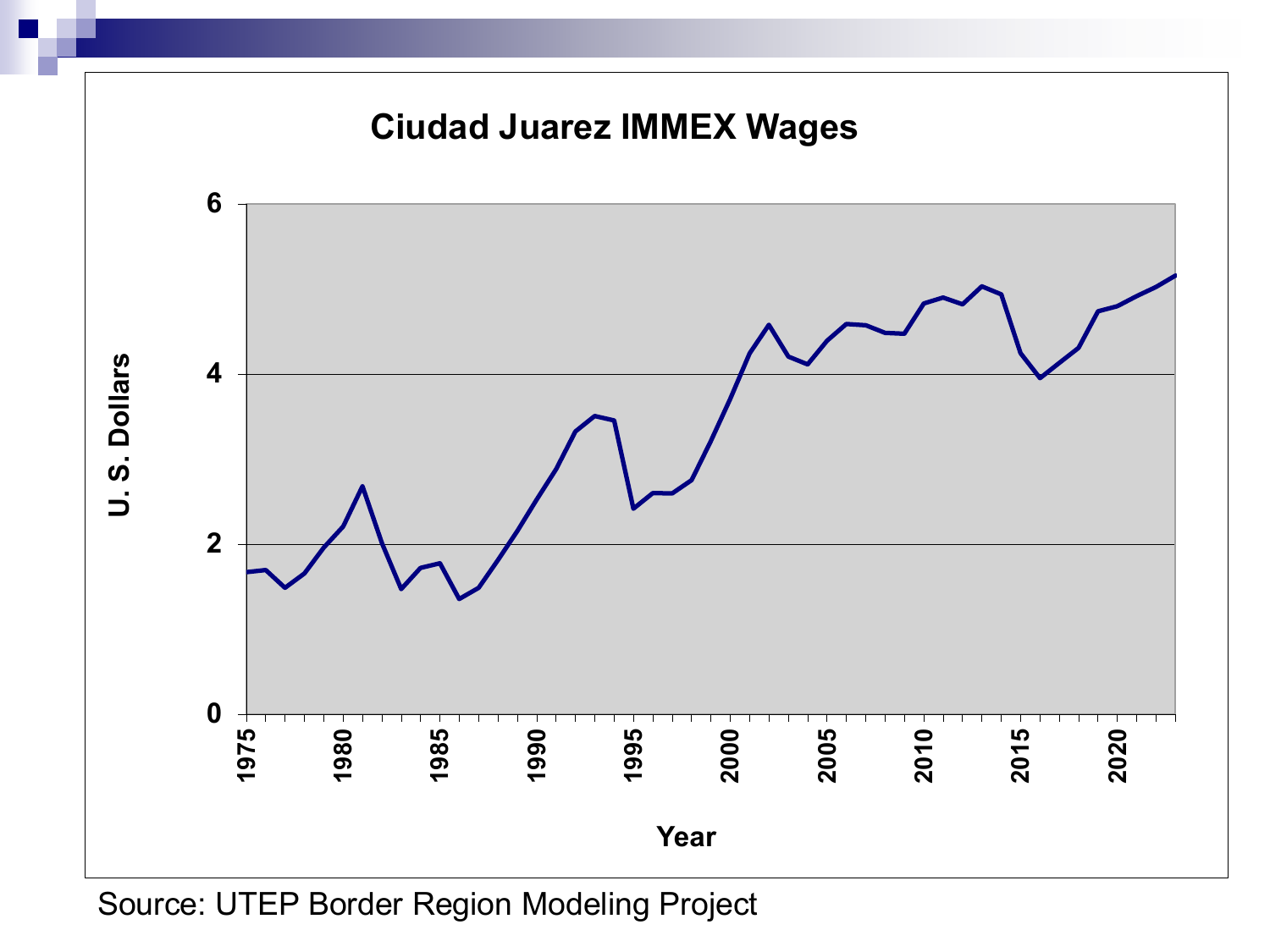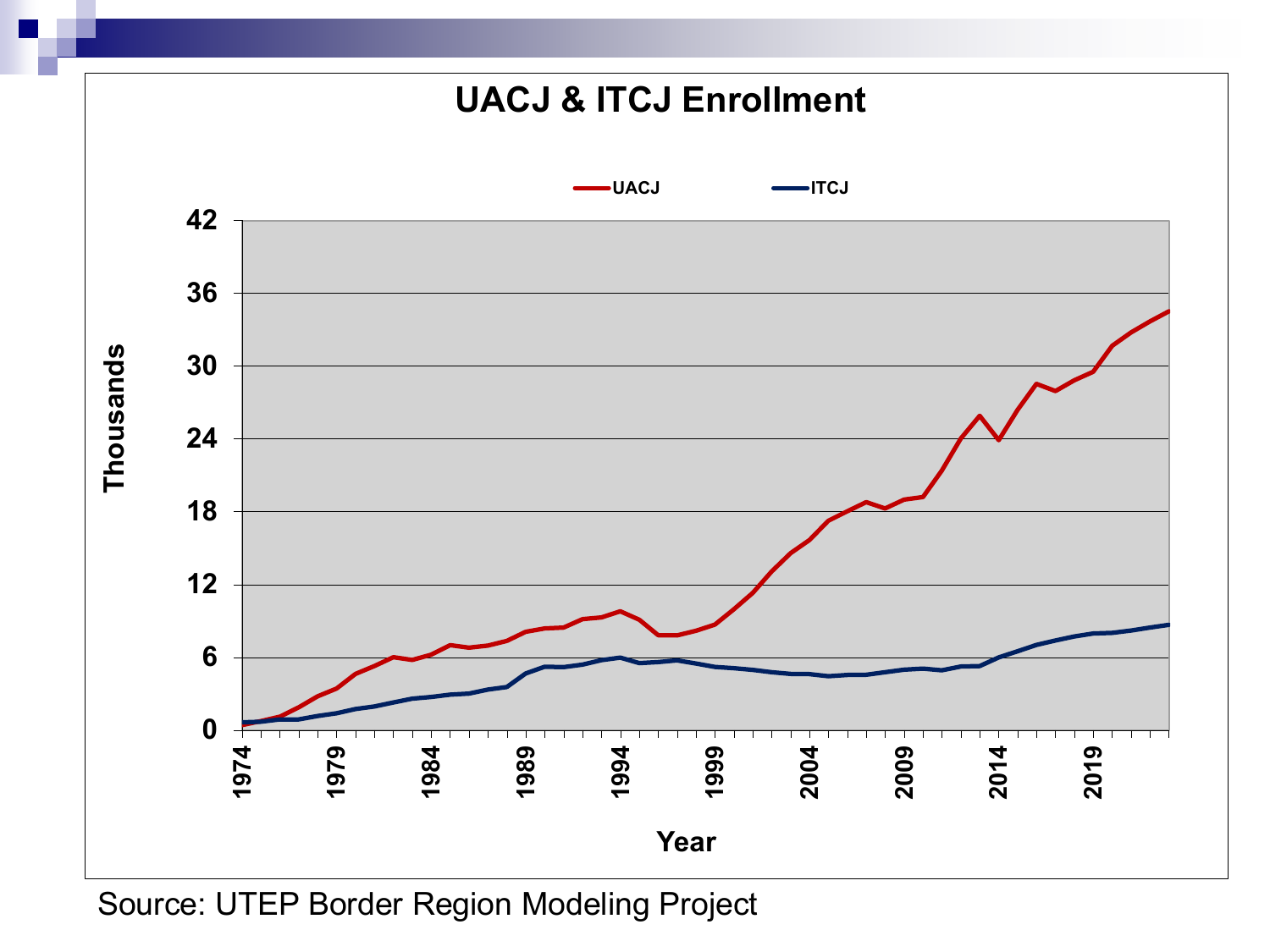

Border Region Modeling Project

Department of Economics & Finance

University of Texas at El Paso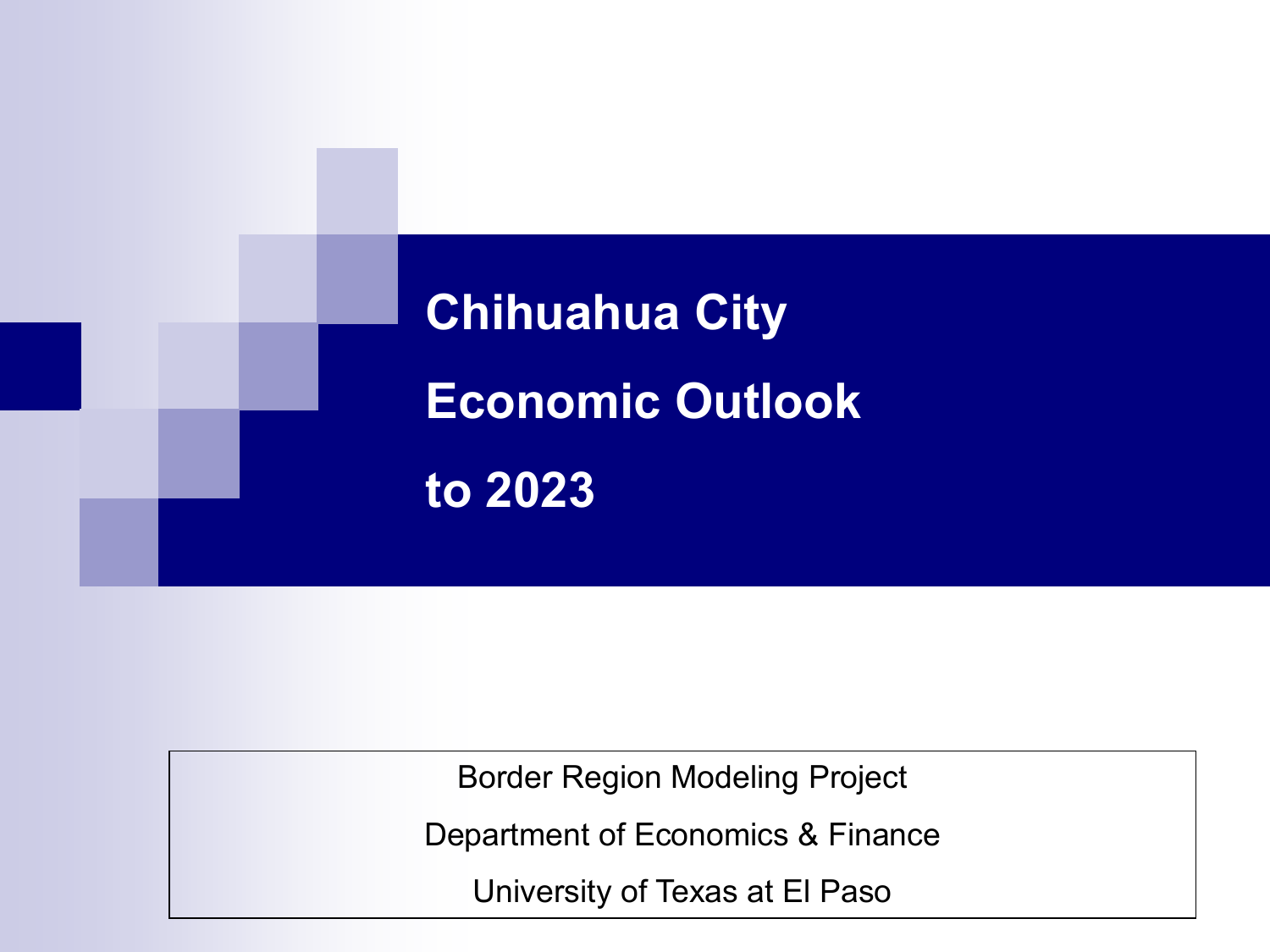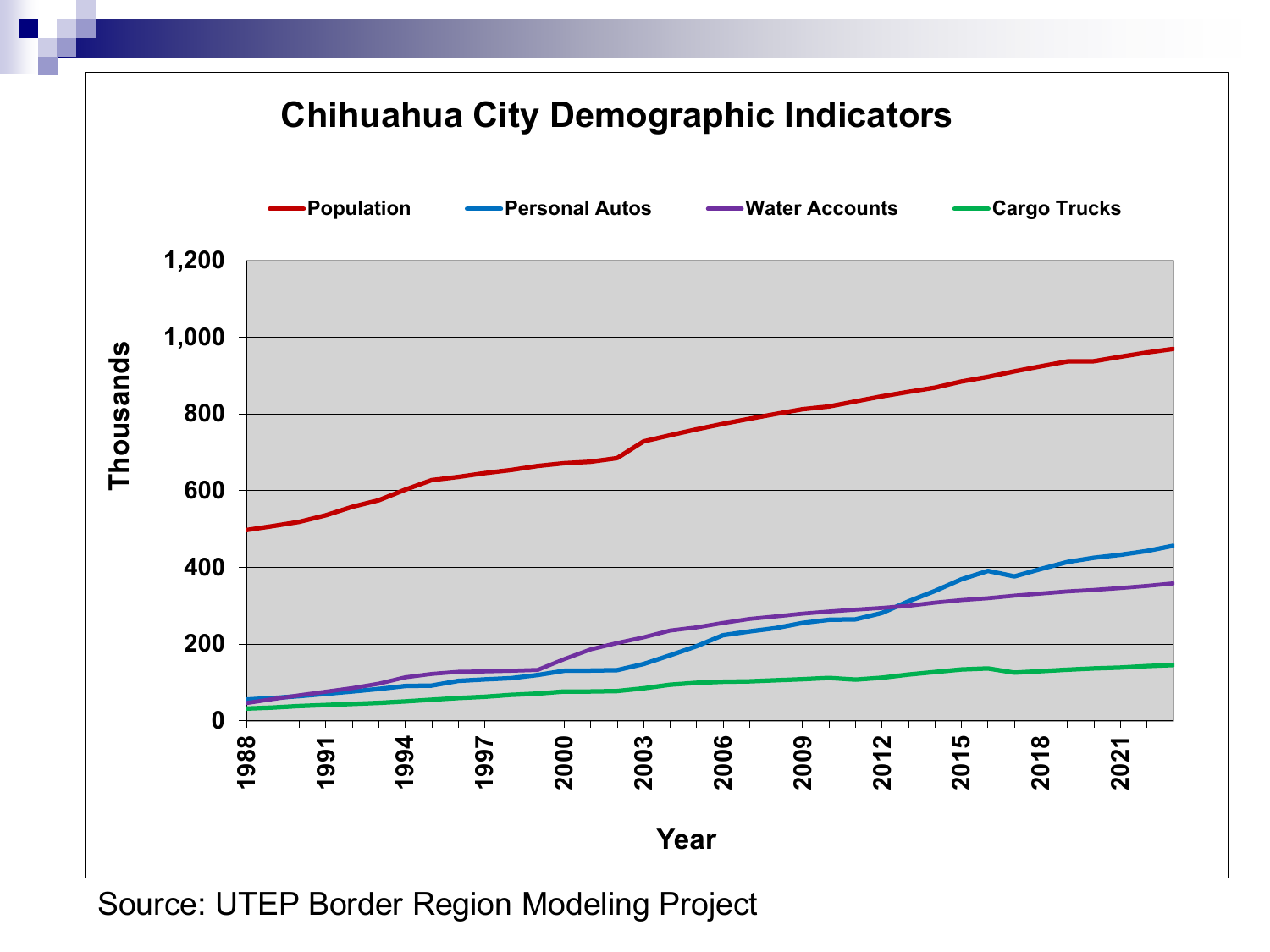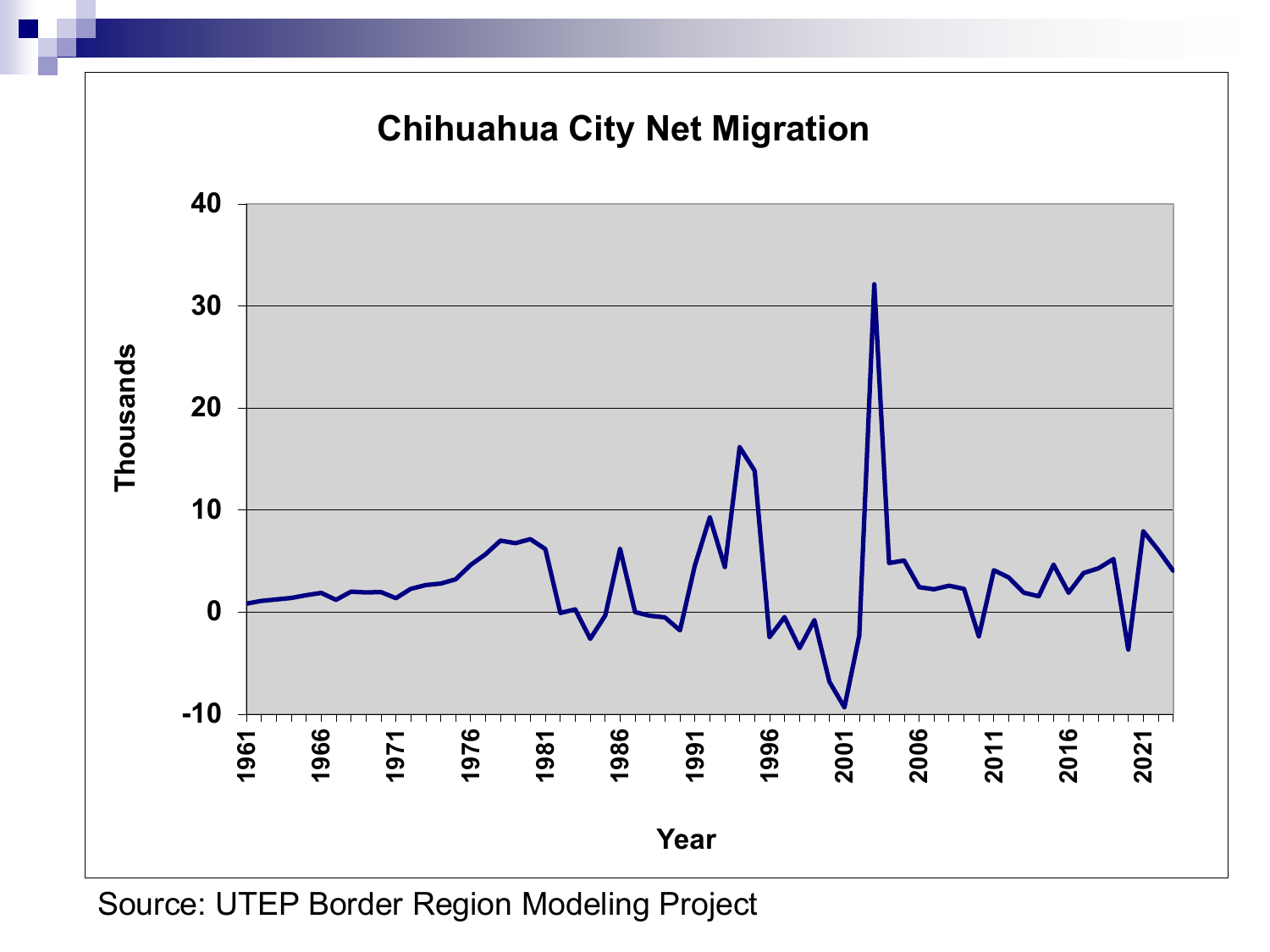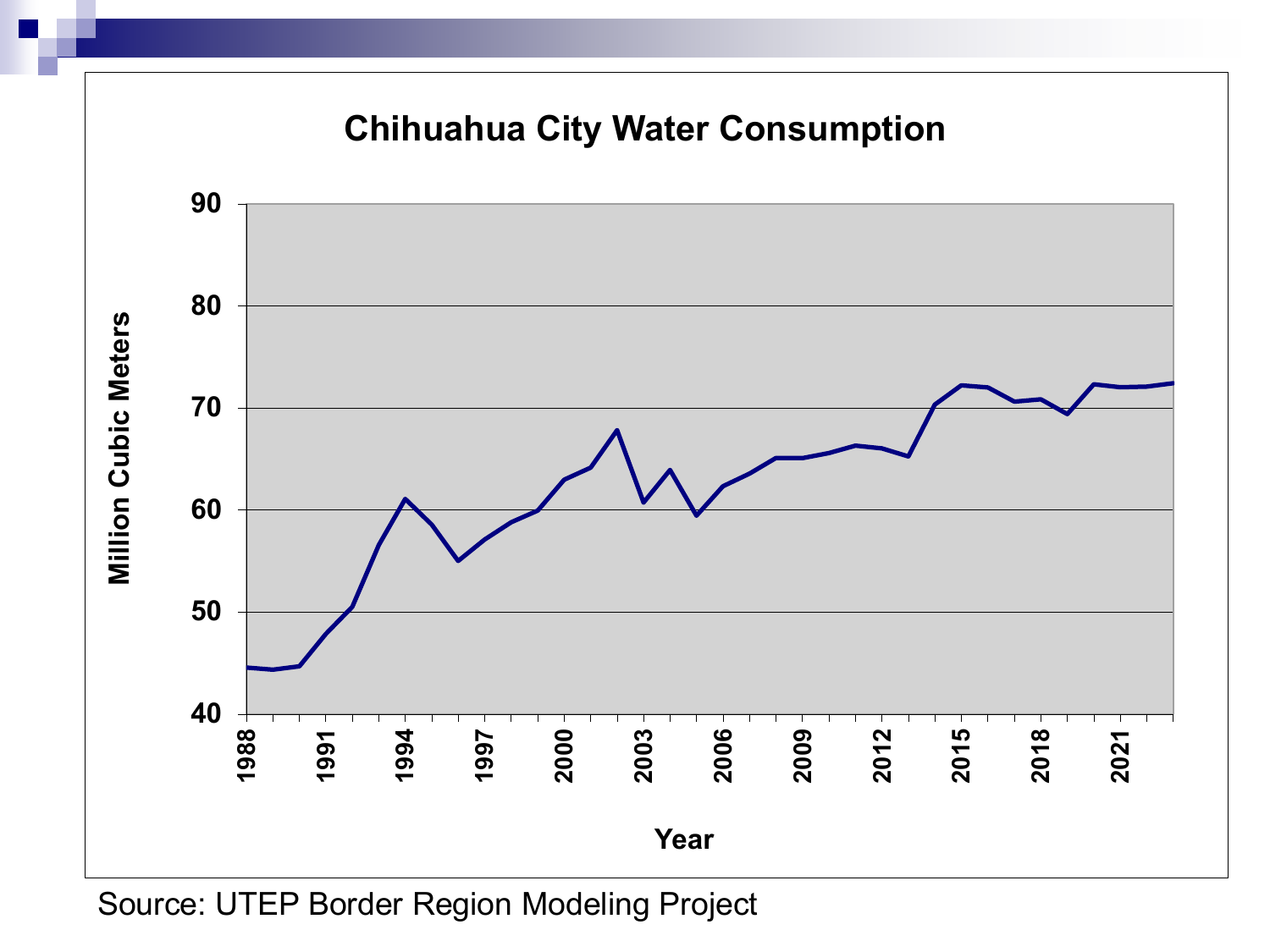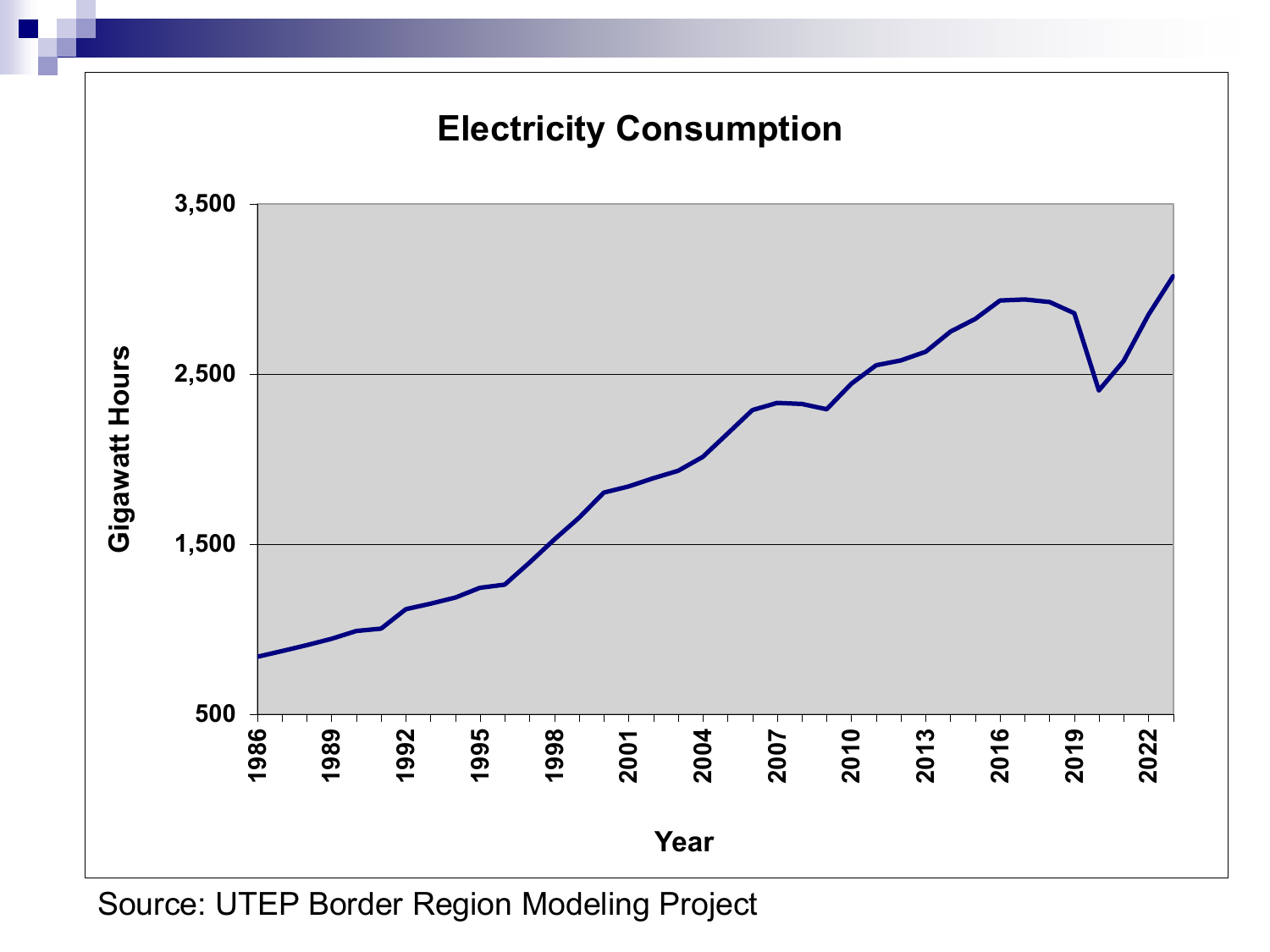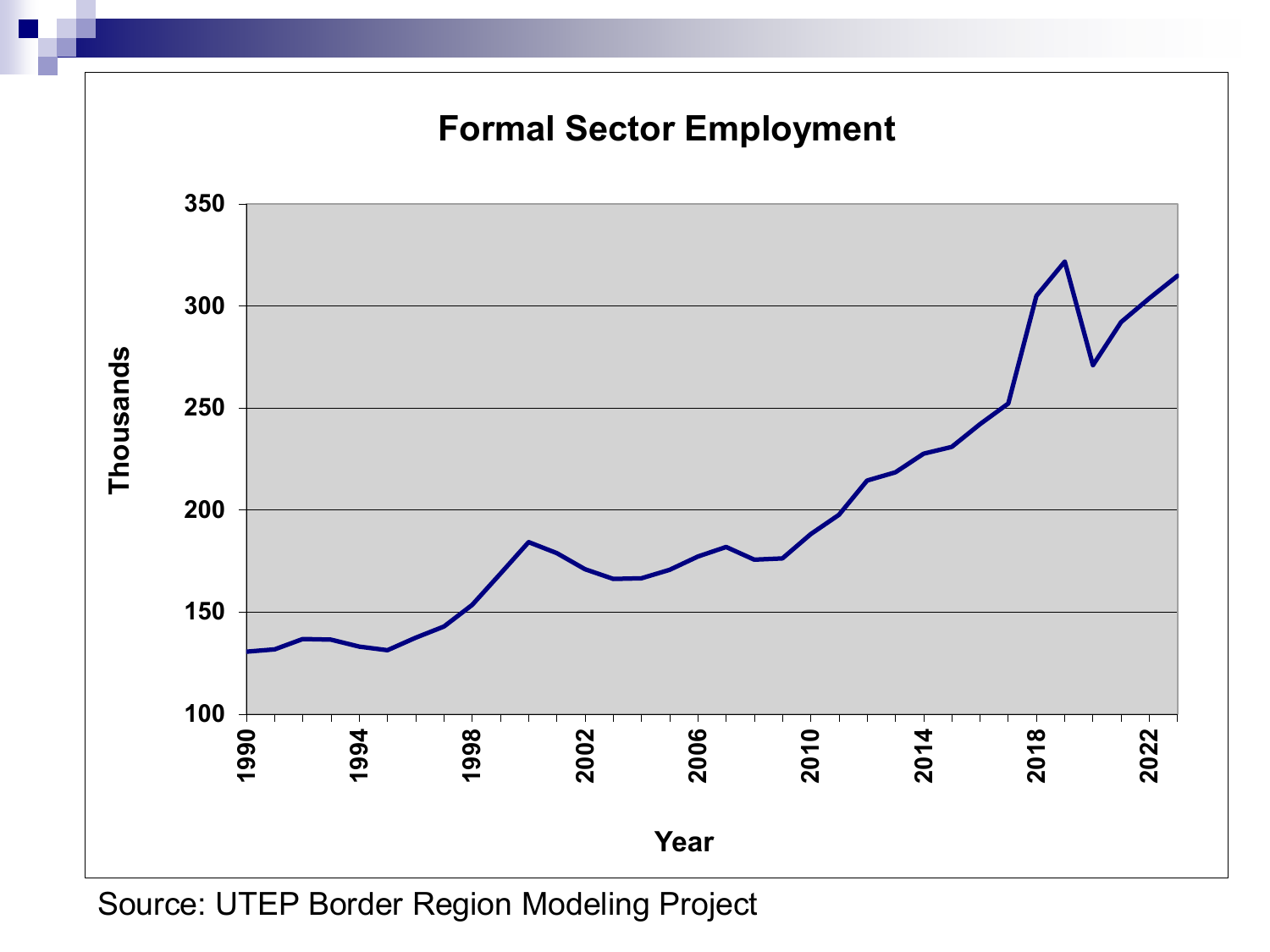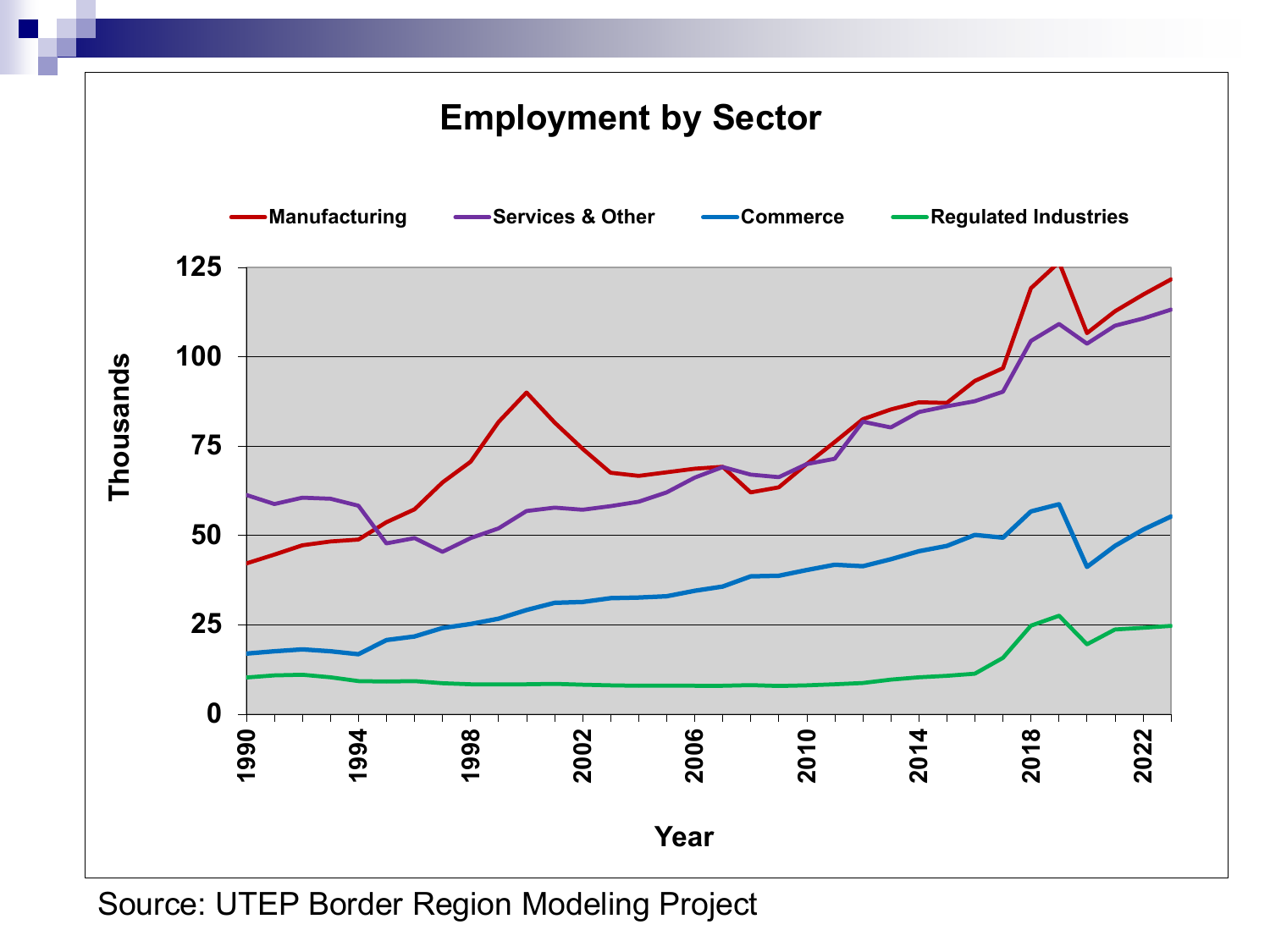

Source: UTEP Border Region Modeling Project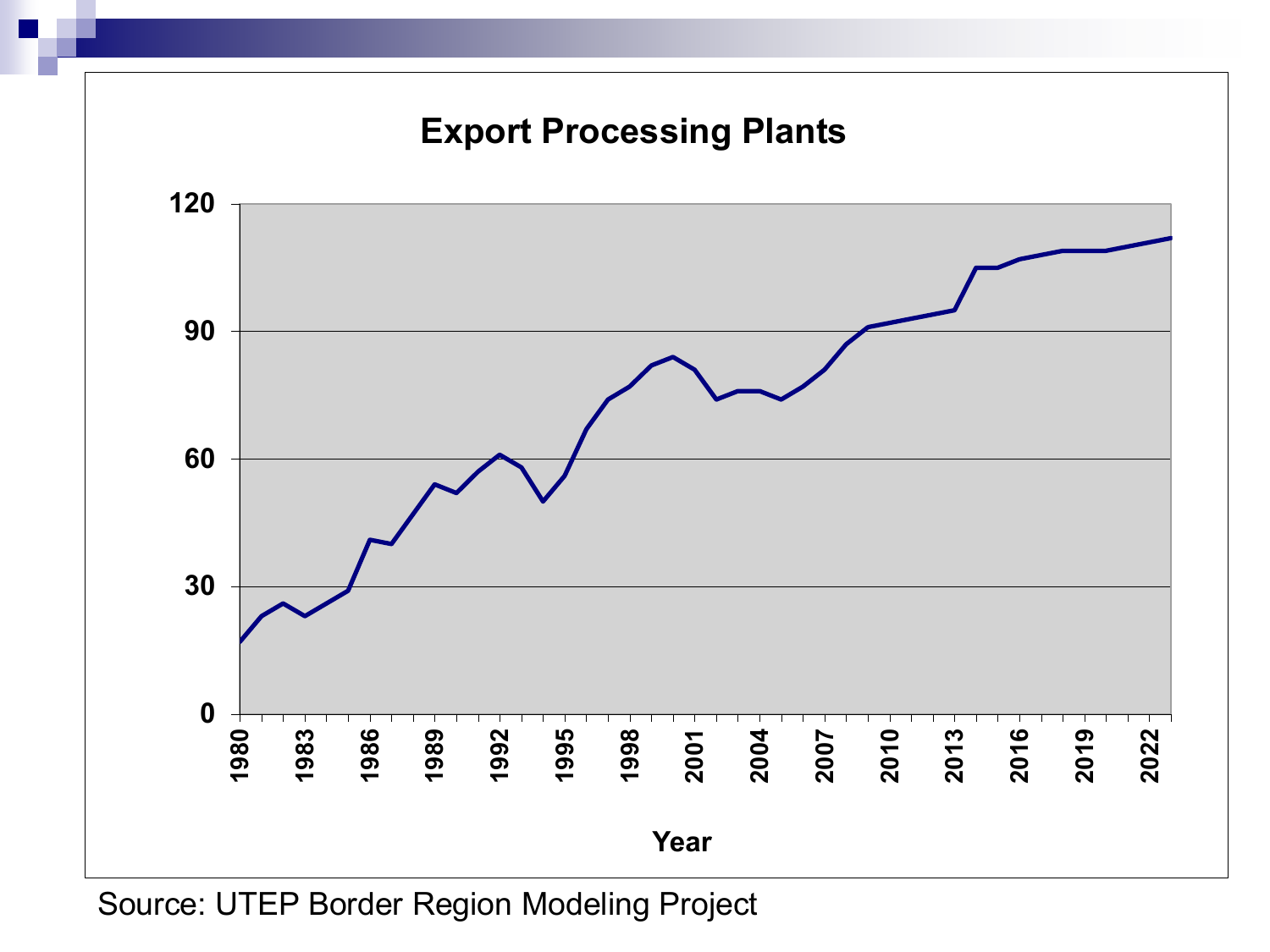

Source: UTEP Border Region Modeling Project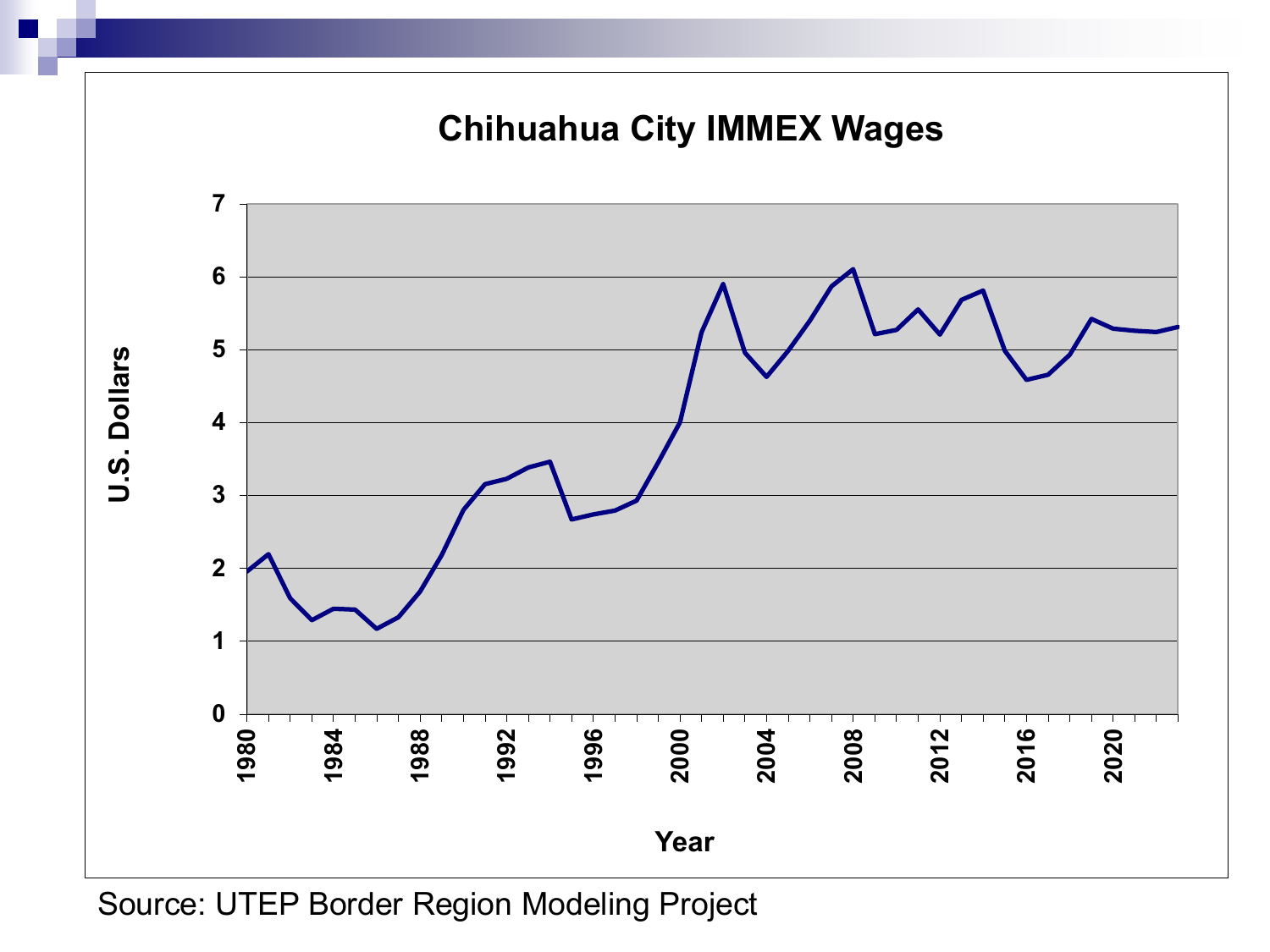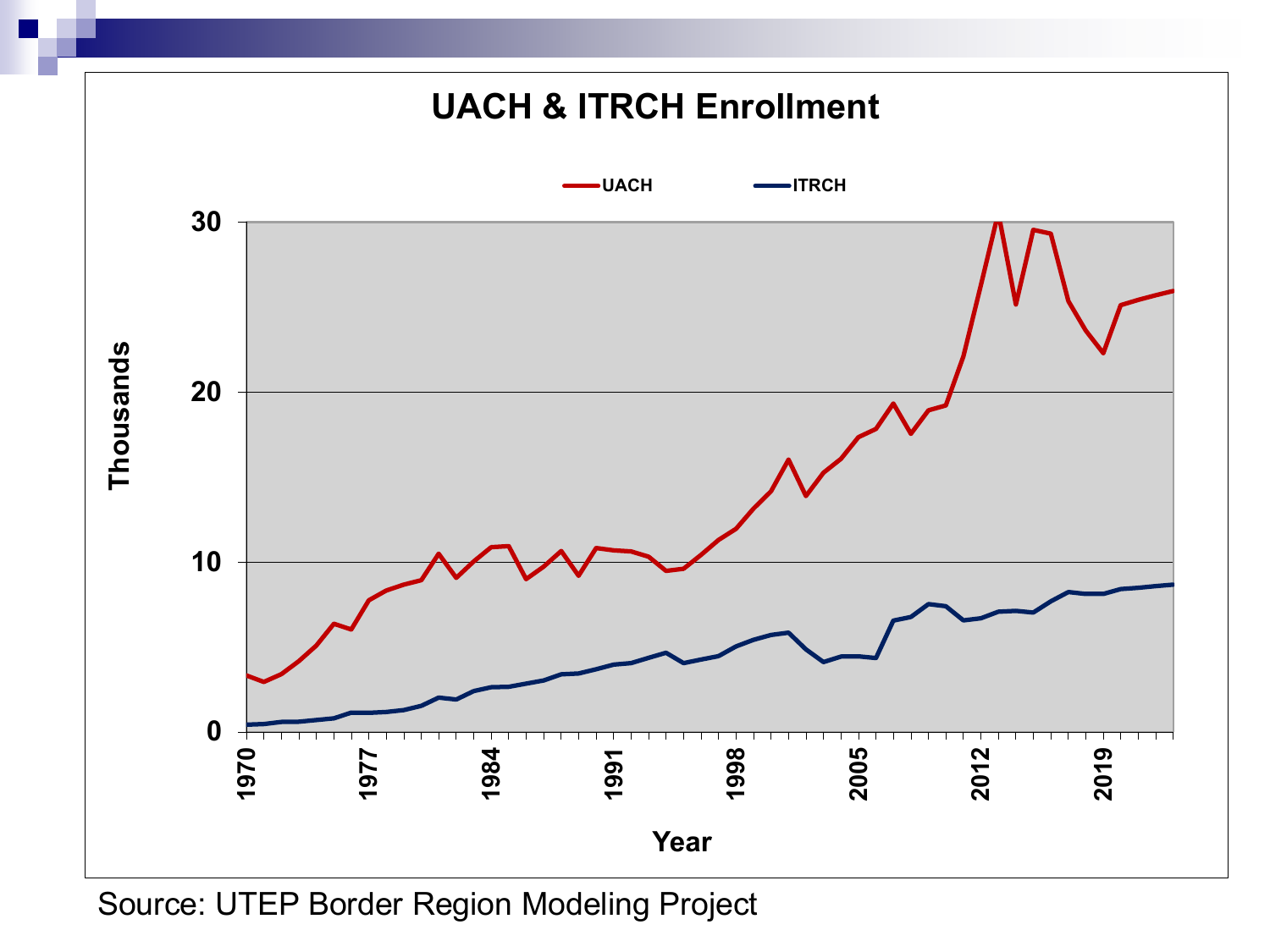

Border Region Modeling Project

Department of Economics & Finance

University of Texas at El Paso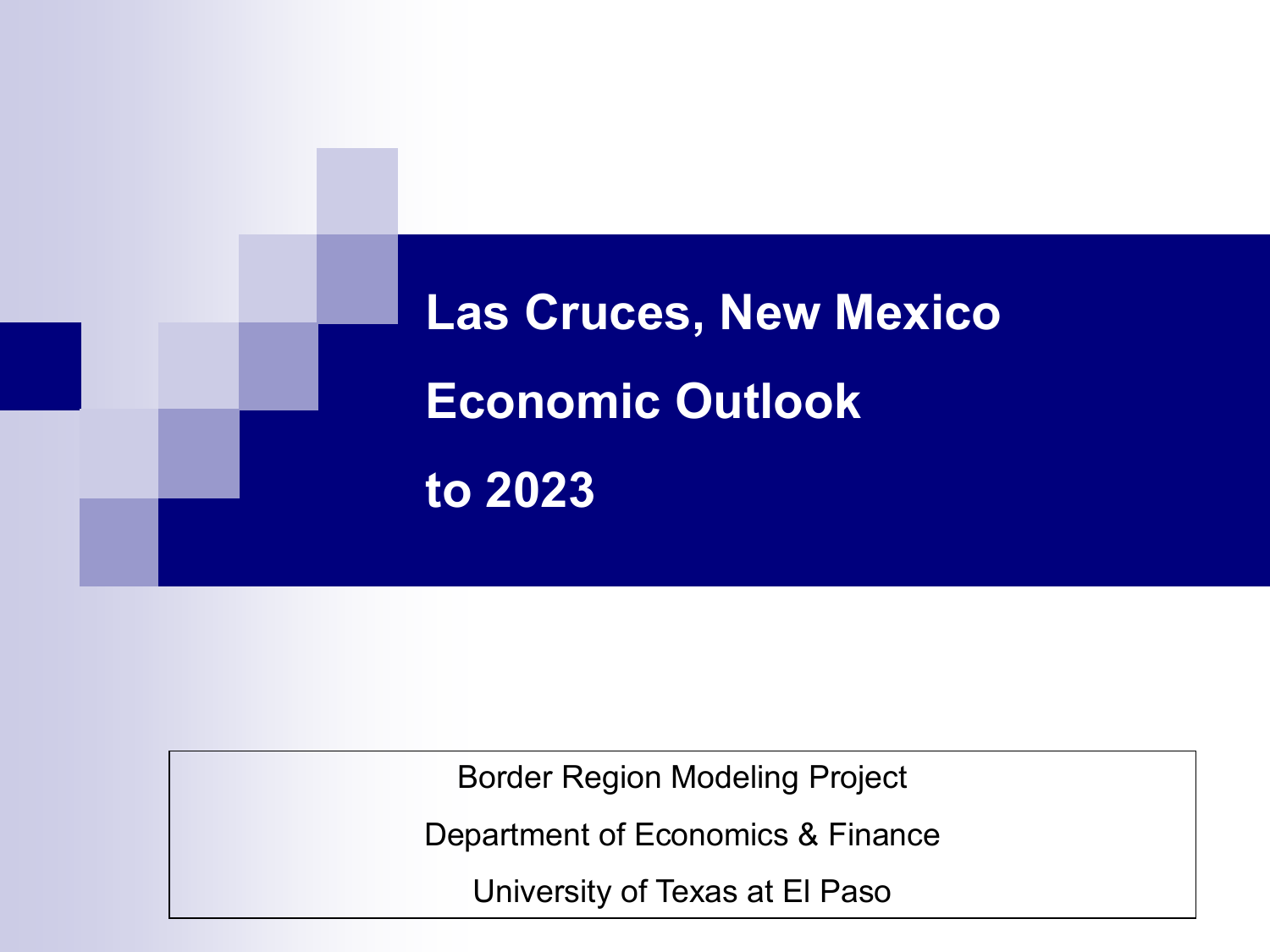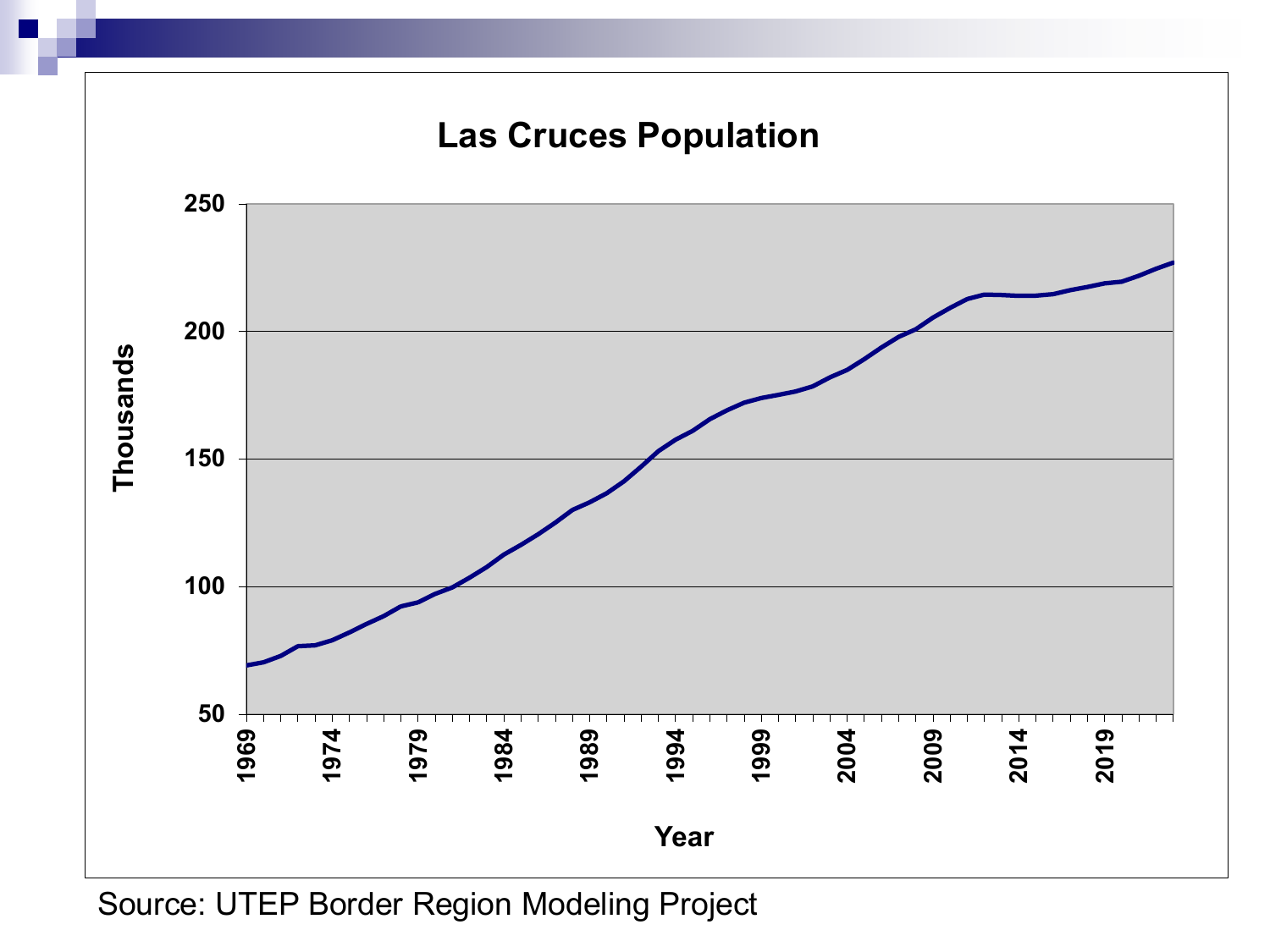

Source: UTEP Border Region Modeling Project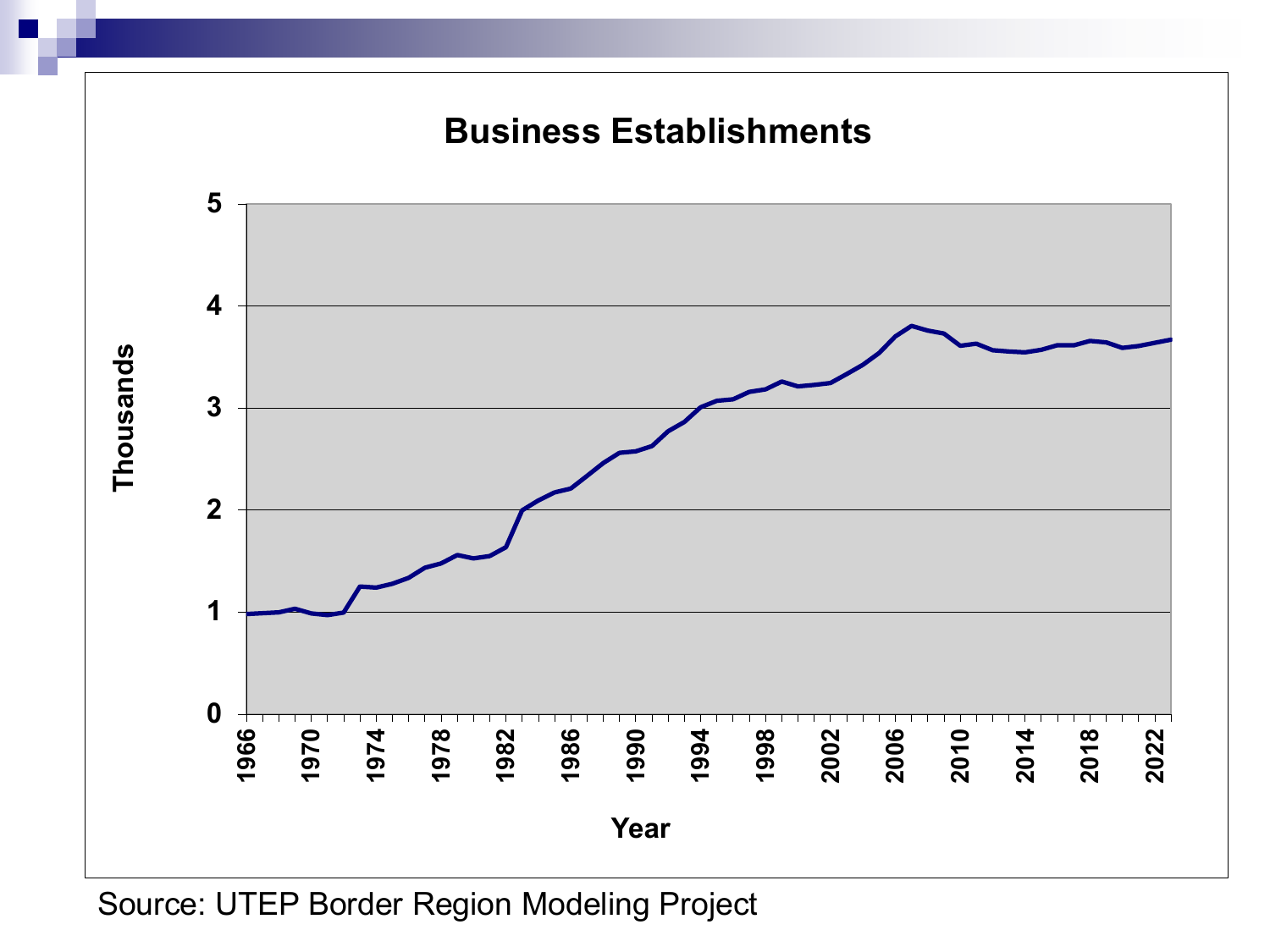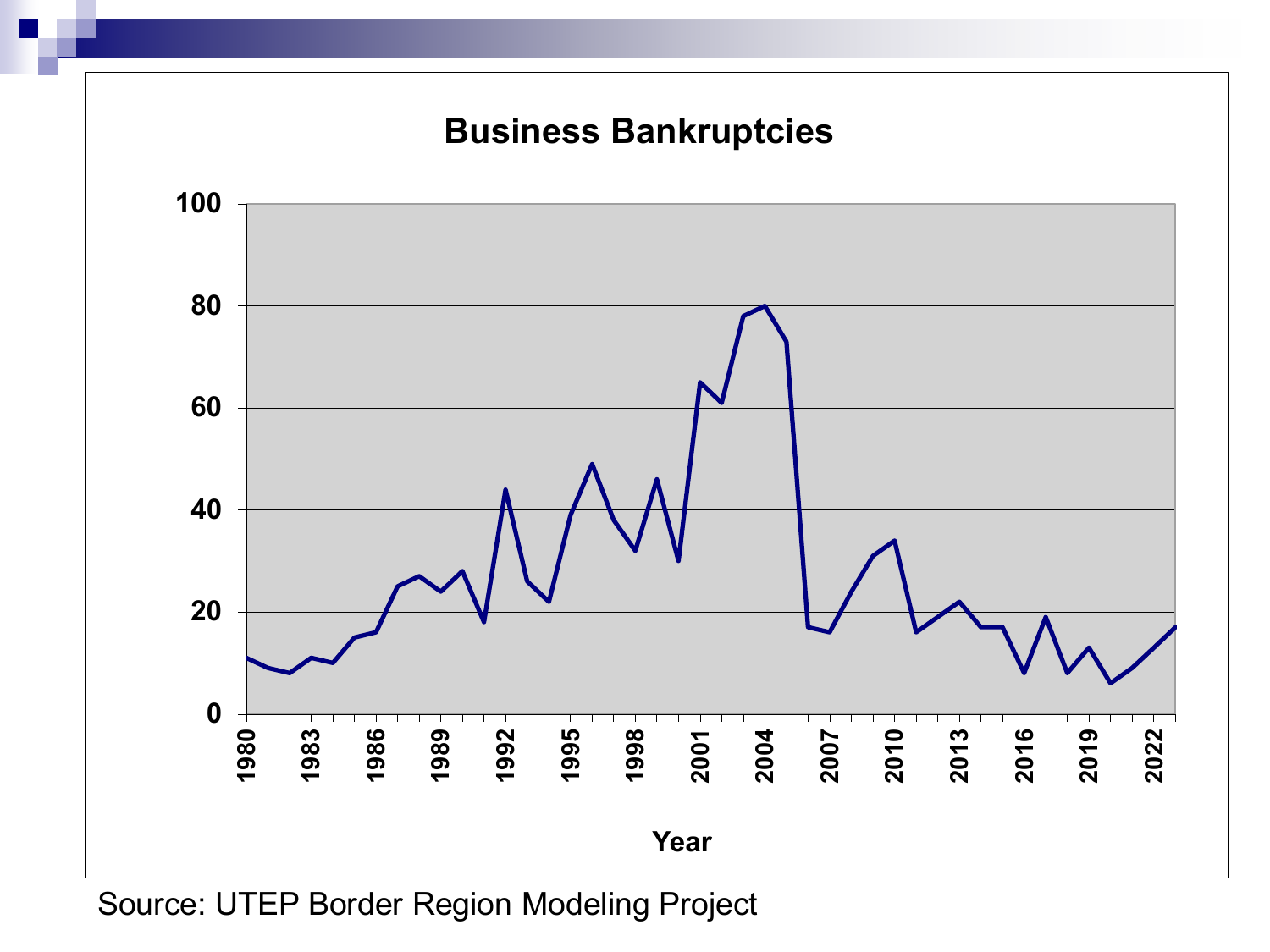

Source: UTEP Border Region Modeling Project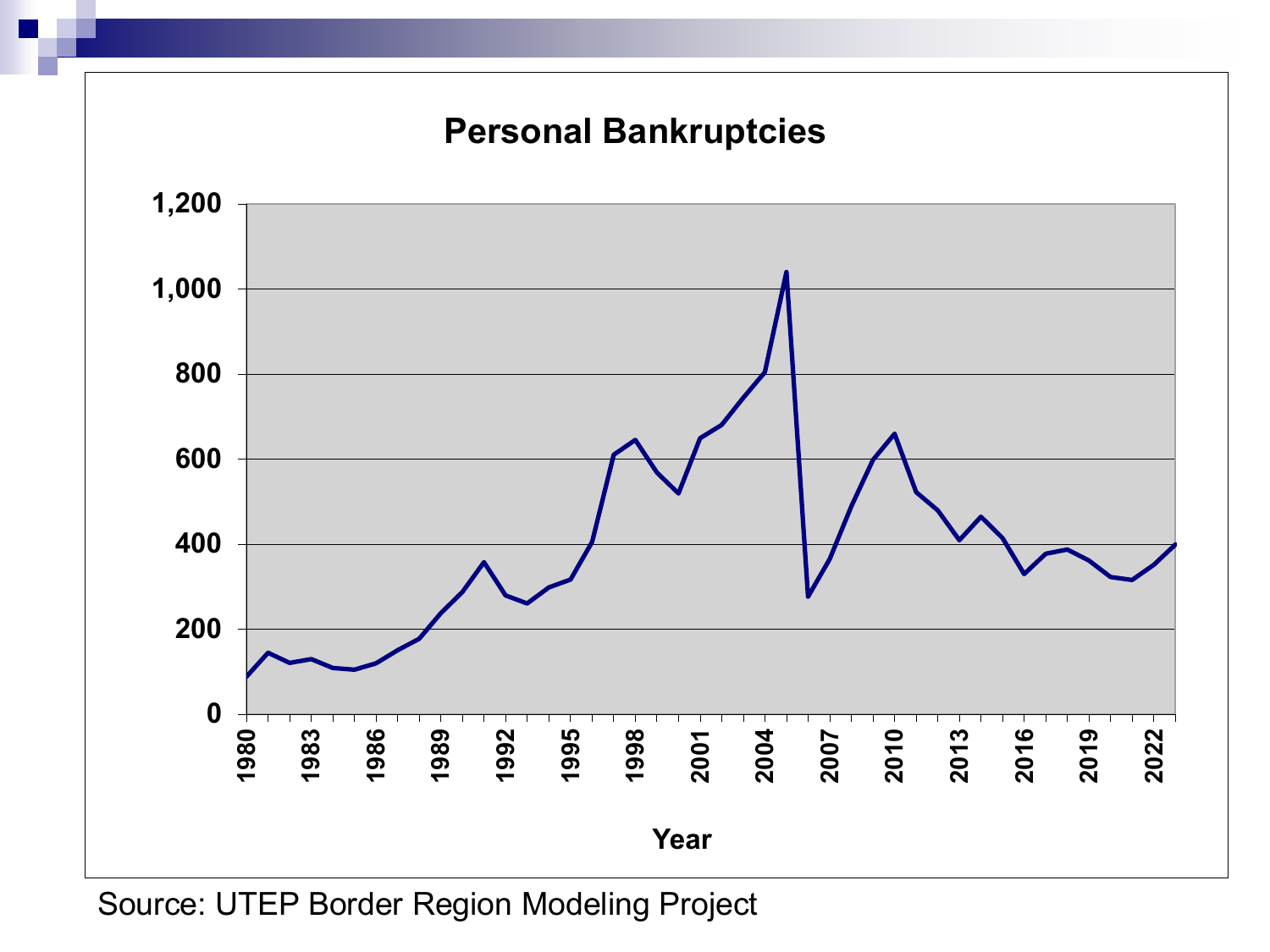

Source: UTEP Border Region Modeling Project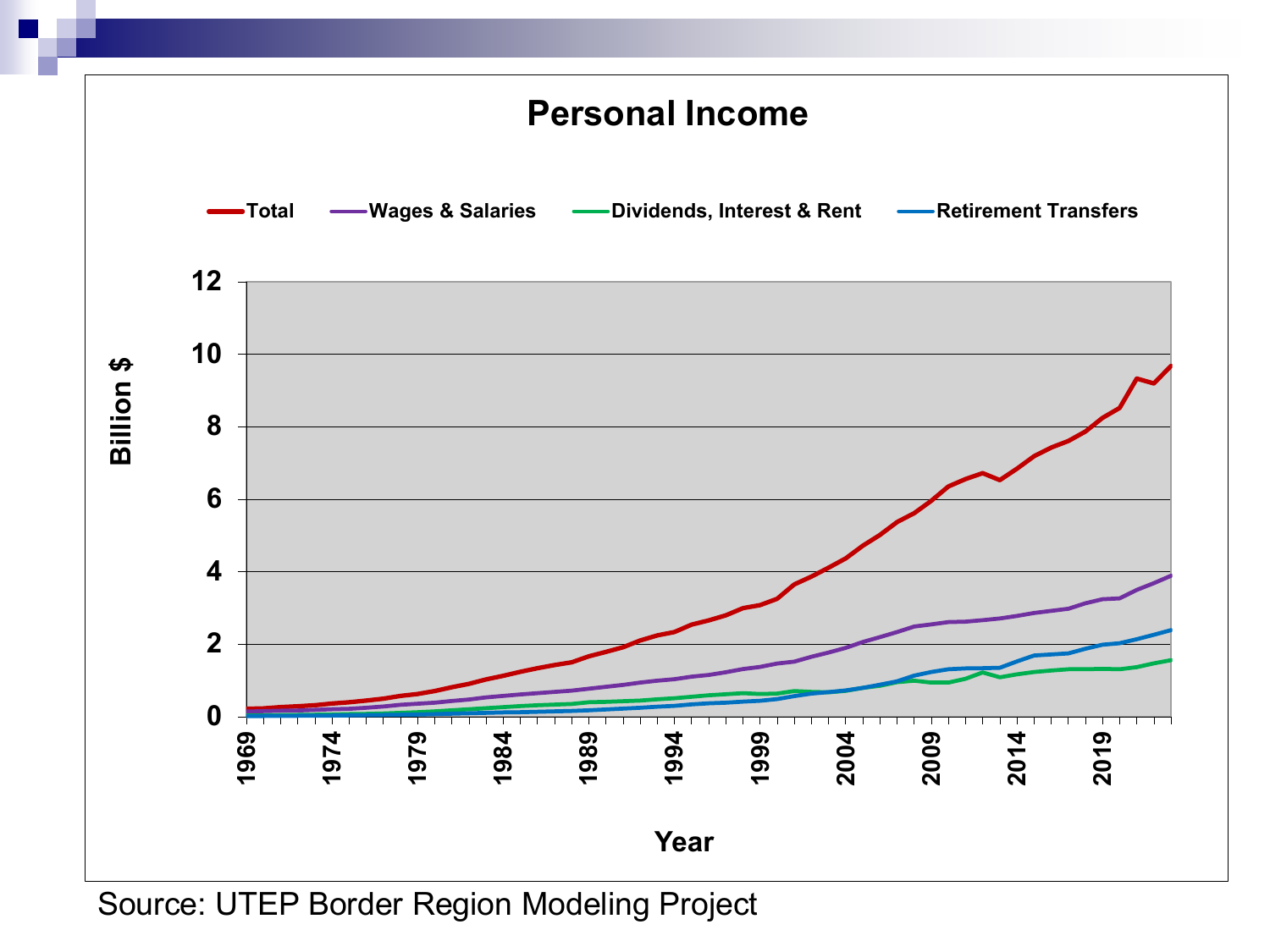

Source: UTEP Border Region Modeling Project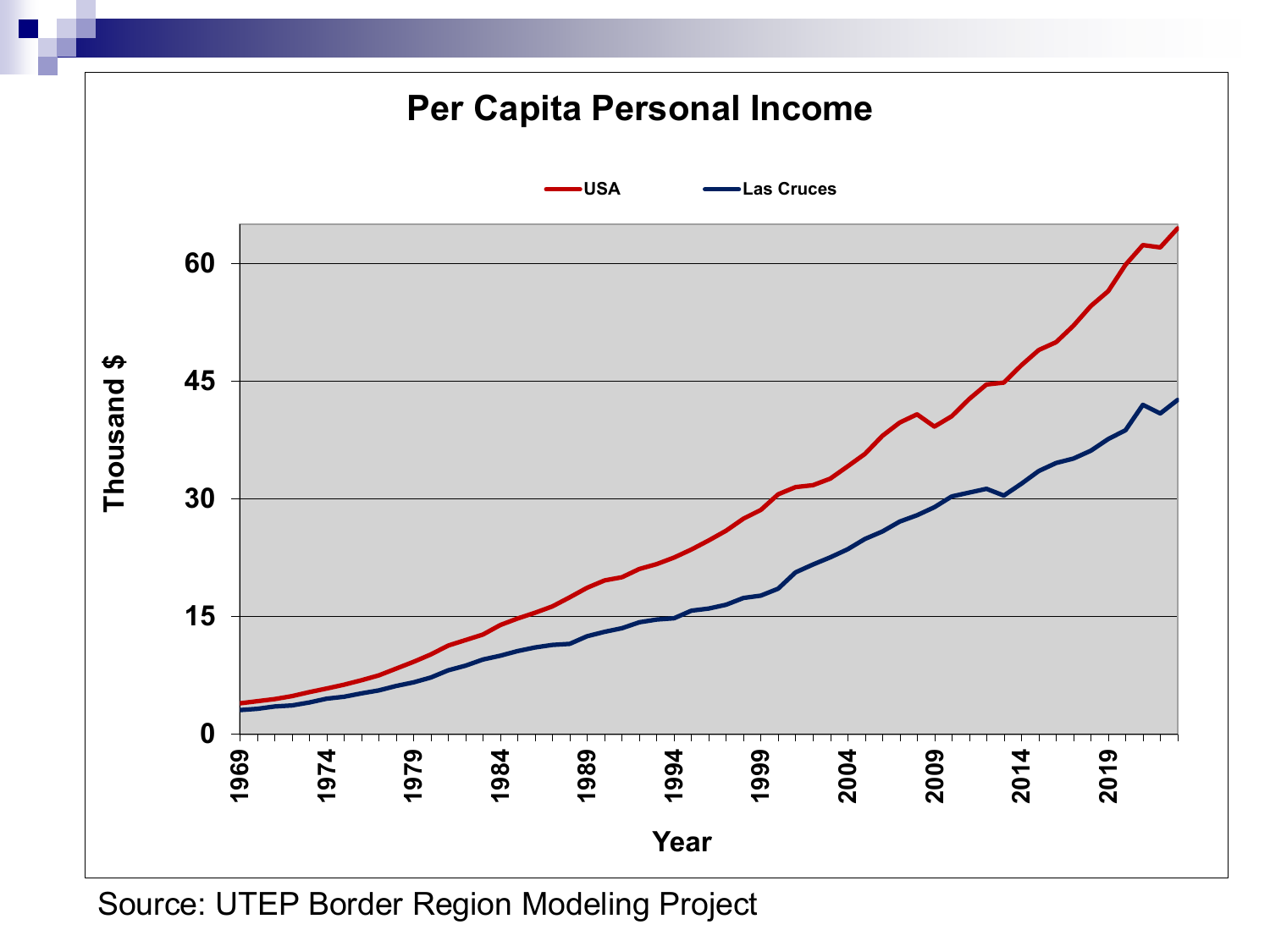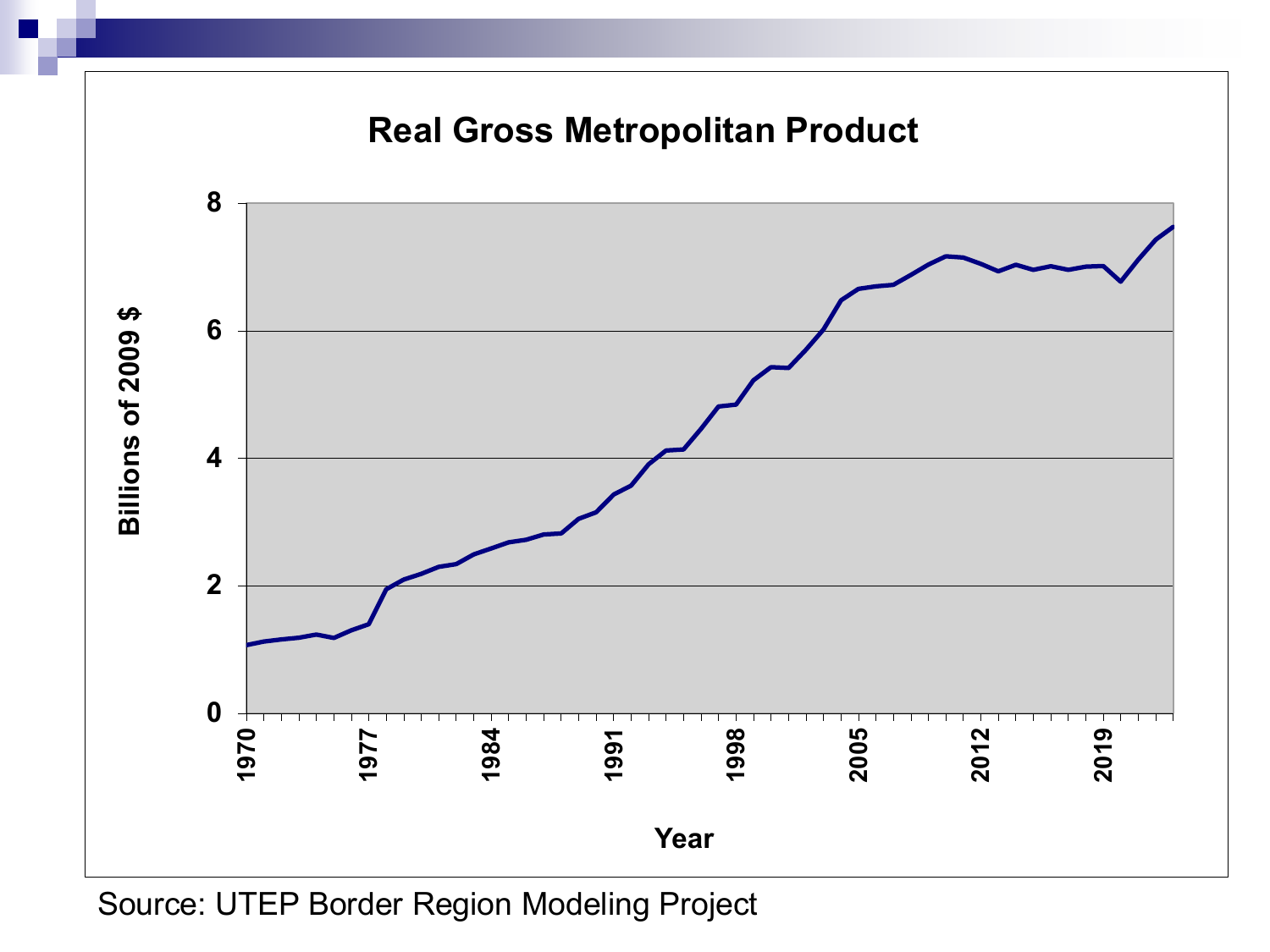

Source: UTEP Border Region Modeling Project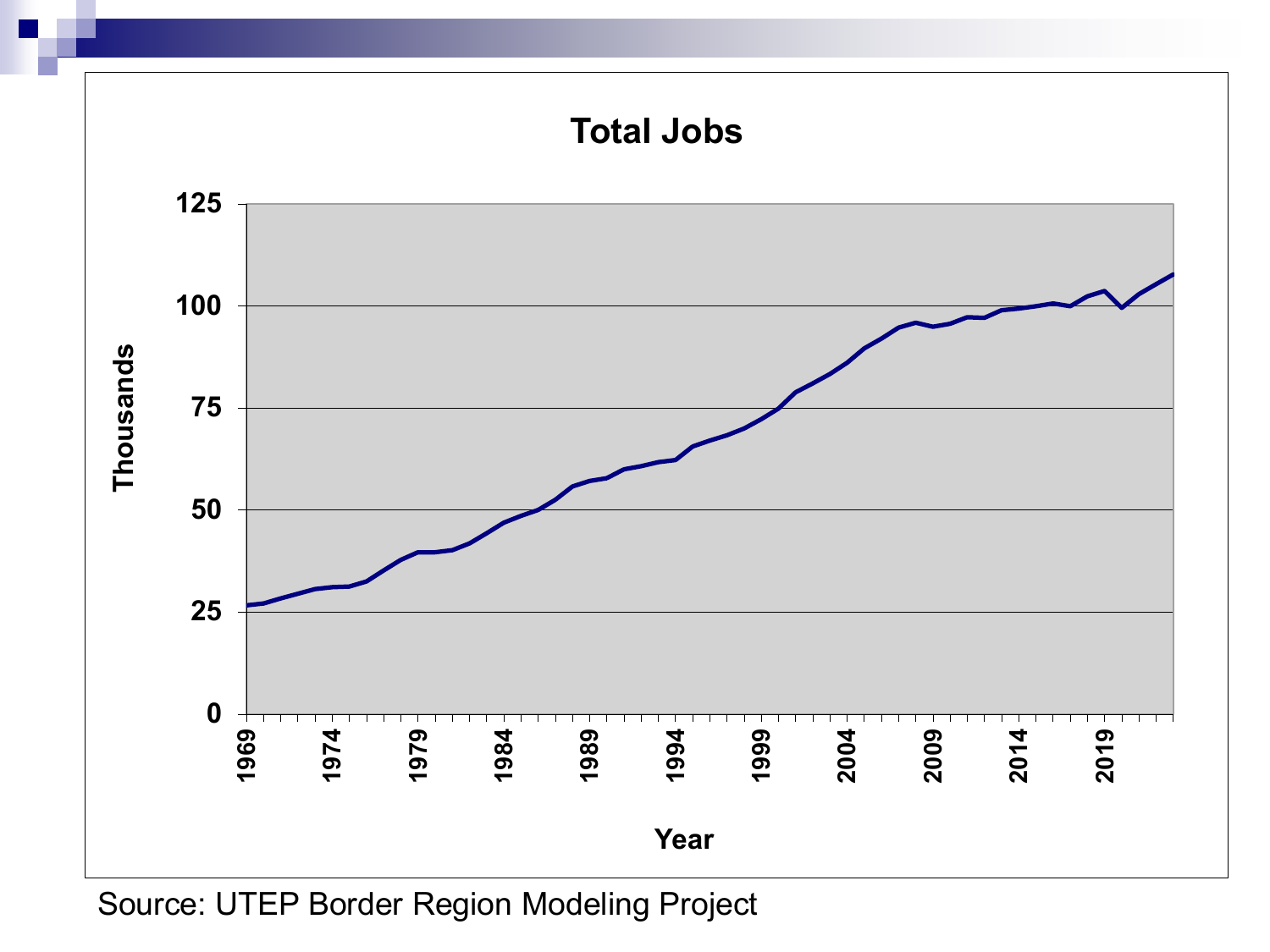

Source: UTEP Border Region Modeling Project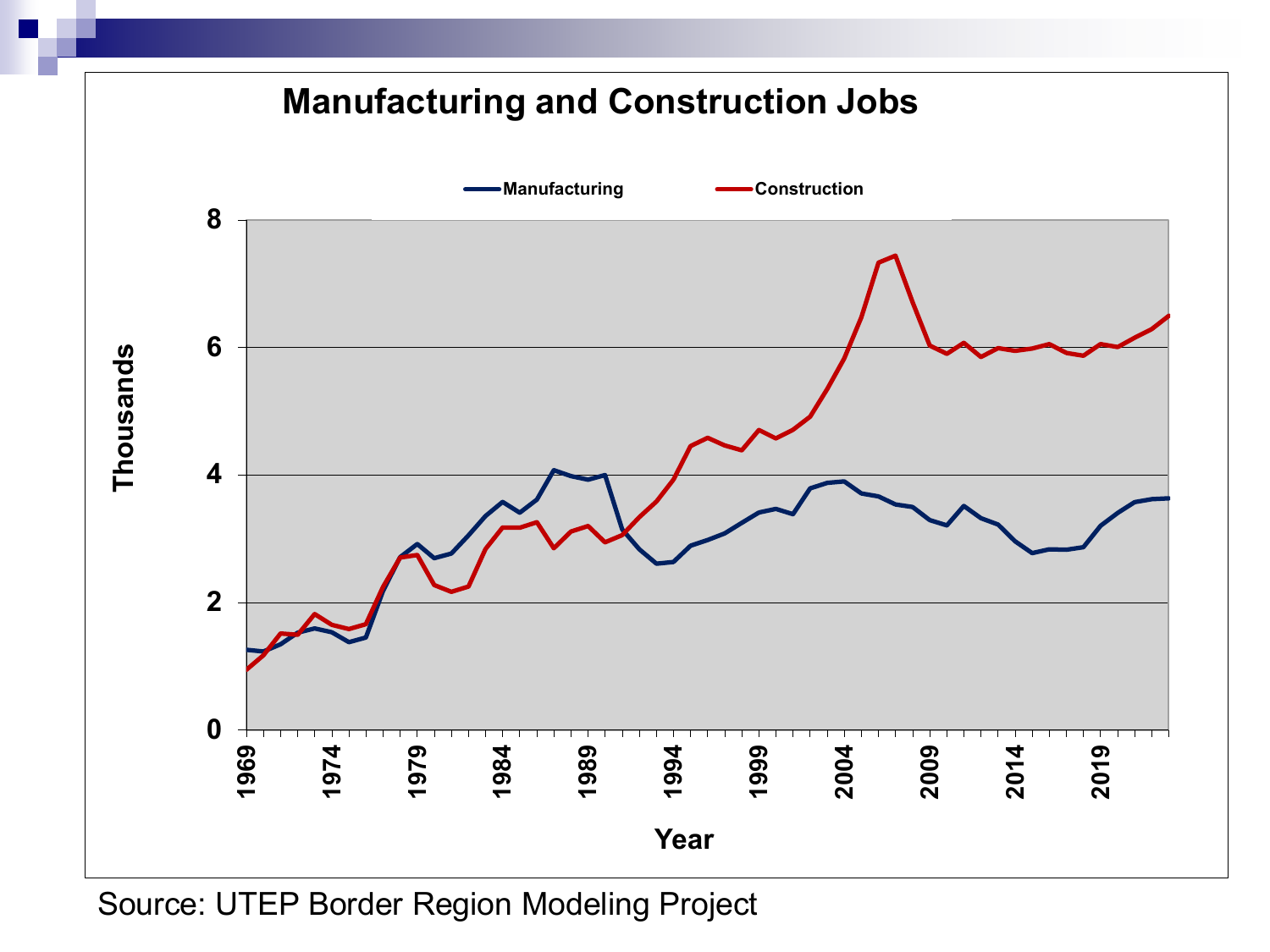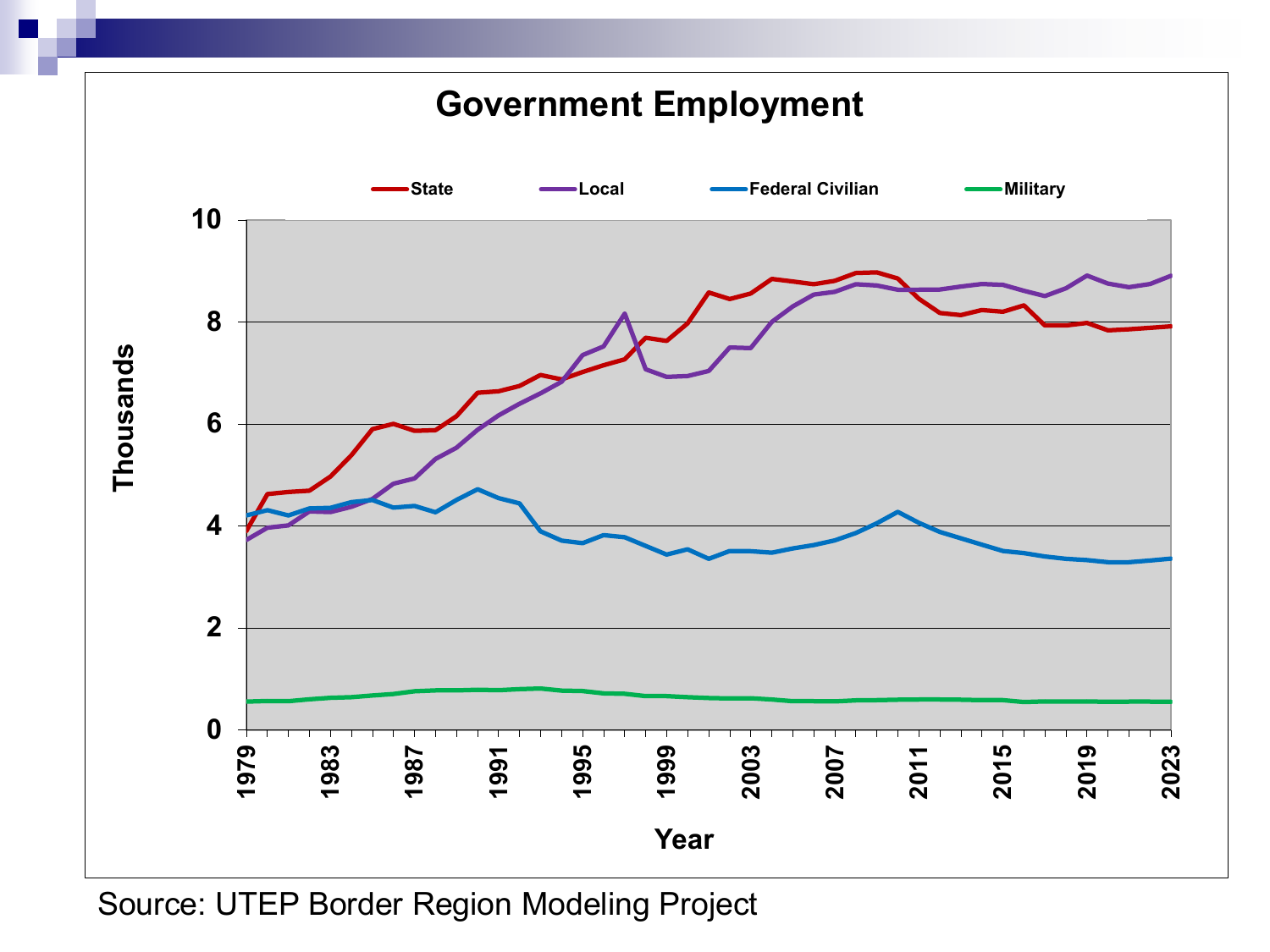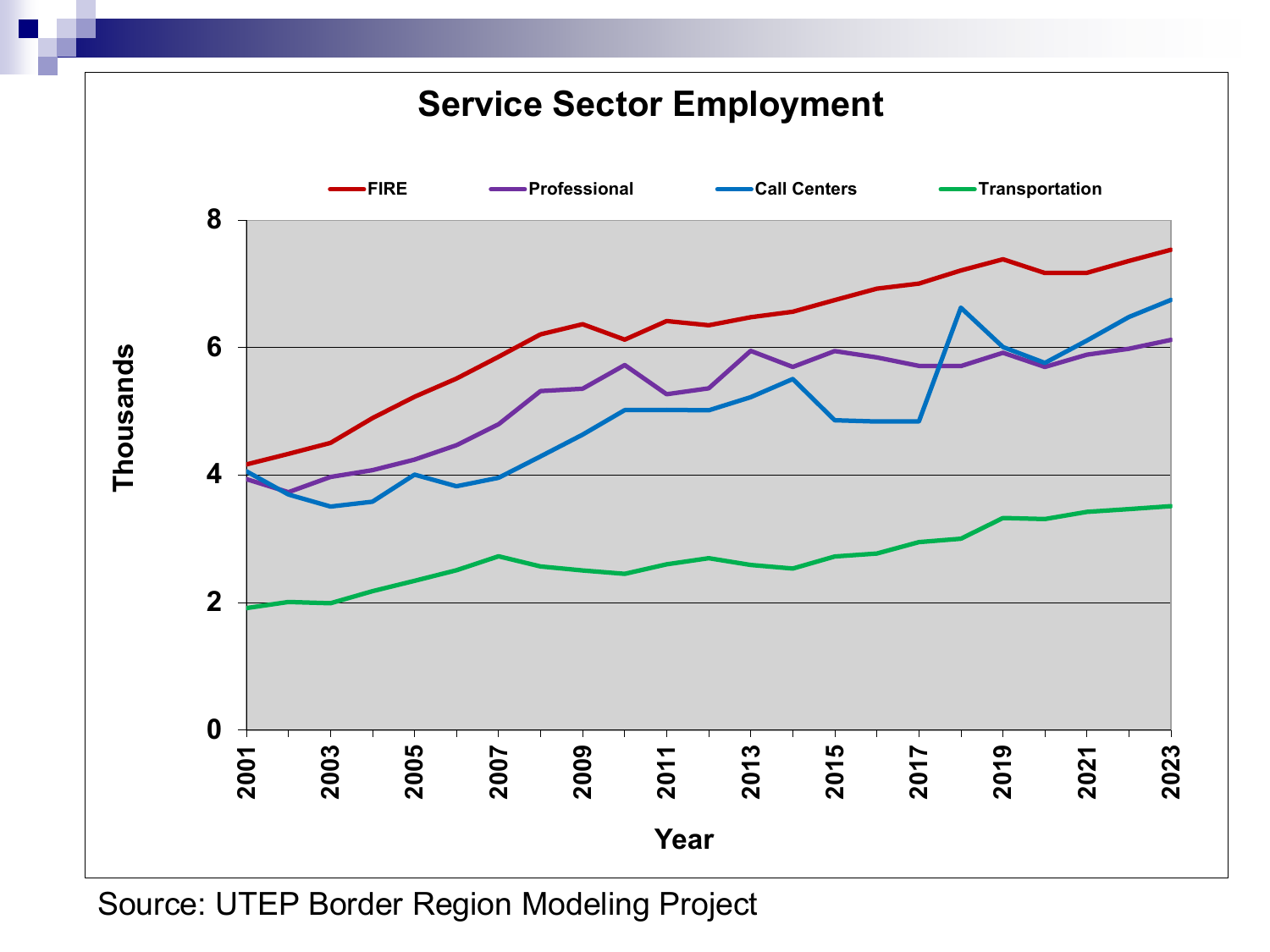